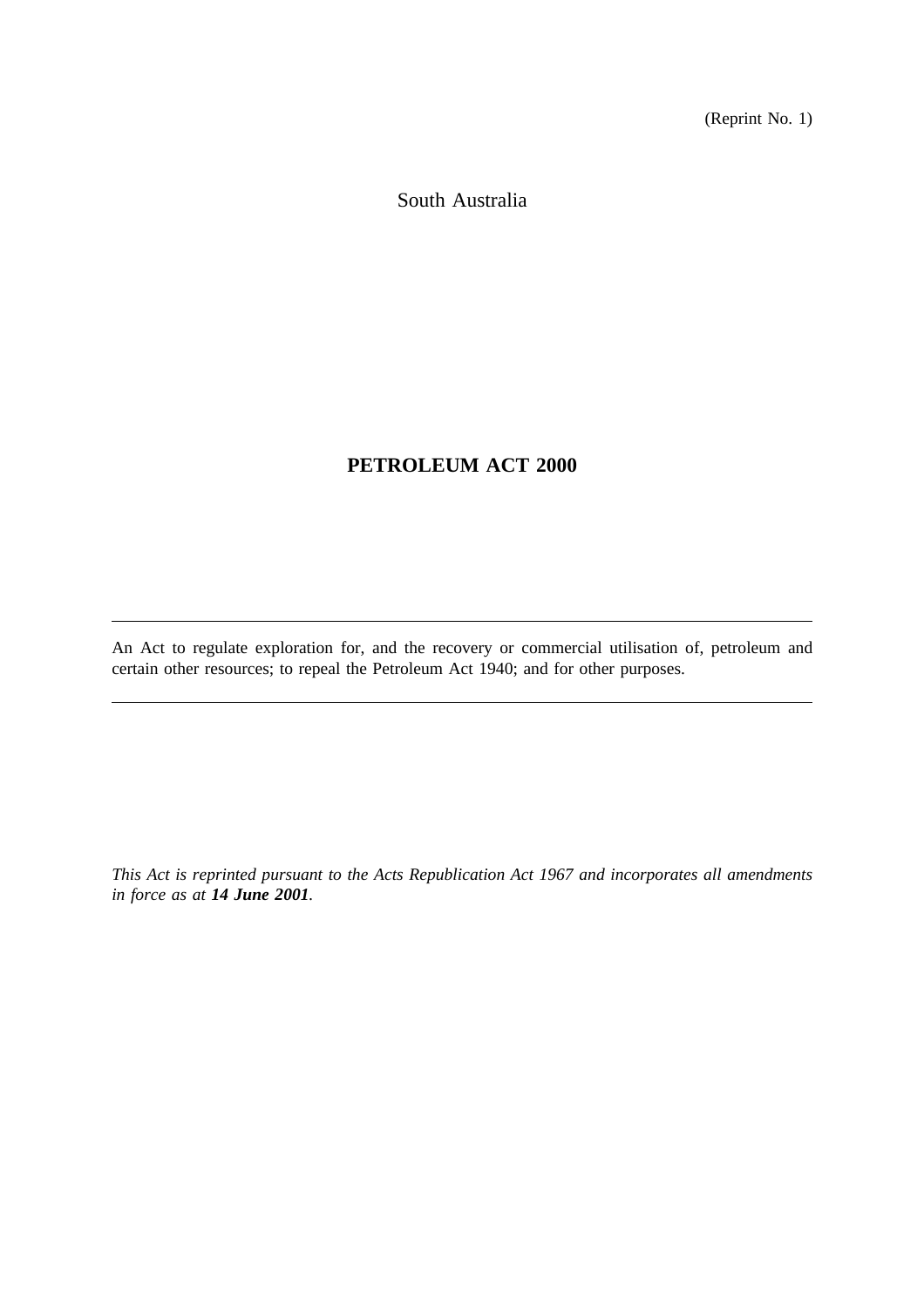# **PETROLEUM ACT 2000**

being

Petroleum Act 2000 No. 60 of 2000 [Assented to 27 July  $2000$ ]<sup>1</sup>

as amended by

Statutes Amendment (Avoidance of Duplication of Environmental Procedures) Act 2001 No. 16 of 2001 [Assented to 17 May  $2001$ ]<sup>2</sup>

<sup>1</sup> Came into operation 25 September 2000: *Gaz*. 21 September 2000, p. 2042.<br><sup>2</sup> Part 6 (s. 8) came into operation 14 June 2001: *Gaz*. 14 June 2001, p. 2221

<sup>2</sup> Part 6 (s. 8) came into operation 14 June 2001: *Gaz*. 14 June 2001, p. 2221.

### *NOTE:*

*Asterisks indicate repeal or deletion of text.*  $\Delta$ *For the legislative history of the Act see Appendix.* $\mathbb{Z}$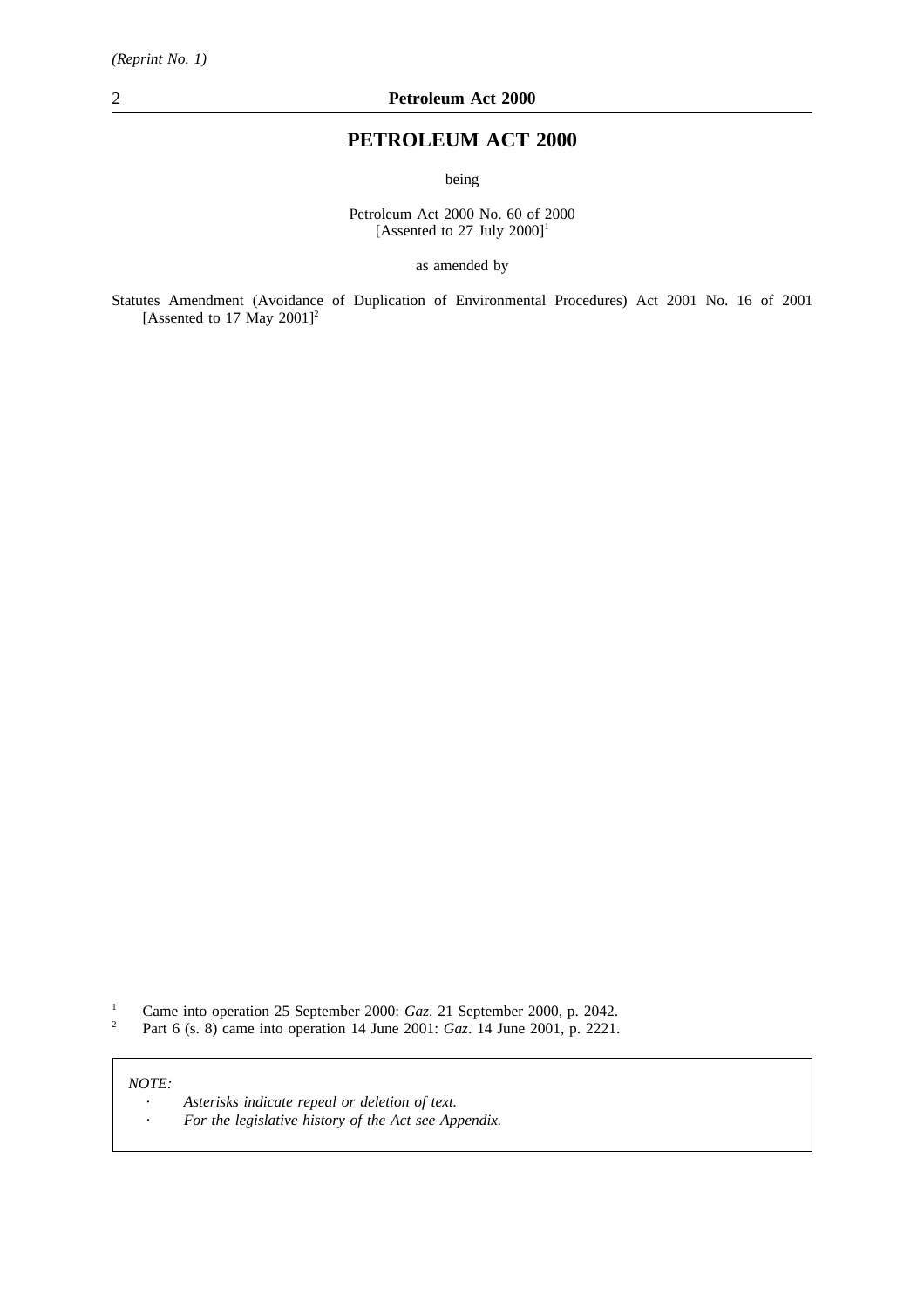## **SUMMARY OF PROVISIONS**

## **PART 1 PRELIMINARY**

## **DIVISION 1—FORMAL**

- 1. Short title<br>2. Commence
- 2. Commencement

## **DIVISION 2—OBJECTS OF ACT**

3. Objects of Act

#### **DIVISION 3—INTERPRETATION**

4. Interpretation

## **DIVISION 4—RIGHTS OF THE CROWN**

5. Rights of the Crown

#### **PART 2 ADMINISTRATION**

## **DIVISION 1—THE MINISTER**

- 6. Administration
- 7. Delegation

#### **DIVISION 2—AUTHORISED OFFICERS**

- 8. Appointment of authorised officers
- 9. Identity cards

#### **PART 3 LICENSING REGULATED ACTIVITIES**

## **DIVISION 1—REQUIREMENT FOR LICENCE**

- 10. Regulated activities<br>11. Requirement for lice
- Requirement for licence

## **DIVISION 2—GRANT OF LICENCE**

- 12. General authority to grant licence<br>13. Licence classes
- Licence classes

# **DIVISION 3—PRELIMINARY SURVEY LICENCE**

- 14. Preliminary survey licence<br>15. Term of preliminary survey
- Term of preliminary survey licence

## **PART 4 EXPLORATION**

### **DIVISION 1—DESIGNATION OF HIGHLY PROSPECTIVE REGIONS**

16. Designation of highly prospective regions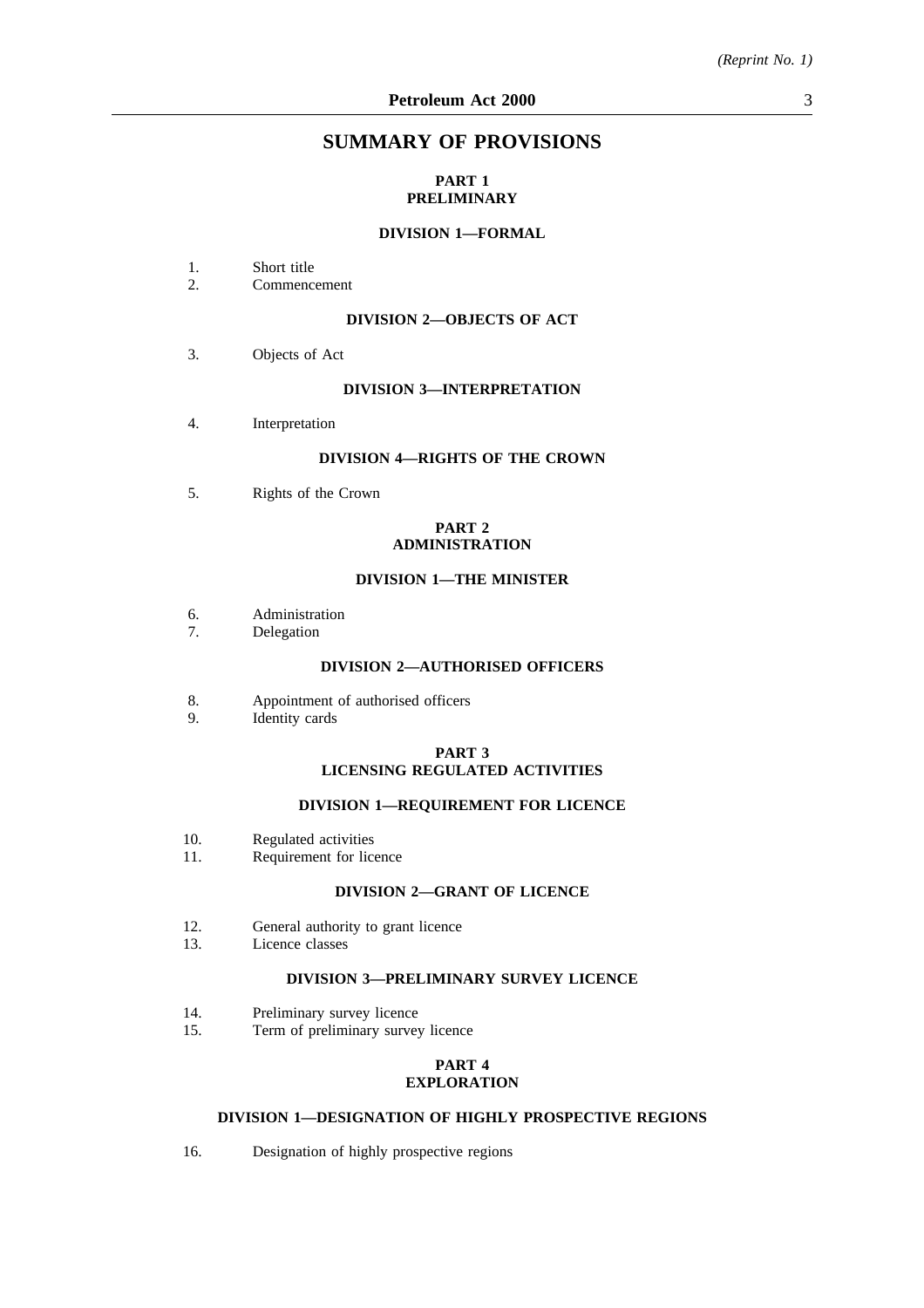### **DIVISION 2—SPECULATIVE SURVEY**

- 17. Speculative survey licence<br>18. Area of speculative survey
- 18. Area of speculative survey licence<br>19. Term of speculative survey licence
- Term of speculative survey licence
- 20. Consultation preceding grant or renewal of speculative survey licence

### **DIVISION 3—EXPLORATION LICENCE**

- 21. Exploration licence
- 22. Call for tenders<br>23. Criteria to be co
- Criteria to be considered for granting exploration licence
- 24. Areas for which licence may be granted
- 25. Work program to be carried out by exploration licensee
- 26. Term and renewal of exploration licence
- 27. Production of regulated resource under exploration licence

#### **PART 5 RETENTION**

- 28. Nature and purpose of retention licence<br>29. Retention licence
- 29. Retention licence<br>30. Grant of retention
- Grant of retention licence
- 31. Area of retention licence
- 32. Term of retention licence
- 33. Work program to be carried out by retention licensee

### **PART 6 PRODUCTION**

- 34. Production licence
- 35. Grant of production licence
- 36. Power to require holder of exploration licence or retention licence to apply for production licence
- 37. Area of production licence
- 38. Work program to be carried out by production licensee
- 39. Requirement to proceed with production<br>40. Term of production licence
- Term of production licence
- 41. Cancellation or conversion of production licence where commercially productive operations are in abeyance
- 42. Unitisation of production

# **PART 7**

## **ROYALTY**

- 43. Royalty on regulated resources<br>44 Penalty for late payment
- 44. Penalty for late payment<br>45. Recovery of rovalty
- Recovery of royalty

#### **PART 8 TRANSMISSION PIPELINES**

#### **DIVISION 1—PIPELINE LICENCE**

- 46. Rights conferred by pipeline licence
- 47. Term and renewal of pipeline licence
- 48. Alteration of pipeline

#### **DIVISION 2—ACCESS TO PIPELINE**

49. Ministerial power to require access to pipeline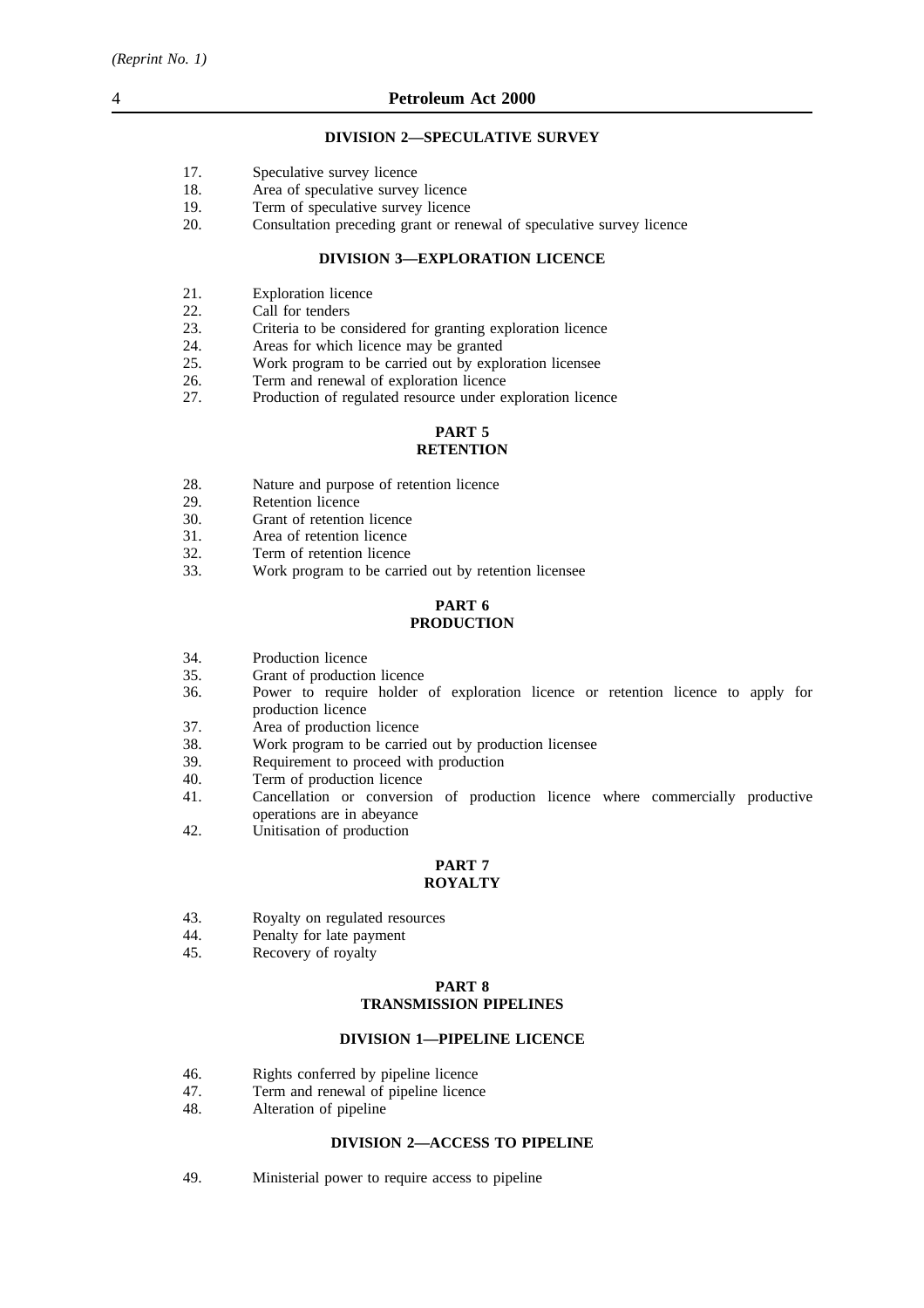#### **DIVISION 3—SPECIAL PROVISIONS ABOUT PIPELINES**

- 50. Acquisition of land by holder of pipeline licence
- 51. Pipeline easements
- 52. Compulsory acquisition of land for pipeline
- 53. Pipeline to be chattel
- 54. Inseparability of dealings with pipeline and pipeline land
- 55. Resumption of pipeline

## **PART 9 ASSOCIATED FACILITIES**

- 56. Associated facilities licence
- 57. Area of associated facilities licence
- 58. Term of associated facilities licence<br>59. Relationship with other licences
- Relationship with other licences

## **PART 10 ENTRY TO AND USE OF LAND**

- 60. Right of entry to land
- 61. Notice of entry on land
- 62. Disputed entry<br>63. Landowner's ri
- 63. Landowner's right to compensation<br>64. Right to require acquisition of land
- Right to require acquisition of land

### **PART 11 GENERAL PROVISIONS ABOUT LICENCES**

#### **DIVISION 1—GENERAL PROVISION ABOUT APPLICATIONS**

- 65. Application for licence
- 66. Preconditions of grant or renewal of licence

## **DIVISION 2—EXTENT OF LICENCE EXCLUSIVITY**

- 67. Application of Division
- 68. Extent to which same area may be subject to different licences
- 69. Grant of compatible licence to area already under licence
- 70. Interrelationship between rights of licensees under compatible licences
- 71. Excision of licence areas

#### **DIVISION 3—LICENCE CONDITIONS**

- 72. Mandatory conditions
- 73. Mandatory condition as to use of information etc
- 74. Classification of activities to be conducted under licence
- 75. Mandatory condition about resources required for compliance with environmental obligations
- 76. Discretionary conditions
- 77. Non-compliance with licence conditions

#### **DIVISION 4—ANNUAL FEES**

78. Annual fees

#### **DIVISION 5—RESERVOIR ACCESS**

79. Access to natural reservoir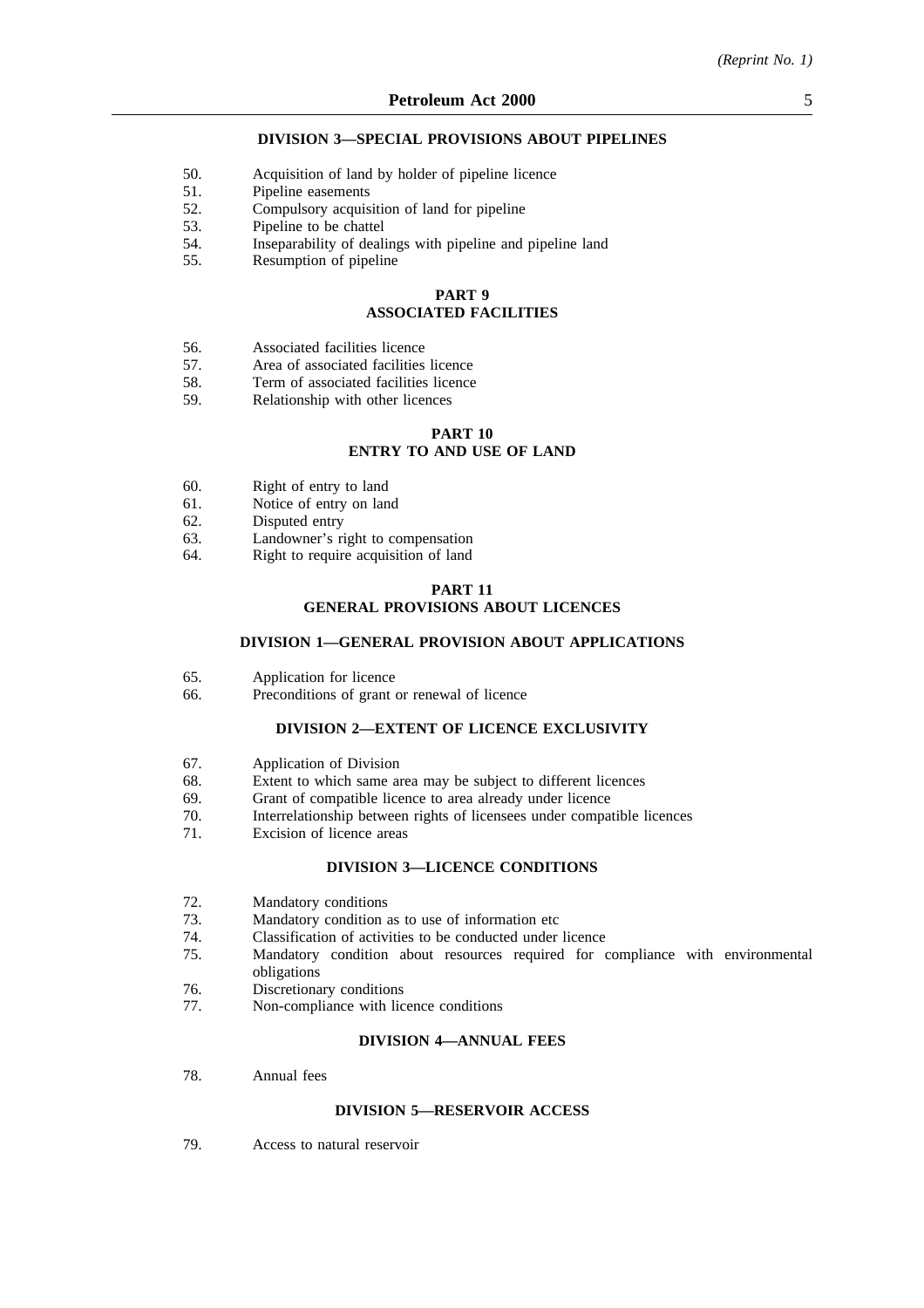## 6 **Petroleum Act 2000**

## **DIVISION 6—GRANT, RESUMPTION ETC OF LAND**

| 80. | Grant, resumption etc of Crown and pastoral land |  |  |  |
|-----|--------------------------------------------------|--|--|--|
|     |                                                  |  |  |  |

#### **DIVISION 7—MULTIPLE LICENSEES**

81. Multiple licensees

### **DIVISION 8—CONSOLIDATION AND DIVISION OF LICENCE AREAS ETC**

- 82. Consolidation of licence areas
- 83. Division of licence areas

#### **DIVISION 9—RECORD KEEPING AND REPORTING REQUIREMENTS**

- 84. Records to be kept by licensee
- 85. Reporting of certain incidents
- 86. Information to be provided by licensee

## **DIVISION 10—GENERAL REQUIREMENTS FOR OPERATIONS**

87. Activities to be carried out with due care and in accordance with good industry practice

## **DIVISION 11—MINISTER'S POWER TO CARRY OUT WORK**

88. Ministerial direction

#### **DIVISION 12—SURRENDER, SUSPENSION OR CANCELLATION OF LICENCE**

- 89. Surrender
- 90. Suspension of licence by agreement
- 91. Disciplinary power to suspend or cancel licence

### **DIVISION 13—NOTICE OF GRANT, ETC LICENCE**

92. Notice to be published in *Gazette*

## **DIVISION 14—INTERFERENCE WITH REGULATED ACTIVITIES**

93. Obligation not to interfere with regulated activities

## **DIVISION 15—SAFETY NET**

94. Safety net

### **PART 12 ENVIRONMENT PROTECTION**

#### **DIVISION 1—OBJECTS**

95. Object of this Part

### **DIVISION 2—ENVIRONMENTAL PREREQUISITES**

96. Pre-conditions of regulated activities

### **DIVISION 3—ENVIRONMENTAL IMPACT REPORT AND CLASSIFICATION OF REGULATED ACTIVITIES**

- 97. Environmental impact report
- 98. Classification of regulated activities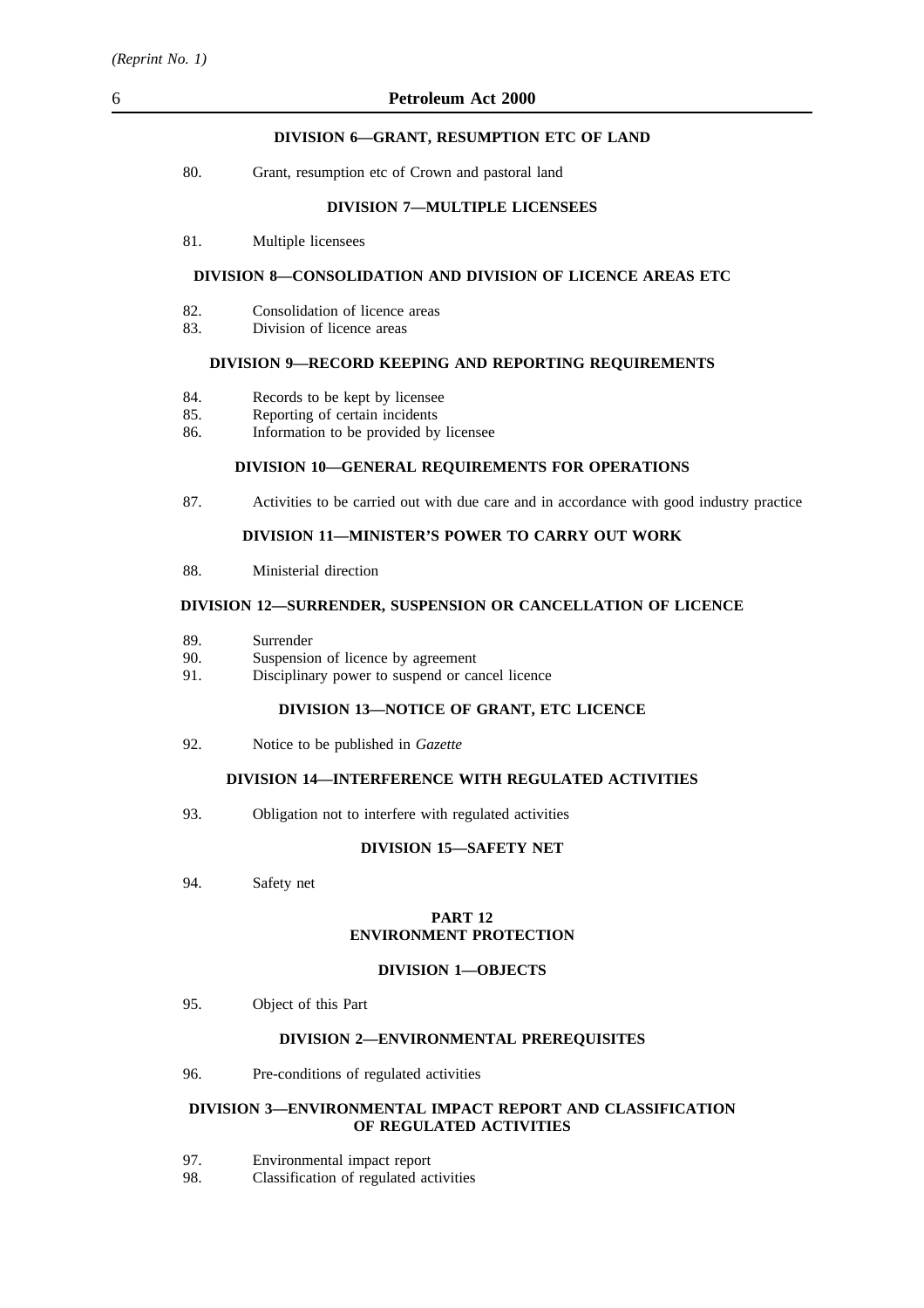#### **DIVISION 4—STATEMENTS OF ENVIRONMENTAL OBJECTIVES**

- 99. Preparation of statement of environmental objectives
- 100. Content of a statement of environmental objectives
- 101. Approval of statement of environmental objectives for low impact activities
- 102. Statement of environmental objectives for medium impact activities
- 103. Statement of environmental objectives for high impact activities
- 104. Commencement of statement of environmental objectives
- 105. Enforcement of requirements etc of statement of environmental objectives

## **DIVISION 5—THE ENVIRONMENTAL REGISTER**

- 106. Environmental register
- 107. Environmental register to be available for inspection

## **DIVISION 6—GENERAL PROVISIONS FOR ENVIRONMENTAL PROTECTION**

- 108. Power to direct licensee to take action to prevent or minimise environmental damage 109. Power to direct rehabilitation of land
- 109. Power to direct rehabilitation of land<br>110. Application for review of environment
- Application for review of environmental direction
- 111. Liability for damage caused by authorised activities

### **PART 13 REGISTRABLE DEALINGS**

#### **DIVISION 1—REGISTRABLE DEALINGS**

- 112. Registrable dealings
- 113. Requirement for approval and registration of registrable dealings
- 114. Application for approval

## **DIVISION 2—THE PUBLIC REGISTER**

- 115. Public register
- 116. Public register to be available for inspection

### **DIVISION 3—THE COMMERCIAL REGISTER**

- 117. Commercial register
- 118. Authority to search register

#### **PART 14 INVESTIGATION AND ENFORCEMENT**

- 119. Authorised investigations
- 120. Powers of entry and inspection
- 121. Power to gather information
- 122. Production of records
- 123. Publication of result of investigation

### **PART 15 RECONSIDERATION AND APPEAL**

#### **DIVISION 1—APPLICATION OF THIS PART**

124. Decisions etc subject to review and appeal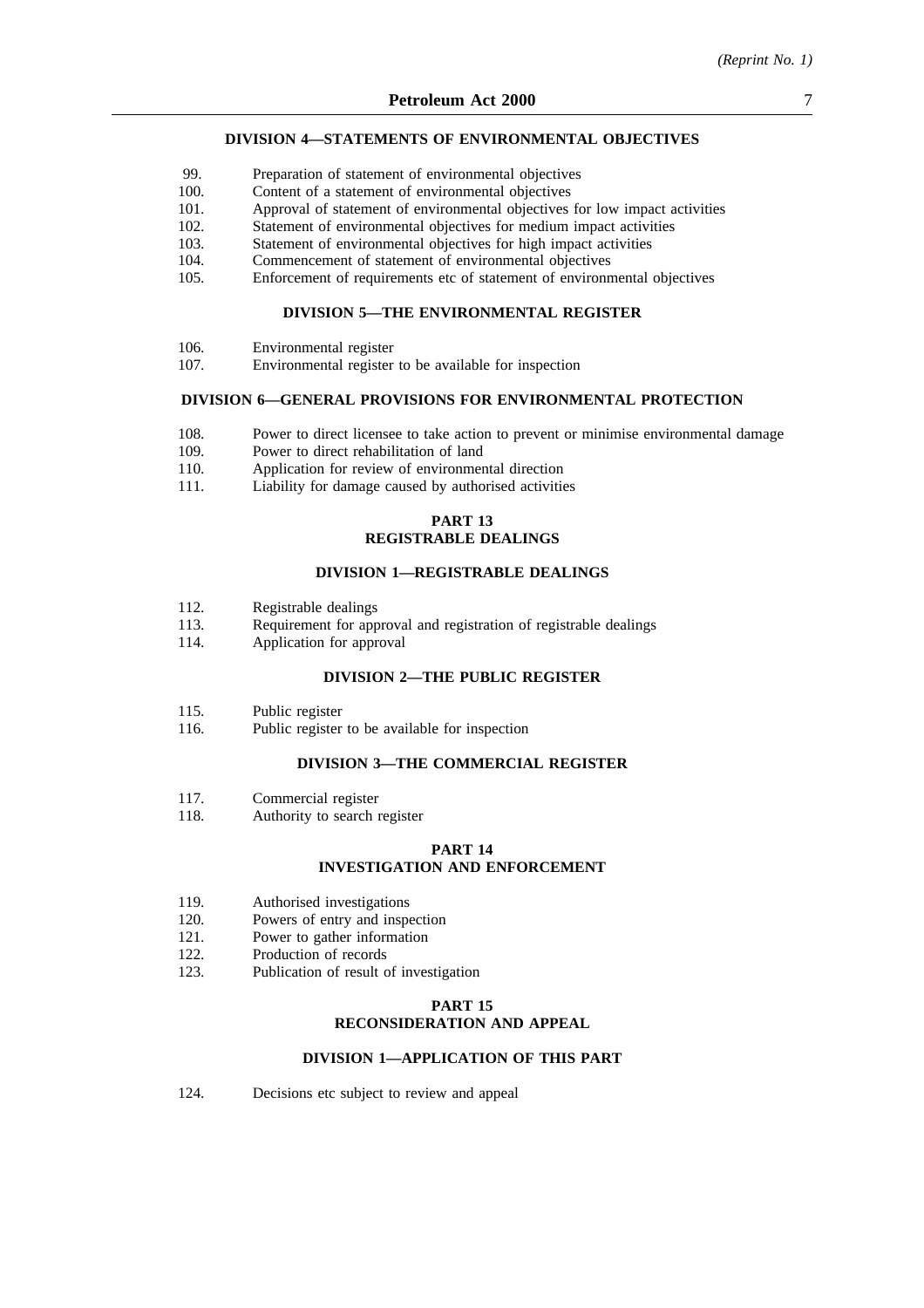## **DIVISION 2—RECONSIDERATION**

| 125. |  | Application for reconsideration |
|------|--|---------------------------------|
|      |  |                                 |

- 126. Constitution of advisory committee<br>127. Minister's decision on application f
- Minister's decision on application for reconsideration

## **DIVISION 3—APPEAL**

### 128. Right of appeal

### **PART 16 MISCELLANEOUS**

| 129. | Giving of notices                                                                                              |
|------|----------------------------------------------------------------------------------------------------------------|
| 120  | verste van de voorbeeld van de voorbeeld van de voorbeeld van de voorbeeld van de voorbeeld van de voorbeeld v |

- 130. Verification of information
- 130A. Avoidance of duplication of procedures etc.
- 131. Saving of powers with respect to Crown land etc 132. Immunity from liability
- 132. Immunity from liability<br>133. Proof of administrative
- 133. Proof of administrative acts<br>134. Extension of time limits
- 134. Extension of time limits<br>135. Secrecy
- 135. Secrecy<br>136. Adminis
- 136. Administrative penalties<br>137. Preservation of rights un
- Preservation of rights under Cooper Basin (Ratification) Act 1975
- 138. Regulations

## **SCHEDULE**

*Repeal and transitional provisions*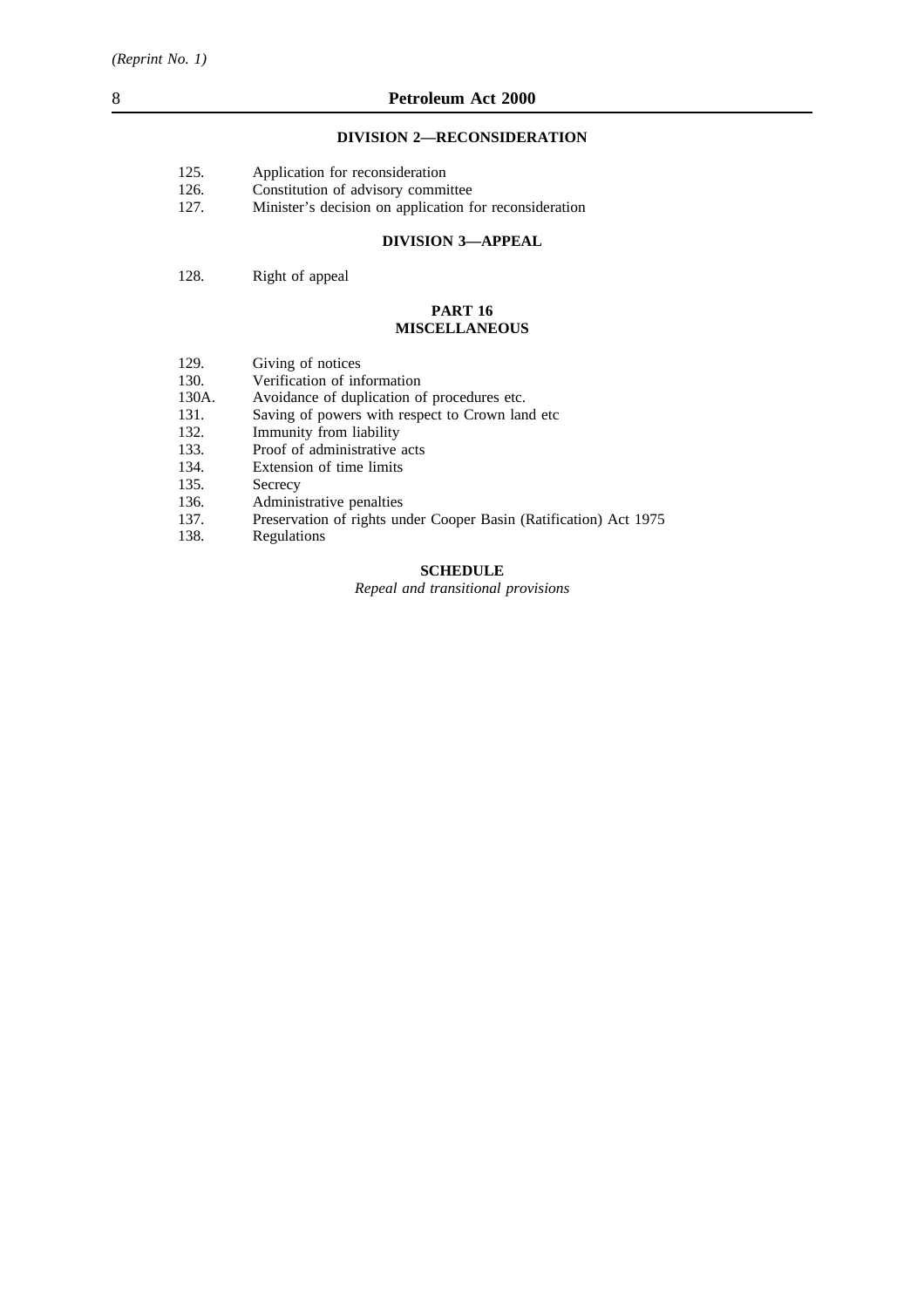**The Parliament of South Australia enacts as follows:**

## **PART 1 PRELIMINARY**

## **DIVISION 1—FORMAL**

## **Short title**

**1.** This Act may be cited as the *Petroleum Act 2000*.

### **Commencement**

**2.** This Act will come into operation on a day to be fixed by proclamation.

## **DIVISION 2—OBJECTS OF ACT**

### **Objects of Act**

**3.** The objects of this Act are—

- *(a)* to create an effective, efficient and flexible regulatory system for the industries involving exploration for, and the recovery or commercial utilisation of, petroleum and other resources to which this Act applies; and
- *(b)* to encourage and maintain an appropriate level of competition in exploration for and production of petroleum and other resources to which this Act applies; and
- *(c)* to create an effective, efficient and flexible regulatory system for the construction and operation of transmission pipelines for transporting petroleum and other substances to which this Act applies; and
- *(d)* to minimise environmental damage from the activities involved in—
	- (i) exploration for, or the recovery or commercial utilisation of, petroleum and other resources to which this Act applies; and
	- (ii) the construction or operation of transmission pipelines for transporting petroleum and other substances to which this Act applies; and
- *(e)* to establish appropriate consultative processes involving people directly affected by regulated activities and the public generally; and
- *(f)* to ensure as far as reasonably practicable security of supply for users of natural gas; and
- *(g)* to protect the public from risks inherent in regulated activities.

## **DIVISION 3—INTERPRETATION**

#### **Interpretation**

**4.** (1) In this Act, unless the contrary intention appears—

"**administrative penalty**"—*See* section 136;

"**approved form**" means a form approved by the Minister;

"**associated facilities**"—*See* section 56(2);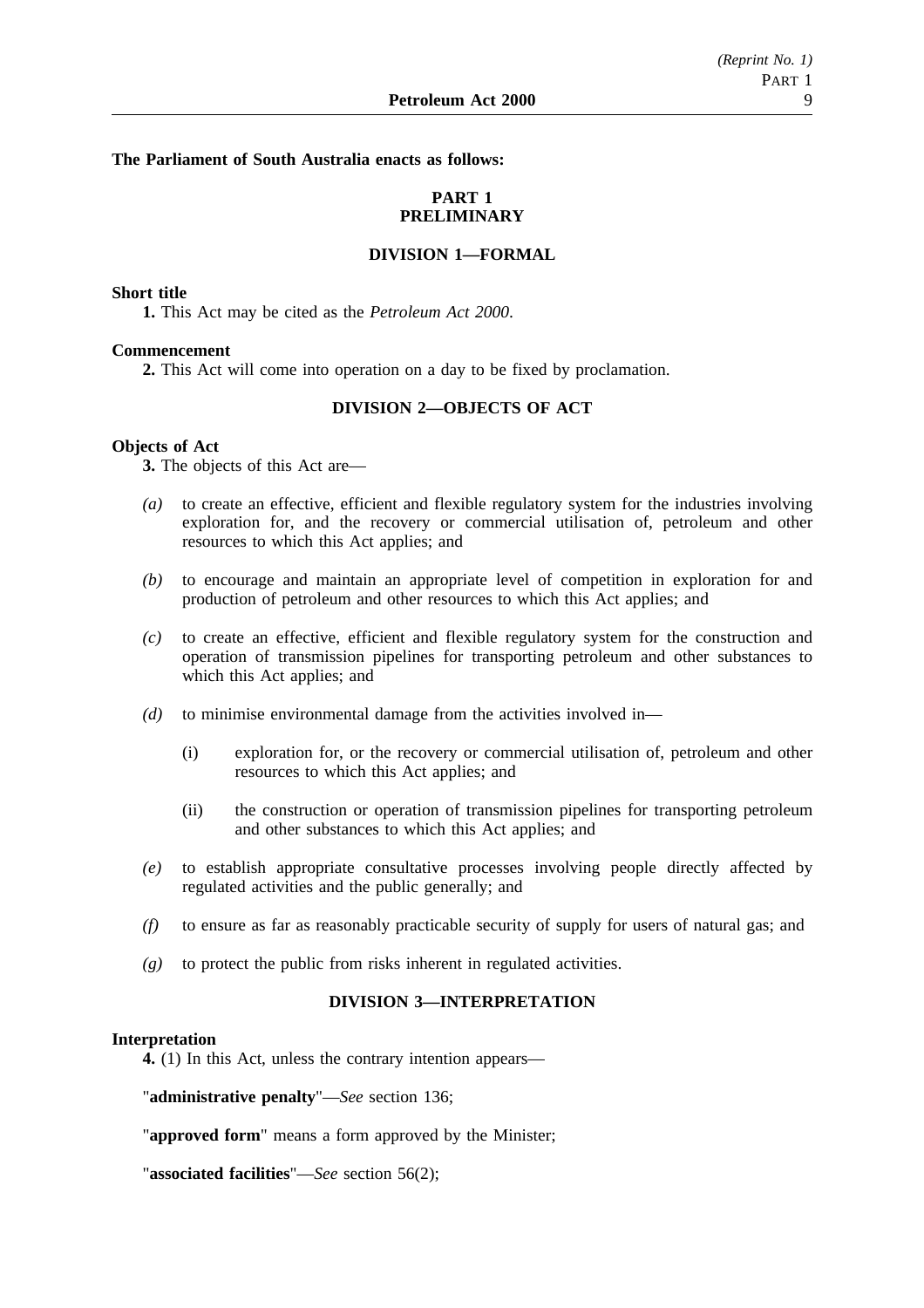"**authorised activity**" means a regulated activity authorised by a licence;

"**authorised officer**" means a person authorised in writing by the Minister to exercise the powers of an authorised officer under this Act;

"**business day**" means any day except a Saturday, Sunday or public holiday;

"**contravention**" includes non-compliance;

"**department**" means the department of the Public Service assigned to assist the Minister in the administration of this Act;

"**discretionary condition**" of a licence means a condition that is imposed at the discretion of the Minister under this Act;

"**easement**" includes the statutory easement under the *Natural Gas Authority Act 1967*;

"**environment**" includes—

- *(a)* land, air, water (including both surface and underground water), organisms and ecosystems; and
- *(b)* buildings, structures and cultural artefacts; and
- *(c)* productive capacity or potential; and
- *(d)* the external manifestations of social and economic life; and
- *(e)* the amenity values of an area;

"**ERD Court**" means the Environment, Resources and Development Court;

"**former licensee**" includes a person who held a licence under the repealed Act;

"**geothermal energy**" means thermal energy contained in subsurface rock or other subterranean substances which is extracted or released by a means other than as part of the production of a naturally occurring underground accumulation of a substance;

"**GST**" means the tax payable under the GST law;

"**GST component**" means a component attributable to a liability to GST;

"**GST law**" means—

- *(a) A New Tax System (Goods and Services Tax) Act 1999* (Cwth); and
- *(b)* the related legislation of the Commonwealth dealing with the imposition of a tax on the supply of goods and services;

"**highly prospective region**" means a part of the State designated by the Minister, by notice in the *Gazette*, as a highly prospective region;

"**joint venture**" includes a partnership;

"**land**" includes an estate or interest in land or right in respect of land;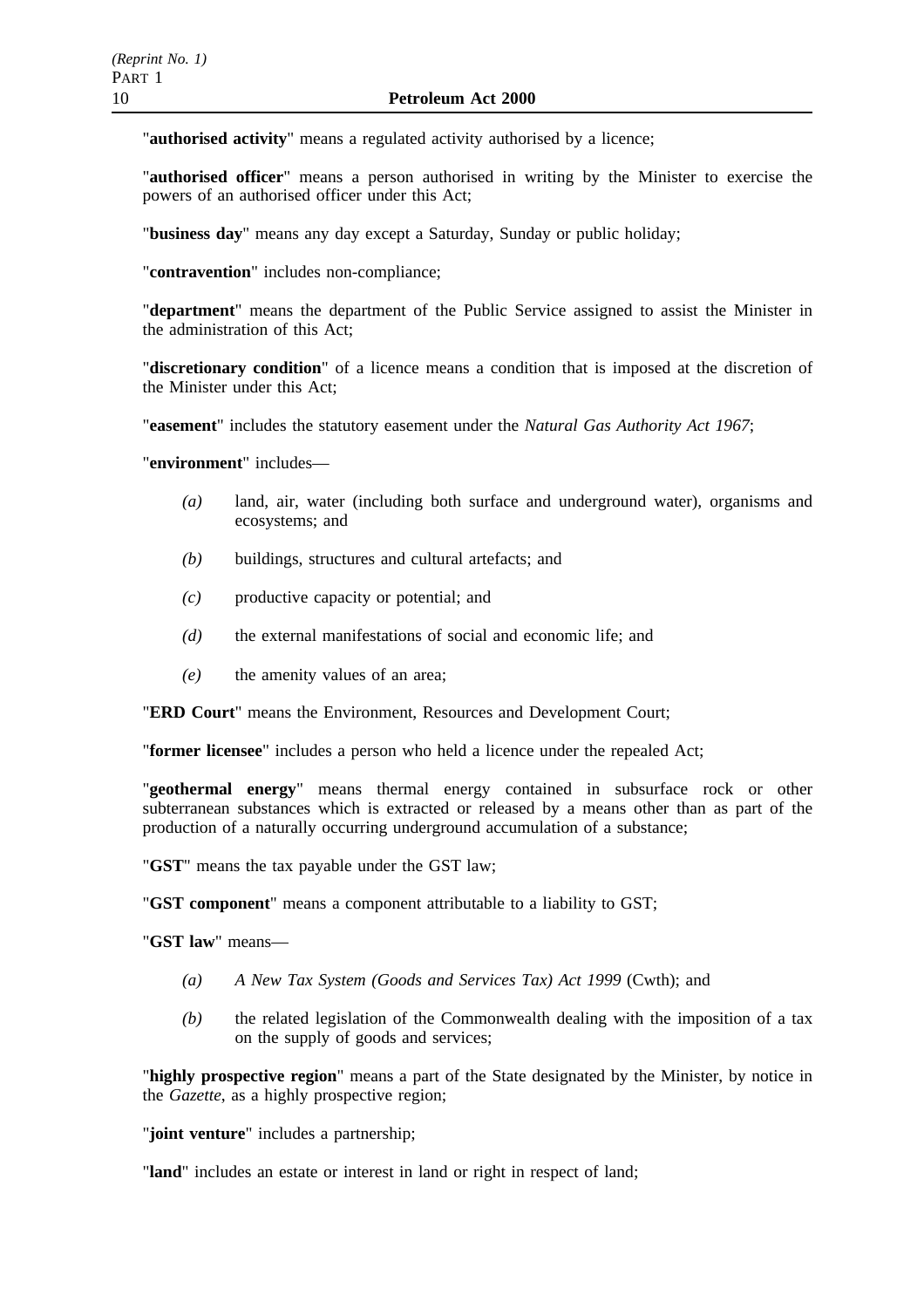"**licence**" means—

- *(a)* a speculative survey licence; or
- *(b)* a exploration licence; or
- *(c)* a retention licence; or
- *(d)* a production licence; or
- *(e)* a preliminary survey licence; or
- *(f)* a pipeline licence; or
- *(g)* an associated facility licence;

"**mandatory condition**" of a licence means a condition that must be imposed under a provision of this Act;

"**natural gas**" means petroleum that is, or would be, gaseous, at Standard Temperature and Pressure;

"**natural reservoir**" means a part of a geological structure (including one that has been artificially modified)—

- *(a)* in which petroleum or some other regulated substance has accumulated; or
- *(b)* which is suitable for the storage of petroleum or some other regulated substance;

"**occupier**" of land means—

- *(a)* a person in actual possession of the land under a right of exclusive possession; or
- *(b)* a person who holds a licence (other than a speculative survey licence or a pipeline survey licence) over the land;

"**owner**" of land means—

- *(a)* a person who holds a registered estate or interest in the land; or
- *(b)* a person who holds native title in the land; or
- *(c)* a person who has, by statute, the care, control or management of land; or
- *(d)* a person who is lawfully in occupation of the land;

"**petroleum**" means a naturally occurring substance consisting of a hydrocarbon or mixture of hydrocarbons in gaseous, liquid or solid state but does not include coal or shale unless occurring in circumstances in which the use of techniques for coal seam methane production or in situ gasification would be appropriate;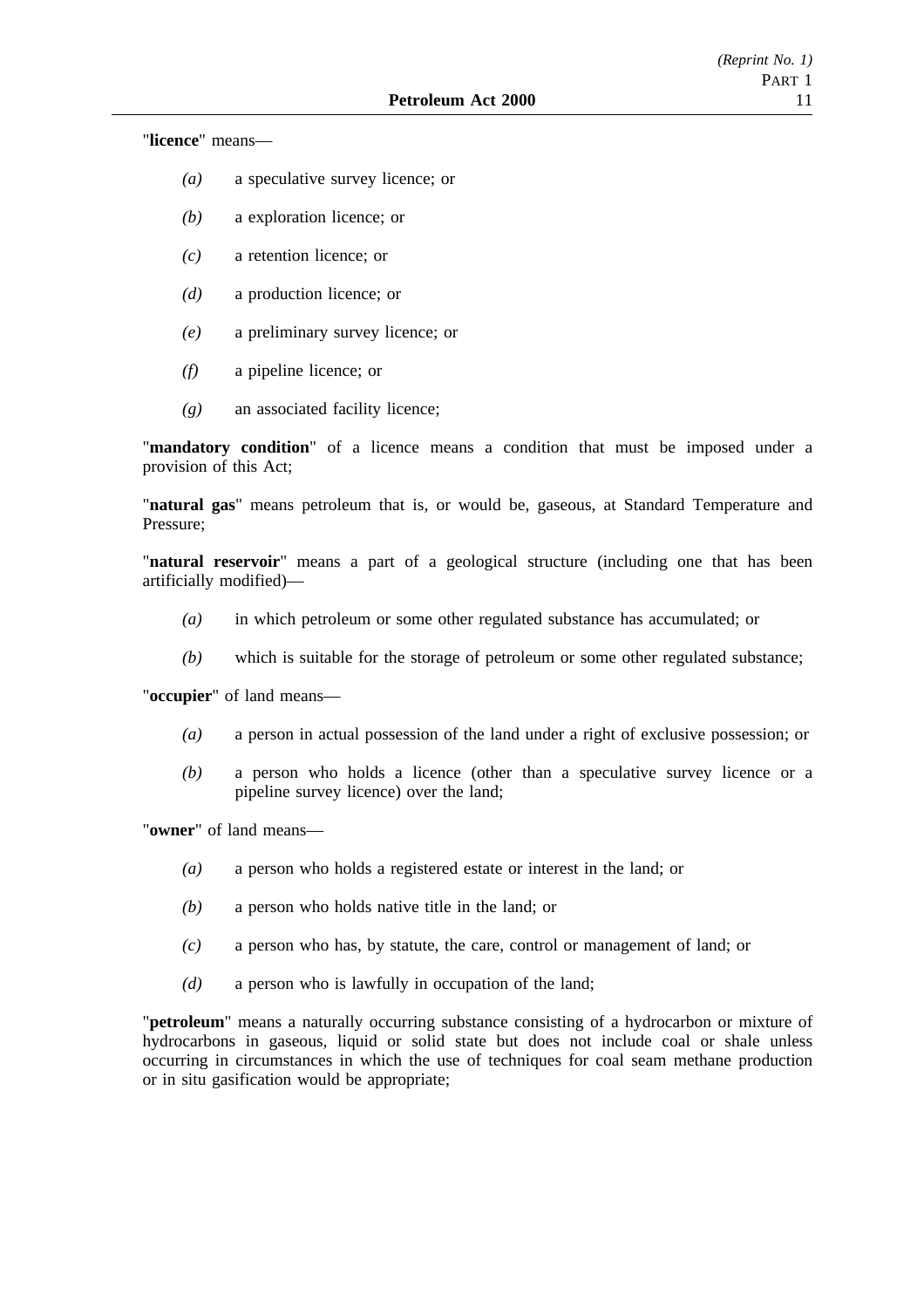"**pipeline**" means a pipe or system of pipes for conveying petroleum or another regulated substance from place to place and includes—

- *(a)* tanks, machinery and equipment necessary for, or associated with, its operation;
- *(b)* a part of a pipeline;

"**pipeline land**" means an interest in land (including an easement) acquired for the construction, maintenance or operation of a transmission pipeline;

"**private land**" means land alienated from the Crown by the grant of an estate in fee simple or a possessory interest conferring a right to exclusive possession of the land;

"**produce**"—

- *(a)* a person produces petroleum or another regulated substance if the petroleum or other substance is recovered or released from a natural reservoir in which it has been contained in the course, or as a result, of operations carried out by that person (and production is taken to occur when it reaches ground level);
- *(b)* a person produces a regulated resource (other than a regulated substance)—
	- (i) in the case of geothermal energy—by releasing the energy for an industrial or commercial purpose;
	- (ii) in the case of a natural reservoir—by using it for the storage of petroleum or another regulated substance;

"**prospectivity**" of an area means its potential for the discovery of petroleum or other regulated resources;

"**public land**" means any land that is not private land;

"**record**" includes—

- *(a)* a record in the form of a book or document, or in the form of a map;
- *(b)* a record in the form of electronic data;
- *(c)* geological samples;
- *(d)* samples of—
	- (i) petroleum; or
	- (ii) another regulated substance; or
	- (iii) water;

"**regulated activity**"—*See* section 10;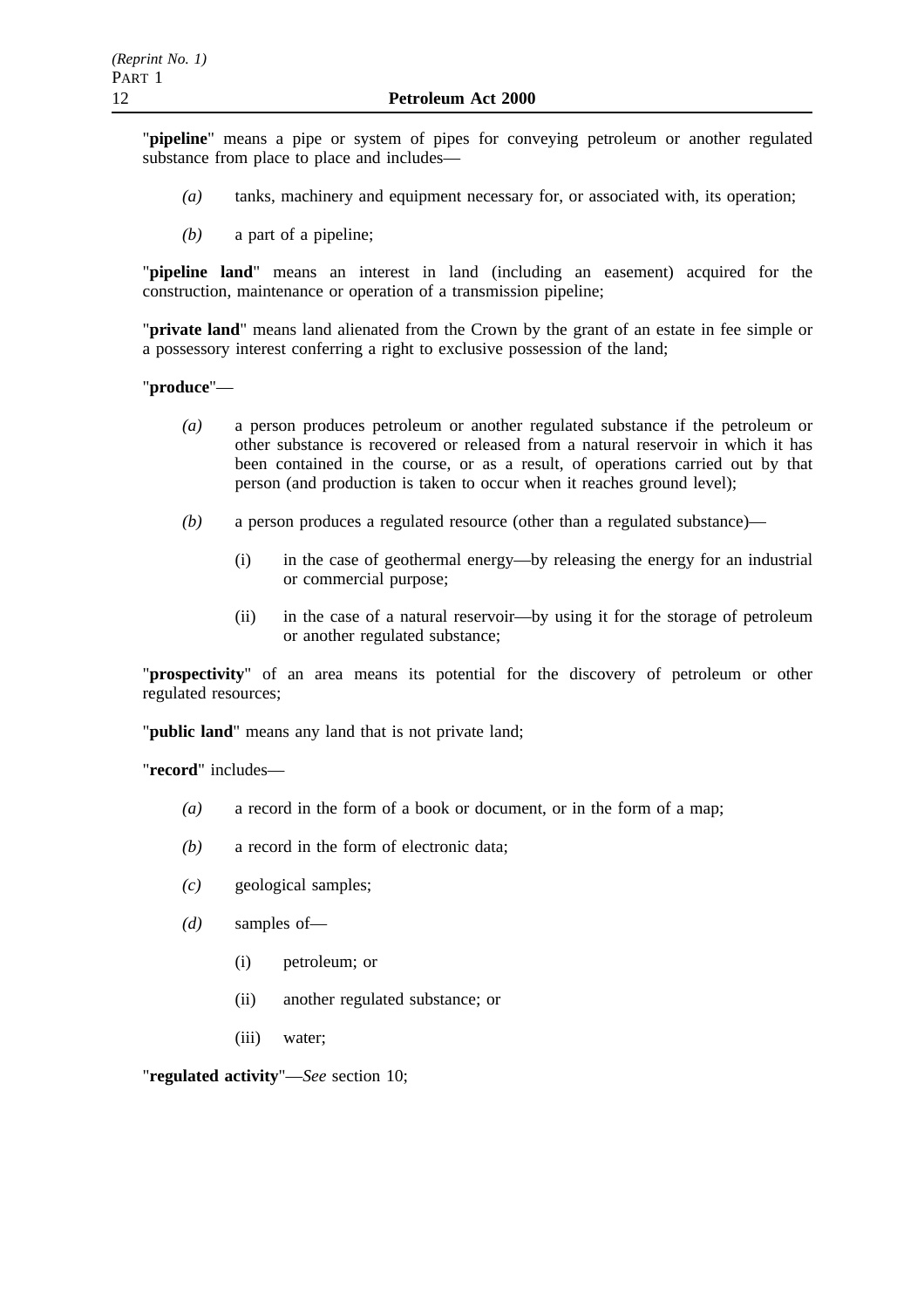"**regulated resource**" means—

- *(a)* a naturally occurring underground accumulation of a regulated substance; or
- *(b)* a source of geothermal energy; or
- *(c)* a natural reservoir;

"**regulated substance**" means—

- *(a)* petroleum; or
- *(b)* hydrogen sulphide; or
- *(c)* nitrogen; or
- *(d)* helium; or
- *(e)* carbon dioxide; or
- *(f)* any substance declared by regulation to be a substance to which this Act applies;

"**relevant court**" means—

- *(a)* where the amount or value of the claim to which the proceedings relate is \$100 000 or less—the Warden's Court; or
- *(b)* in any other case—the Land and Valuation Court;

"**repealed Act**" means the *Petroleum Act 1940*;

"**transmission pipeline**" means a pipeline for conveying petroleum or another regulated substance from a point at or near the place of its production to another place or other places (or a pipeline that forms part of a system of pipelines for that purpose) but does not include the following—

- *(a)* a pipeline located within the area of a production or retention licence or the combined area of two or more production or retention licences (not being part of a pipeline that extends beyond the area of such a licence); or
- *(b)* a pipeline located within the site of an industrial plant; or
- *(c)* a pipeline that forms part of a gas distribution system within a city, town or other centre of population or industry; or
- *(d)* if a pipeline extends beyond State boundaries—the parts of the pipeline located outside the State; or
- *(e)* a pipeline excluded by regulation from the ambit of this definition;

(2) A reference in this Act to petroleum or another regulated substance extends to a mixture of substances of which petroleum or the other relevant substance is a constituent part.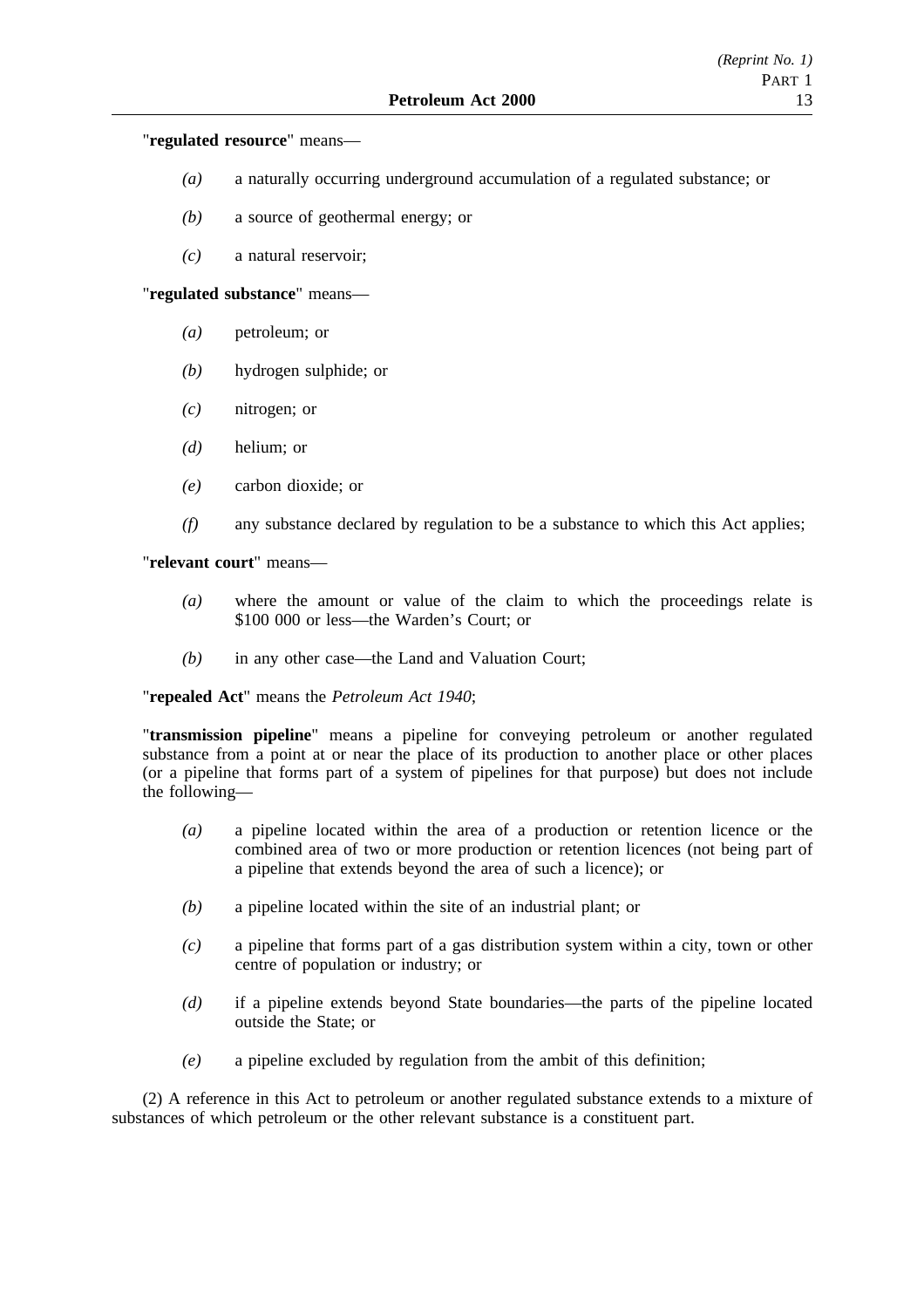## **DIVISION 4—RIGHTS OF THE CROWN**

## **Rights of the Crown**

**5.** (1) The property in petroleum and other regulated resources is vested (or continues to be vested) in the Crown.

(2) On the production of petroleum, or some other regulated substance, by a person lawfully entitled to produce the petroleum or other regulated substance, it becomes the property of the person who produced it.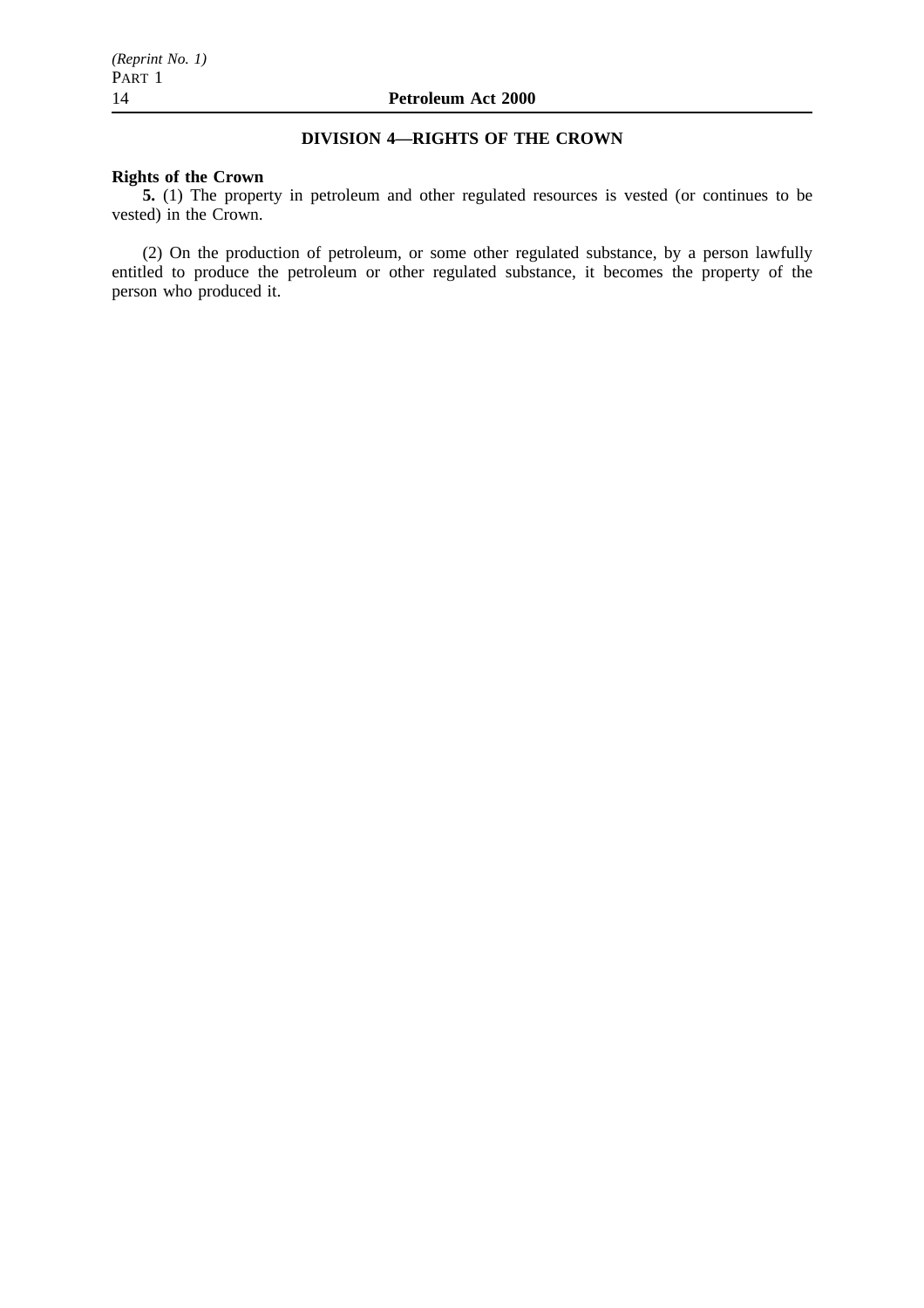## **PART 2 ADMINISTRATION**

## **DIVISION 1—THE MINISTER**

### **Administration**

**6.** The Minister has the general administration of this Act.

### **Delegation**

**7.** (1) The Minister may—

- *(a)* delegate any of the Minister's powers or functions under this Act to a specified person, or a person holding or acting in a specified office or position; or
- *(b)* vary or revoke a delegation under this section.

(2) If the terms of an instrument of delegation allow for subdelegation, the delegate may subdelegate the power or function in accordance with the instrument.

(3) A delegation or subdelegation does not prevent the exercise of a delegated power or function by the delegator.

(4) Notice of a delegation or subdelegation, or the variation or revocation of a delegation or subdelegation, under this section is to be published in the *Gazette*.

## **DIVISION 2—AUTHORISED OFFICERS**

#### **Appointment of authorised officers**

**8.** The Minister may, by instrument in writing, authorise a person to exercise the powers of an authorised officer under this Act either generally or subject to specified limitations and restrictions.

#### **Identity cards**

**9.** (1) The Minister must issue to each authorised officer an identity card—

- *(a)* stating the name of the authorised officer; and
- *(b)* containing a photograph of the authorised officer; and
- *(c)* stating that the person whose name and photograph appear on the card is an authorised officer for this Act.

(2) If an authorised officer proposes to exercise powers under this Act against a person, the authorised officer must, if practicable, produce the identity card for inspection.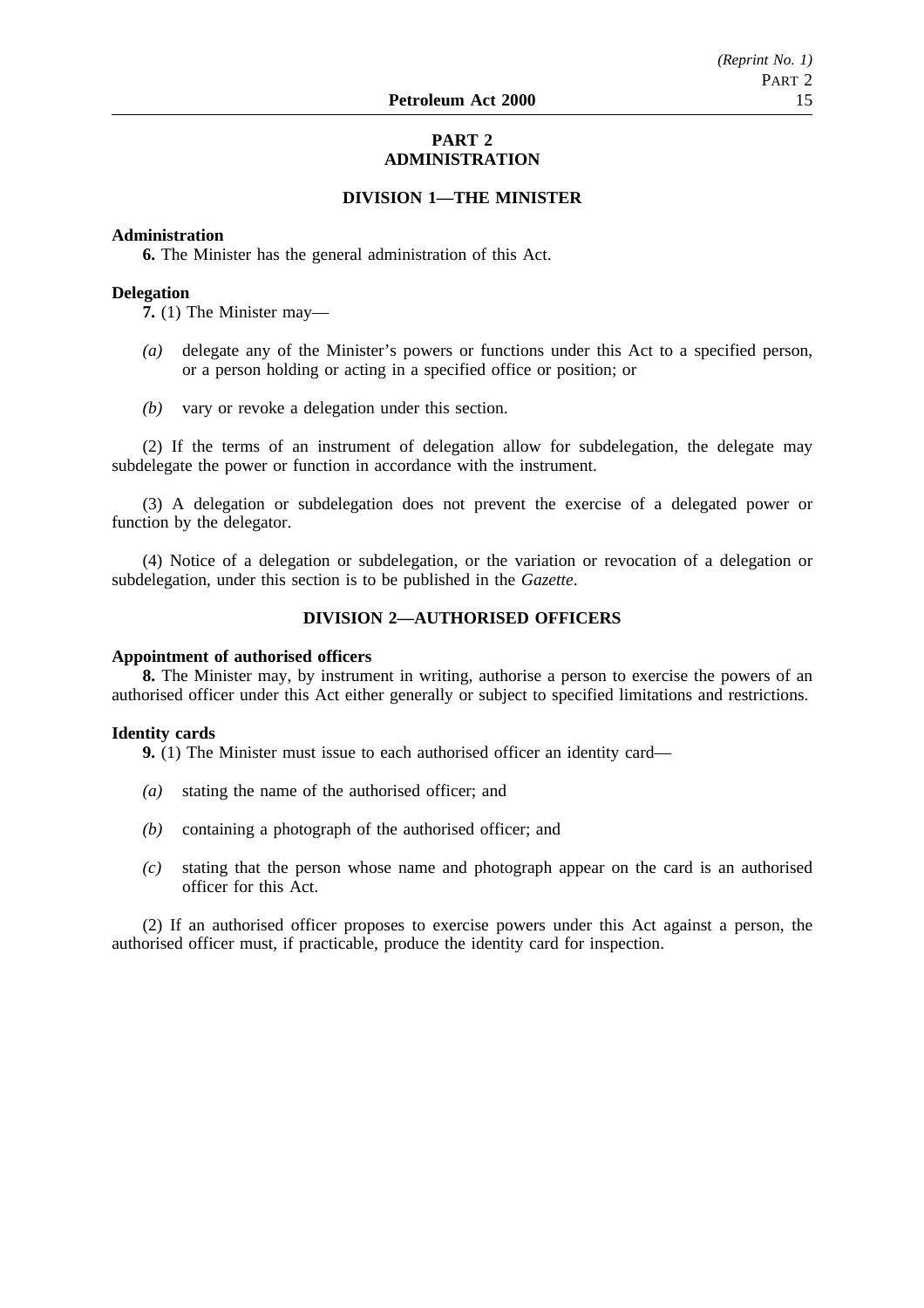## **PART 3 LICENSING REGULATED ACTIVITIES**

### **DIVISION 1—REQUIREMENT FOR LICENCE**

#### **Regulated activities**

**10.** (1) The following are **regulated activities**:

- *(a)* exploration for petroleum or another regulated resource; or
- *(b)* operations to establish the nature and extent of a discovery of petroleum or another regulated resource, and to establish the commercial feasibility of production and the appropriate production techniques; or
- *(c)* production of petroleum or another regulated substance; or
- *(d)* utilisation of a natural reservoir to store petroleum or another regulated substance; or
- *(e)* production of geothermal energy; or
- *(f)* construction of a transmission pipeline for carrying petroleum or another regulated substance; or
- *(g)* operation of a transmission pipeline for carrying petroleum or another regulated substance.

(2) However, exploratory operations conducted at a height of 500m or more above the surface of the ground are not regulated activities.

(3) A reference to a regulated activity includes all operations and activities reasonably necessary for, or incidental to, that activity such as (for example)—

- *(a)* physical and geophysical surveys of land;
- *(b)* the drilling of wells;
- *(c)* the injection of water or some other substance into a natural reservoir in order to enhance production of petroleum or another regulated substance;
- *(d)* forcing water or some other substance through a source of geothermal energy in order to absorb thermal energy and enable its recovery or utilisation at the surface;
- *(e)* the processing of substances recovered from a well;
- *(f)* the construction of borrow pits;
- *(g)* the installation and operation of plant and equipment;
- *(h)* the use of a natural reservoir to store a regulated substance;
- *(i)* water disposal;
- *(j)* the construction of roads, camps, airports, buildings and other infrastructure.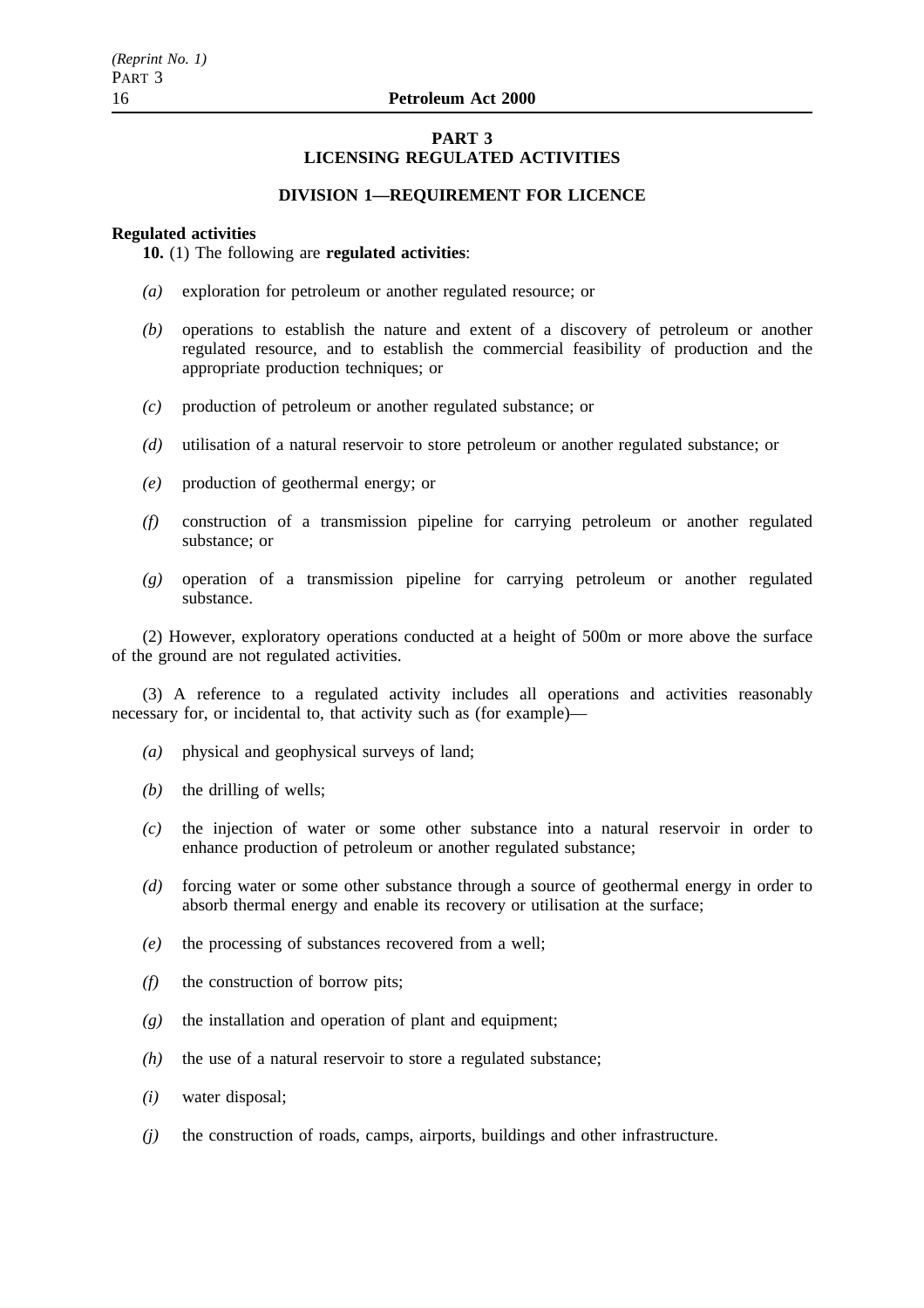### **Requirement for licence**

**11.** A person must not engage in a regulated activity unless the activity is authorised under this Act.

Maximum penalty: \$120 000.

## **DIVISION 2—GRANT OF LICENCE**

## **General authority to grant licence**

**12.** The Minister may, subject to this Act, grant a licence.

### **Licence classes**

- **13.** Licences are of the following classes:
- *(a)* preliminary survey licence; and
- *(b)* speculative survey licence; and
- *(c)* exploration licence; and
- *(d)* retention licence; and
- *(e)* production licence; and
- *(f)* pipeline licence; and
- *(g)* associated facility licence.

## **DIVISION 3—PRELIMINARY SURVEY LICENCE**

#### **Preliminary survey licence**

**14.** (1) A **preliminary survey licence** authorises the licensee to carry out a survey, environmental evaluation, or other form of assessment preparatory to the carrying out of regulated activities on land.

(2) A preliminary survey licence may authorise incidental matters such as (for example) marking out the proposed route of a pipeline on land.

(3) The rights conferred on the holder of a preliminary survey licence are not exclusive.

#### **Term of preliminary survey licence**

**15.** (1) The term of a preliminary survey licence is 1 year.

(2) A preliminary survey licence may be renewed from time to time for a further term up to a maximum aggregate term of 5 years.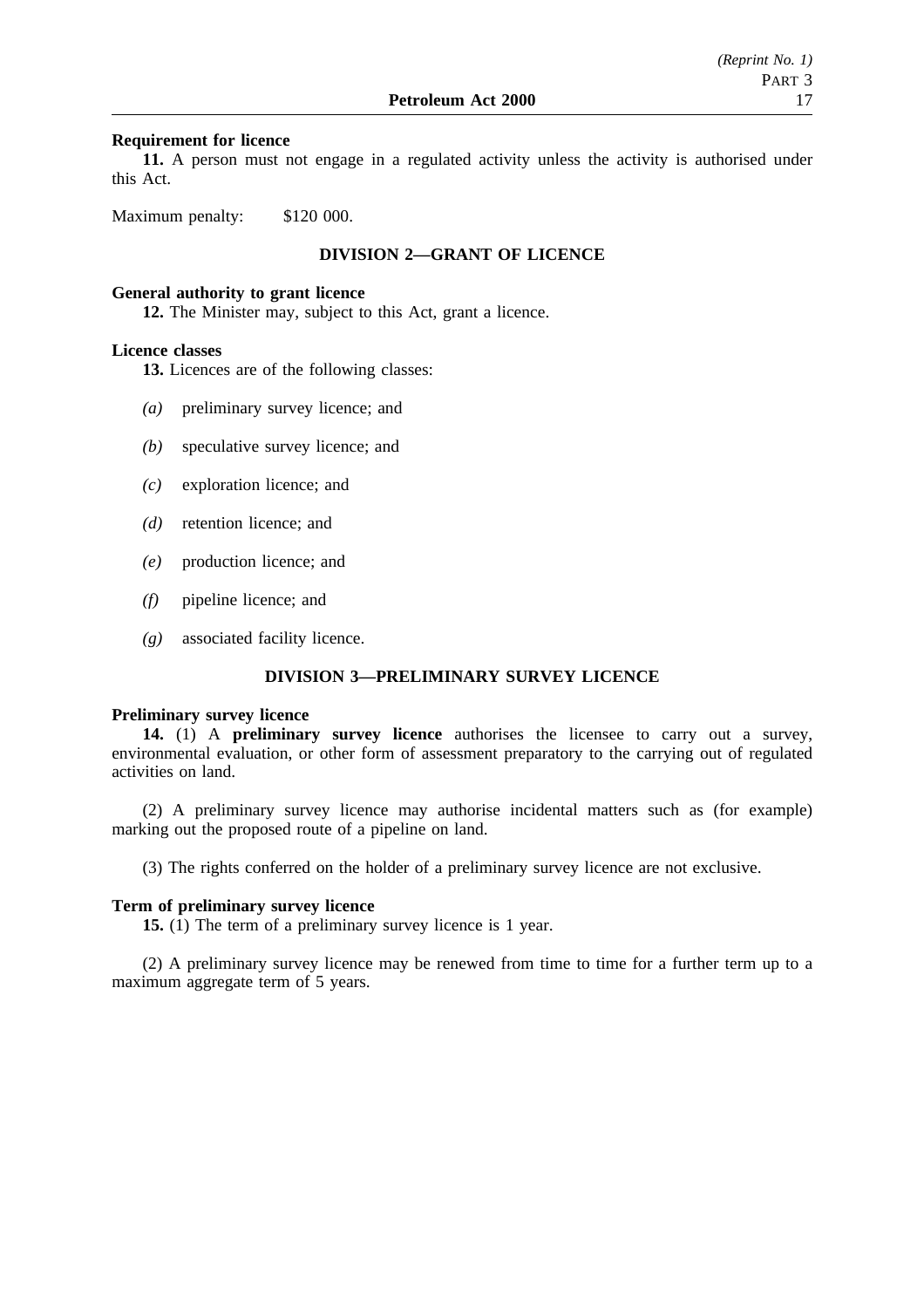## **PART 4 EXPLORATION**

## **DIVISION 1—DESIGNATION OF HIGHLY PROSPECTIVE REGIONS**

#### **Designation of highly prospective regions**

**16.** (1) If the Minister considers a particular part of the State to be highly prospective for petroleum exploration or for exploration for other regulated resources, the Minister may, by notice in the *Gazette*, designate that part of the State as a highly prospective region.

(2) The notice may specify regulated resources in relation to which the region is to be regarded as highly prospective and, in that case, the region will be regarded as highly prospective for those resources but not in relation to other regulated resources.

(3) The Minister may, by subsequent notice in the *Gazette*, vary or revoke a notice under this section.

## **DIVISION 2—SPECULATIVE SURVEY**

## **Speculative survey licence**

**17.** (1) A **speculative survey licence** authorises the licensee to carry out exploratory operations of the kind specified in the licence in the licence area.

(2) A speculative survey licence cannot authorise drilling beyond a depth of 300 metres.

(3) The right to carry out exploratory operations conferred by a speculative survey licence is not an exclusive right.

## **Area of speculative survey licence**

**18.** (1) A speculative survey licence may be granted for 1 or more separate areas.

(2) However, the total area of a speculative survey licence cannot exceed 10 000  $\text{km}^2$ .

### **Term of speculative survey licence**

**19.** (1) The term of a speculative survey licence is 1 year.

(2) A speculative survey licence may be renewed, from time to time, for a further term.

## **Consultation preceding grant or renewal of speculative survey licence**

**20.** Before a speculative survey licence is granted or renewed over the area, or part of the area, of an existing licence, the applicant for the speculative survey licence must—

- *(a)* consult with the existing licensee and seek to reach agreement on the activities to be carried out under the speculative survey licence on the area that is to be subject to both licences; and
- *(b)* inform the Minister of the result of the consultation.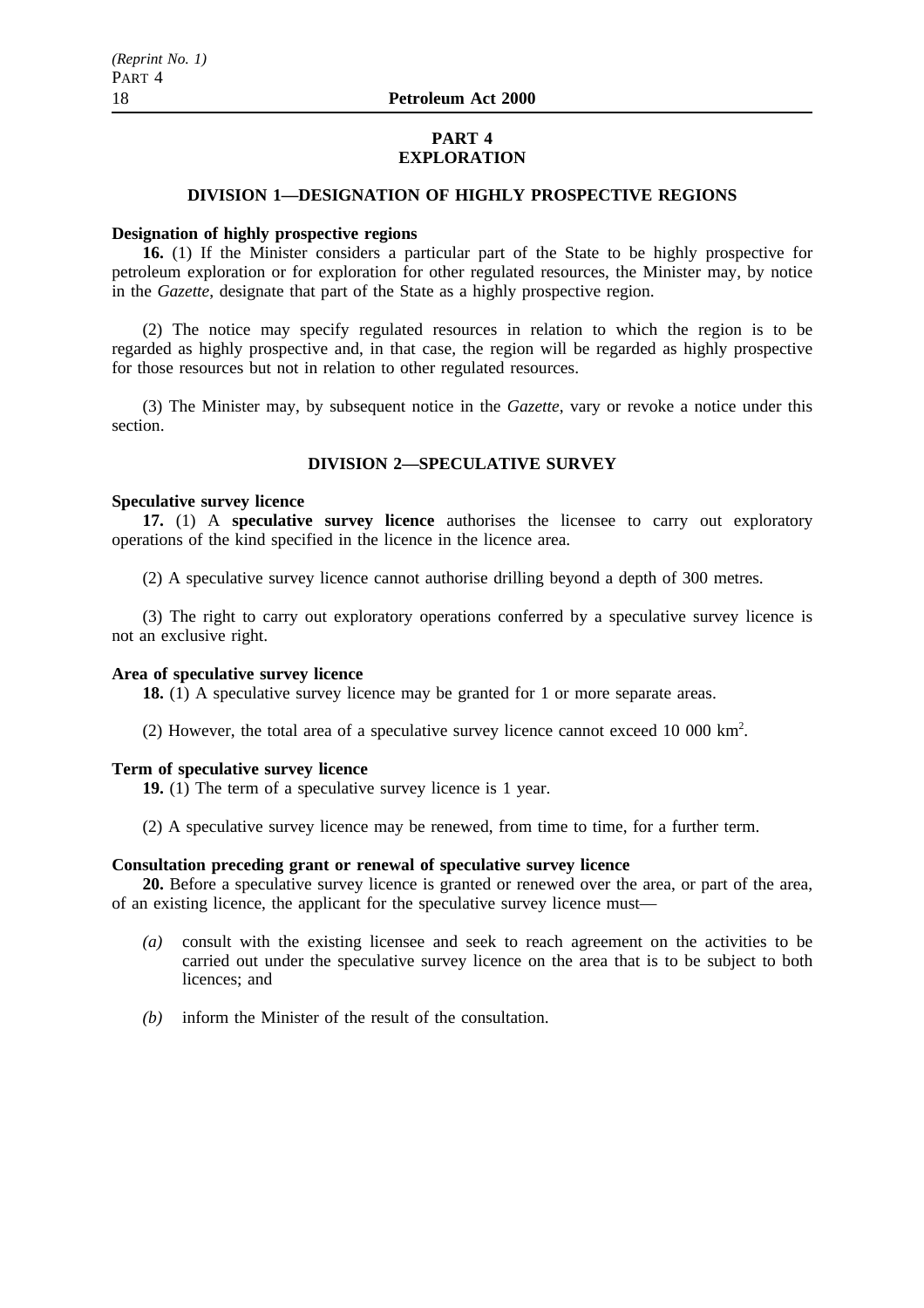## **DIVISION 3—EXPLORATION LICENCE**

## **Exploration licence**

**21.** (1) An **exploration licence** authorises the licensee to carry out in the licence area—

- *(a)* exploratory operations for regulated resources; and
- *(b)* operations—
	- (i) to establish the nature and extent of a discovery of regulated resources; and
	- (ii) to establish the feasibility of production and appropriate production techniques.

(2) A licensee who holds an exploration licence is entitled, subject to this Act, to the grant of a retention licence or a production licence for a regulated resource discovered in the licence area.

## **Call for tenders**

**22.** (1) The Minister must call for tenders for an exploration licence in the following cases:

- *(a)* where the exploration licence is to be granted for an area within a highly prospective region; or
- *(b)* where a person has unsuccessfully applied for an exploration licence for the relevant area (but not in response to a call for tenders) and asks the Minister to call for tenders for an exploration licence for the relevant area.
- (2) The Minister has a discretion to call for tenders for an exploration licence in other cases.

(3) A call for tenders is made by notice published in the *Gazette* inviting applications for the grant of an exploration licence for an area specified in the notice.

- (4) The notice—
- *(a)* must specify a period within which applications are to be made; and
- *(b)* must state the criteria by reference to which applications are to be evaluated; and
- *(c)* may include information about any special terms and conditions subject to which the exploration licence is to be granted; and
- *(d)* may include other information the Minister considers appropriate.
- (5) The selection of an applicant is not complete until the applicant executes the licence.

(6) On the selection of a successful applicant from among those who apply in response to an advertisement under this section, the Minister must—

- *(a)* publish in the *Gazette* a statement of the basis for the selection of the successful applicant, including the successful applicant's proposed work program; and
- *(b)* give any unsuccessful applicant written notice of the reasons for the rejection of the application.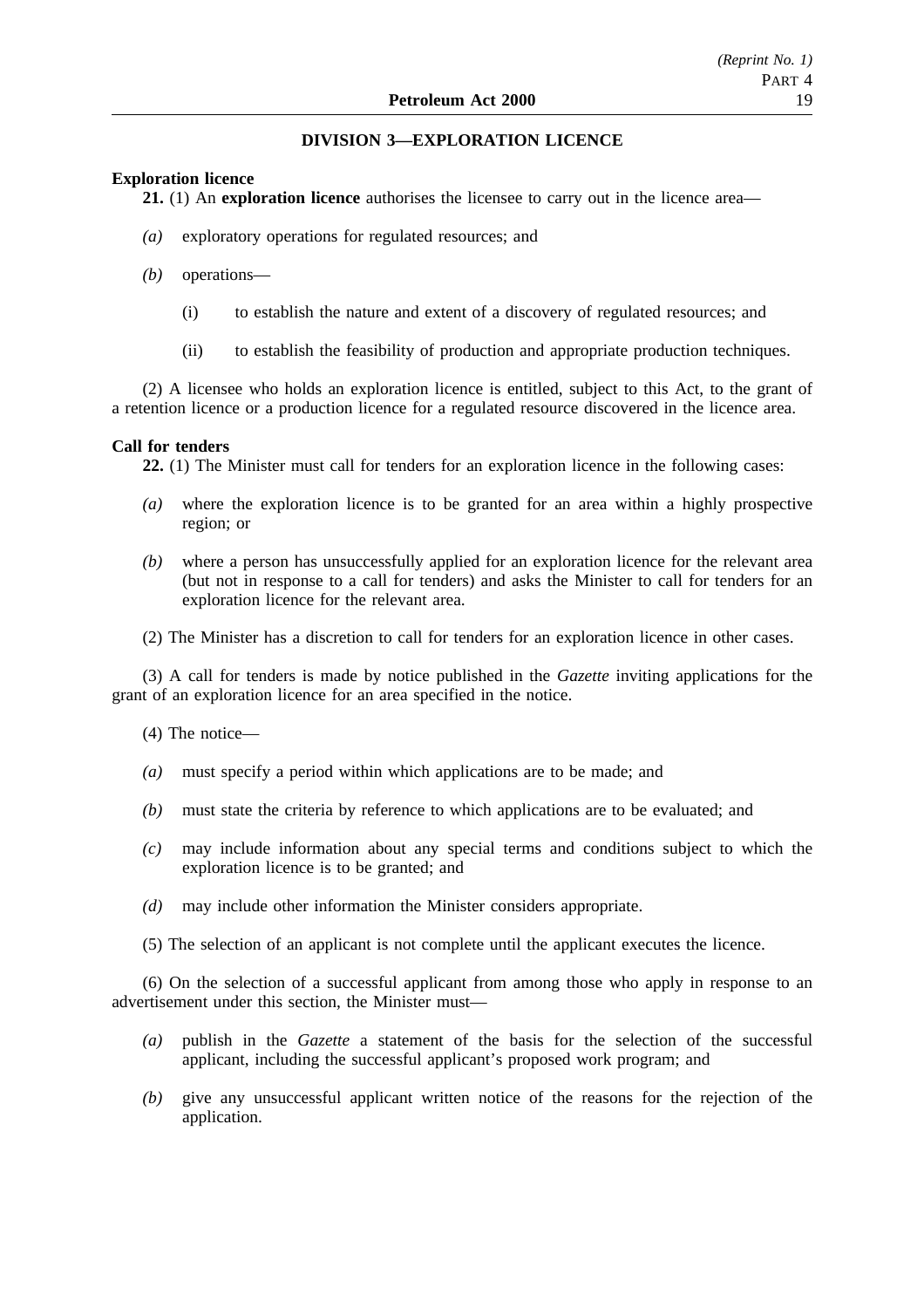#### **Criteria to be considered for granting exploration licence**

**23.** In considering an application for the grant of an exploration licence, the Minister must have regard to—

- *(a)* the suitability of applicant's proposed work program for evaluating the prospectivity of the licence area and discovering regulated resources; and
- *(b)* the adequacy of the applicant's technical and financial resources; and
- *(c)* if applications have been invited for the licence by public advertisement—the stated criteria for evaluation of the applications.

## **Areas for which licence may be granted**

**24.** (1) An exploration licence may be granted for 1 or more separate areas.

- (2) However, the total licence area cannot exceed—
- *(a)* in the case of a licence authorising exploration for a source of geothermal energy—500km<sup>2</sup>; or
- (b) in any other case—10 000 km<sup>2</sup>.

### **Work program to be carried out by exploration licensee**

**25.** (1) It is a mandatory condition of an exploration licence that the licensee must carry out work in the licence area in accordance with a work program approved by the Minister.

(2) A proposed work program is to be submitted for the Minister's approval with an application for the grant or renewal of an exploration licence.

(3) The Minister may approve the proposed work program with or without addition or variation.

(4) The Minister may approve acceleration, deferment, variation or reduction of the work to the carried out under an approved work program.

- (5) If a licence was granted on the basis of competitive tender, the Minister—
- *(a)* must, before approving deferment, variation or reduction of the work to be carried out under an approved work program—have regard to work programs proposed by other applicants for the licence; and
- *(b)* must publish in the *Gazette* notice of the approval stating the effect of the approval.

(6) The Minister may, as a condition of approving the reduction or deferment of work under subsection (4), require the licensee to relinquish a specified portion of the licence area.

## **Term and renewal of exploration licence**

**26.** (1) The term of an exploration licence is 5 years.

(2) An exploration licence may be granted on terms under which the licence is to be renewable for a further term or 2 further terms, but a licence granted for a highly prospective region cannot be renewed more than once.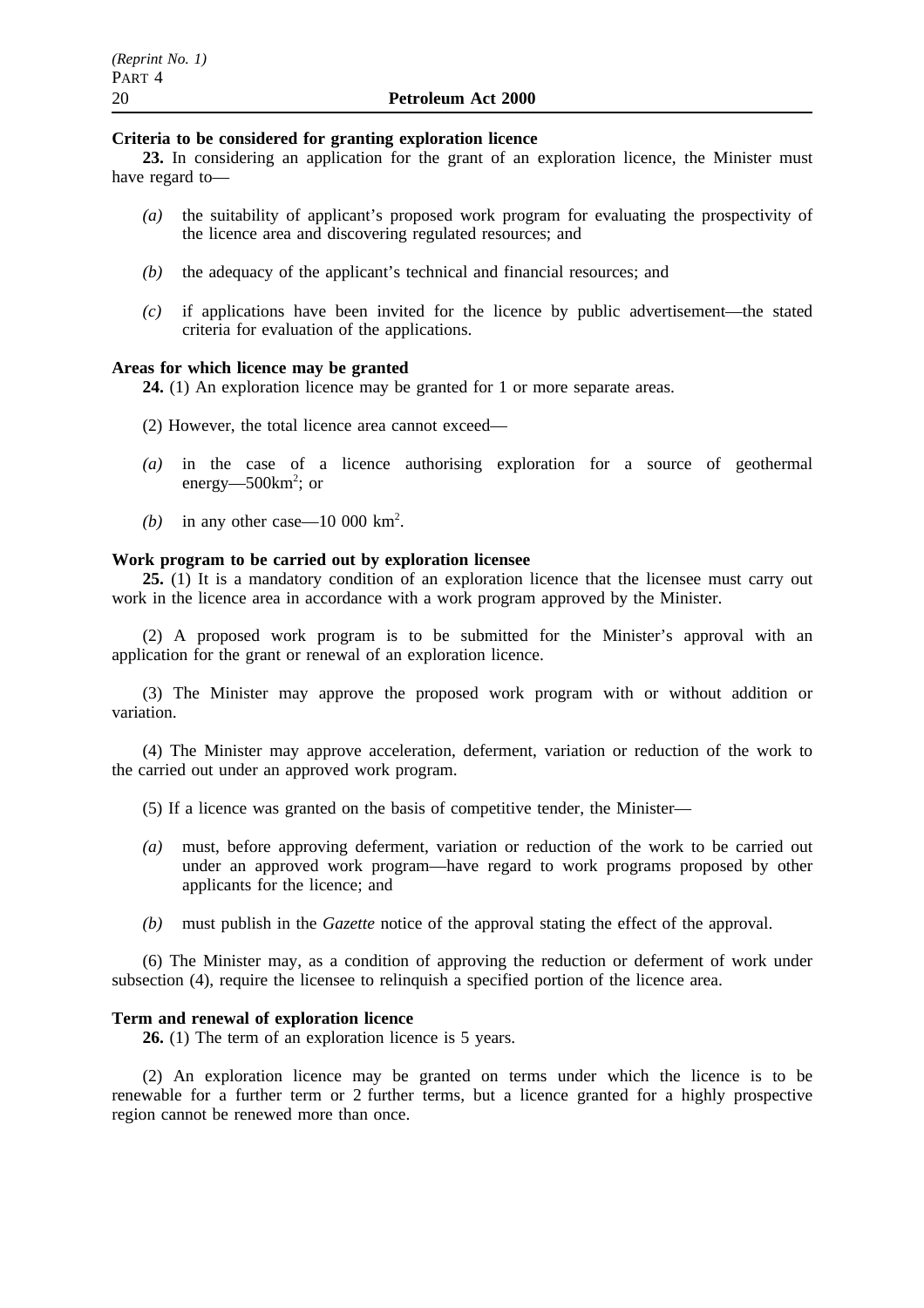(3) A licence that is renewable for one further term must provide for the excision, on renewal, of an area equal to at least 50% of the original licence area and a licence that is renewable for 2 further terms must provide for the excision, on each renewal, of an area equal to at least 33% % of the original licence area.

(4) The area to be excised is to be determined by the Minister—

- *(a)* if the licensee puts a proposal to the Minister in the application for renewal of the licence and the Minister accepts the proposal—on the basis of that proposal; or
- *(b)* in any other case—after the Minister has put a proposal to the licensee and has considered any representations made by the licensee within 14 days after notice of the proposal is given to the licensee.

(5) The Minister must accept the licensee's proposal under subsection (4)*(a)* if it reasonably allows for the grant of new exploration licences over the area or areas to be excised.

(6) When a licence falls due for renewal, the licensee, if not in default under the licence, is entitled to the renewal of the licence in accordance with the terms of the licence.

## **Production of regulated resource under exploration licence**

**27.** (1) The holder of an exploration licence may produce a regulated resource from a well in the licence area for the purpose of establishing the nature and extent of a discovery.

(2) However, the licensee must not produce a regulated resource from a well for more than 10 days in aggregate without the Minister's approval.

## Maximum penalty: \$20 000.

(3) The Minister may grant an approval under this section on conditions the Minister considers appropriate.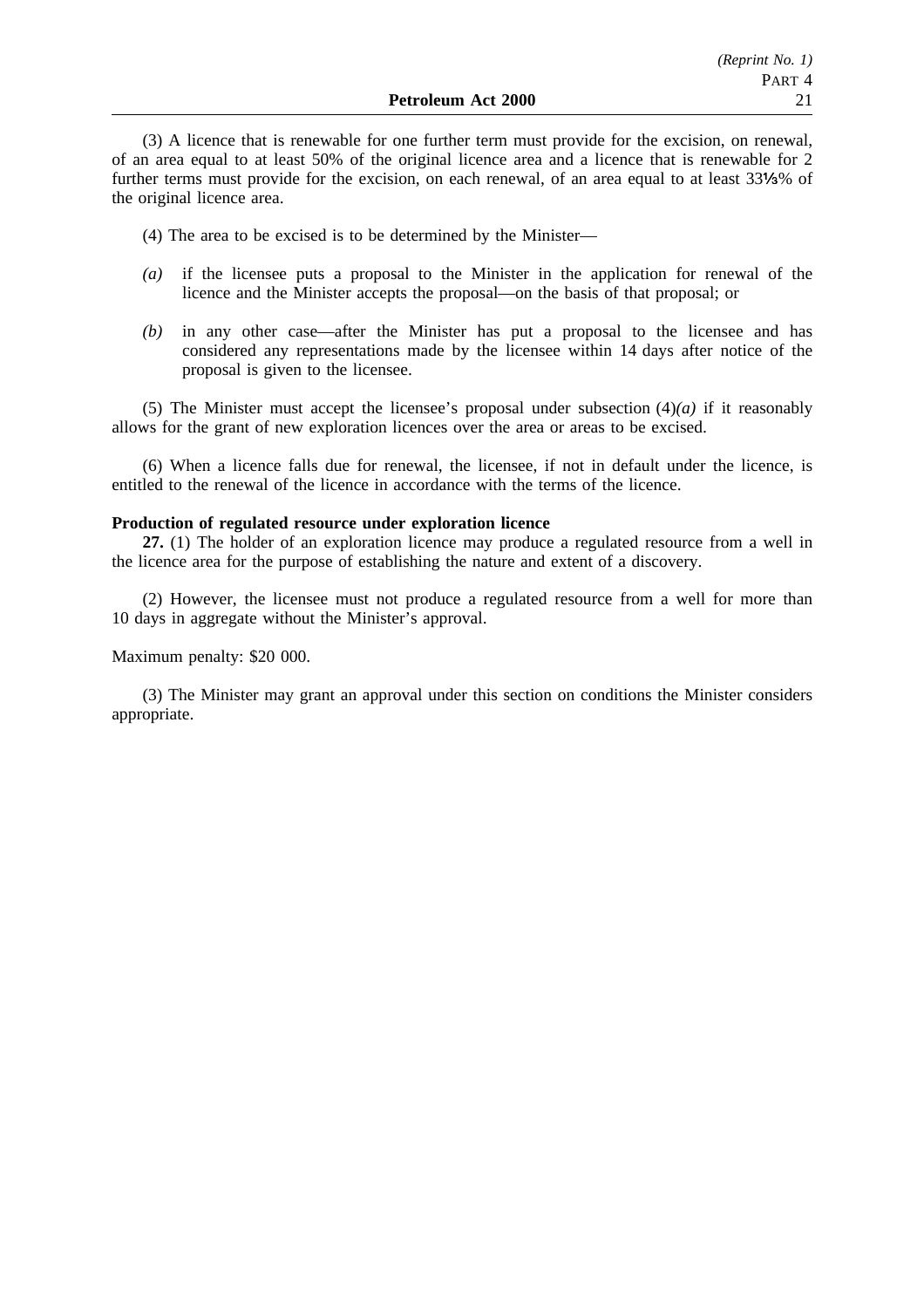## **PART 5 RETENTION**

## **Nature and purpose of retention licence**

**28.** A retention licence protects the interest of a licensee in a discovery of a regulated resource for a reasonable period to make possible either or both of the following:

- *(a)* proper evaluation of the productive potential of the discovery;
- *(b)* carrying out the work necessary to bring the discovery to commercial production.

## **Retention licence**

**29.** A **retention licence** authorises the licensee to carry out in the licence area—

- *(a)* operations—
	- (i) to establish the nature and extent of a discovery of regulated resources; and
	- (ii) to establish the commercial feasibility of production and appropriate production techniques; and
- *(b)* other regulated activities specified in the licence.

## **Grant of retention licence**

**30.** (1) Subject to this Act, a person is, on application, entitled to the grant of a retention licence in respect of a discovery of a relevant resource if—

- *(a)* a regulated resource has been discovered in the area for which the retention licence is to be granted and the existence of the regulated resource has been demonstrated by the drilling of at least one well; and
- *(b)* the person holds, or held at the time of the application for the retention licence, an exploration licence or a production licence over the area for which the retention licence is to be granted; and
- *(c)* the exploration licence or production licence authorised exploration for or production of a regulated resource of the relevant kind; and
- *(d)* the Minister is satisfied that production of the regulated resource is not currently commercially feasible, but is more likely than not to become commercially feasible within 15 years.

(2) If the holder of an exploration or production licence is in default under the terms of the licence, the Minister may decline to grant a retention licence until the default is remedied.

## **Area of retention licence**

**31.** The area of a retention licence must not exceed either of the following limits:

- *(a)* twice the area under which (according to a reasonable estimate at the time when the licence was granted or last renewed) the discovery is likely to extend;
- (*b*)  $100 \text{ km}^2$ .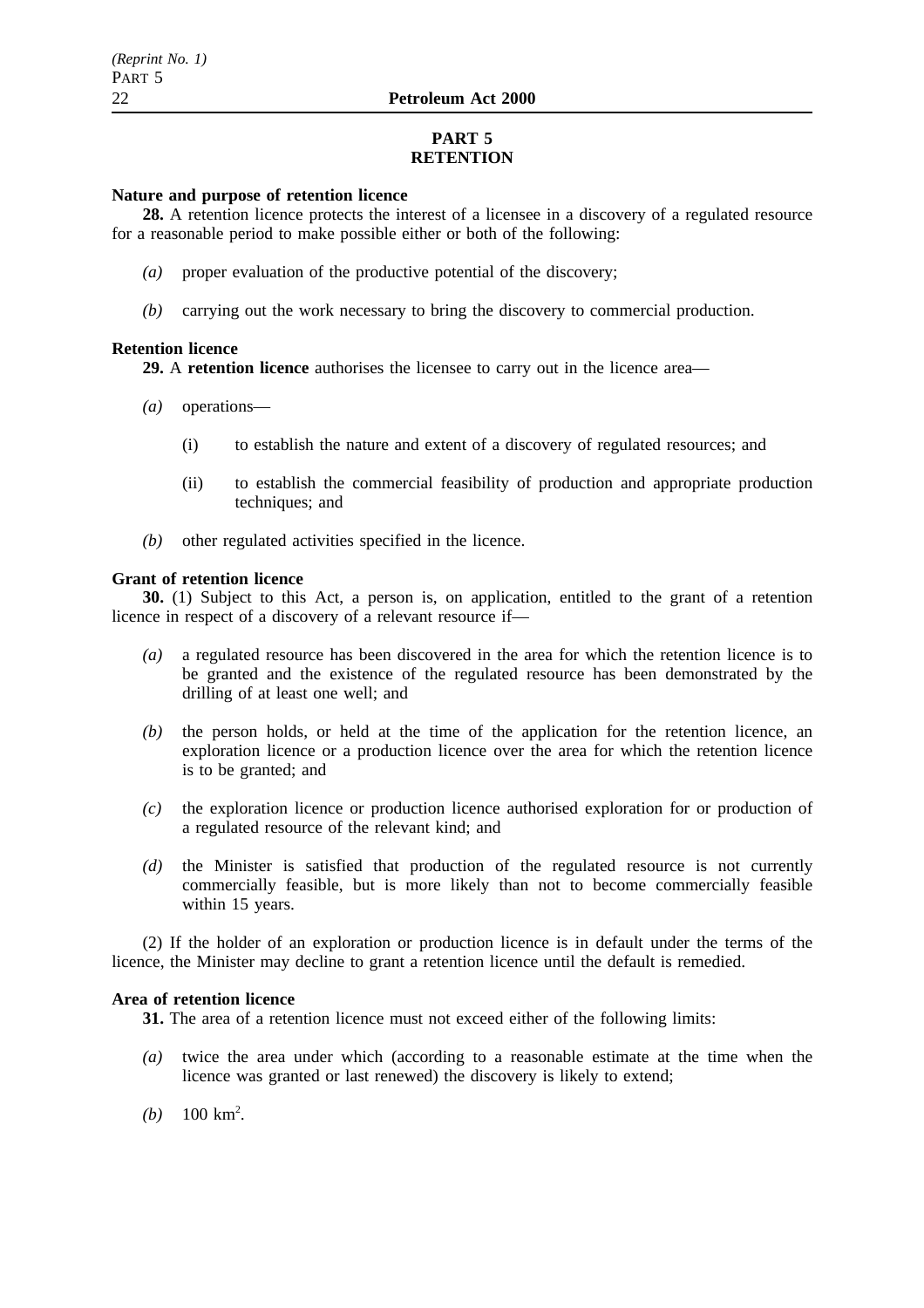## **Term of retention licence**

**32.** (1) The term of a retention licence is 5 years.

(2) A retention licence may be renewed from time to time for a further term but only if the Minister is satisfied that production is not currently commercially feasible but is more likely than not to become commercially feasible within the next 15 years.

### **Work program to be carried out by retention licensee**

**33.** (1) A retention licence may include a mandatory condition requiring the licensee to carry out work, in accordance with a work program approved by the Minister, for either or both of the following purposes:

- *(a)* to establish the nature and extent of a discovery of regulated resources;
- *(b)* to establish the commercial feasibility of production and appropriate production techniques.

(2) A work program to be carried out under the licence must, if the Minister so requires, be submitted with the application for the licence and from time to time as required under the conditions of the licence.

- (3) The Minister may approve a proposed work program with or without addition or variation.
- (4) The Minister may, on application by a licensee—
- *(a)* approve acceleration or deferment of the work to be carried out under an approved work program; and
- *(b)* approve variation of the work program by substitution for work previously programmed of work that is, in the Minister's opinion, of equal or greater value.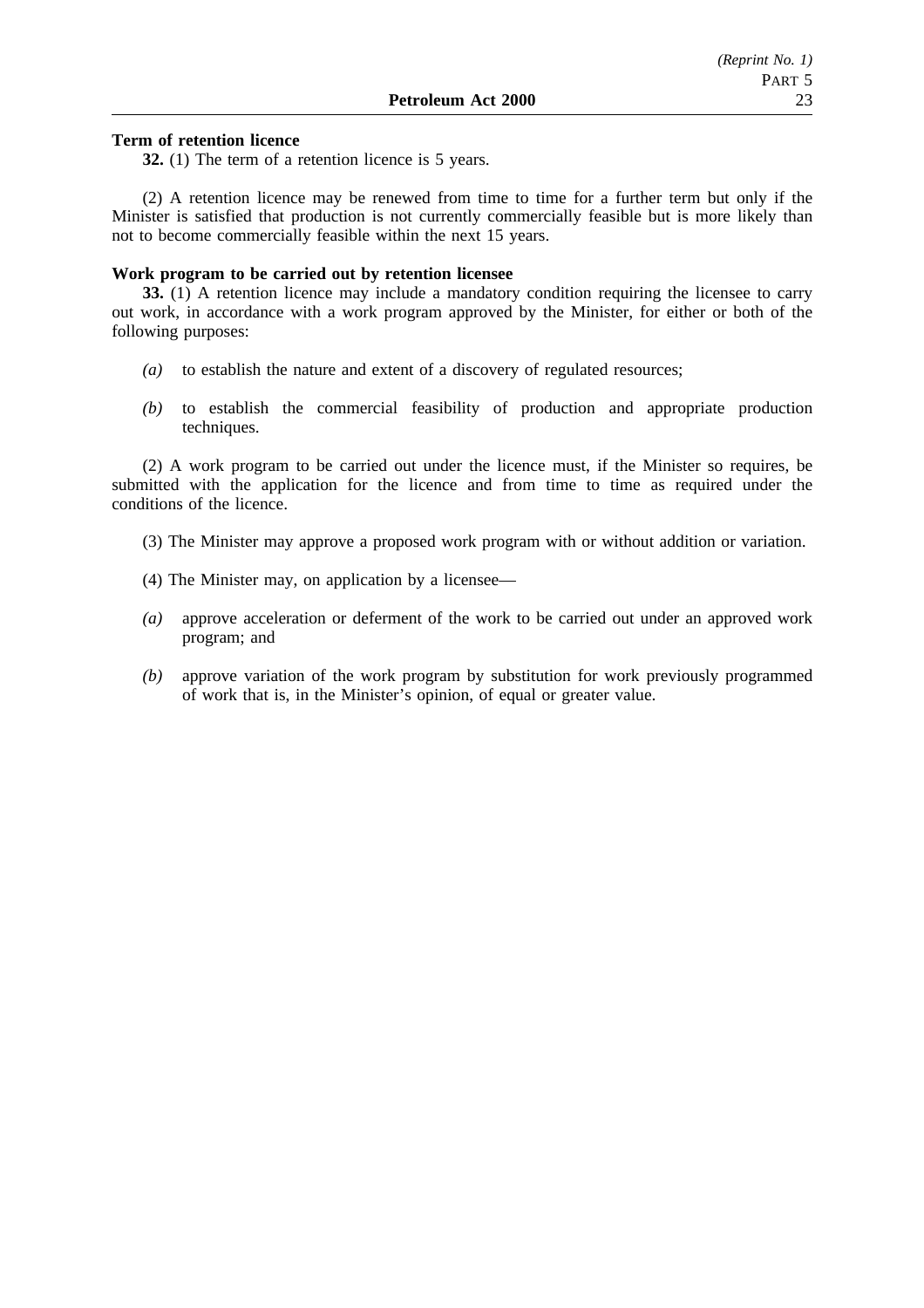## **PART 6 PRODUCTION**

## **Production licence**

**34.** (1) A **production licence** authorises subject to its terms operations of the following kinds:

- *(a)* operations for the recovery of petroleum or some other regulated substance from the ground (including, if the licence so provides, its extraction by an artificial means such as in situ gasification or the techniques used to recover coal seam methane);
- *(b)* operations for the processing of regulated substances recovered from the licence area;
- *(c)* operations for the use of a natural reservoir for storage of a regulated substance;
- *(d)* operations for the extraction or release of geothermal energy.

(2) A production licence also authorises (subject to its terms) the licensee to carry out other regulated activities within the licence area.

## **Grant of production licence**

**35.** (1) Subject to this Act, a person is, on application, entitled to the grant of a production licence for the production of a regulated resource of a particular kind if—

- *(a)* a regulated resource has been discovered in the area for which the production licence is to be granted; and
- *(b)* the person holds, or held at the time of the application for the production licence, an exploration licence or a retention licence over the area for which the production licence is to be granted; and
- *(c)* the exploration licence authorised exploration for a regulated resource of the relevant kind or the retention licence was granted for a regulated resource of the relevant kind; and
- *(d)* production is currently commercially feasible or is more likely than not to become commercially feasible within the next 24 months.

(2) If the holder of an exploration or retention licence is in default under the terms of the licence, the Minister may decline to grant a production licence until the default is remedied.

- $(3)$  If—
- *(a)* the Minister is satisfied that—
	- (i) a regulated resource has been discovered in a particular area; and
	- (ii) production is currently commercially feasible or is more likely than not to become commercially feasible within the next 24 months; but
- *(b)* there is no person who is currently entitled to the grant of a production licence under subsection (1),

the Minister may call for tenders for the grant a production licence and grant a production licence to the applicant who submits the successful tender.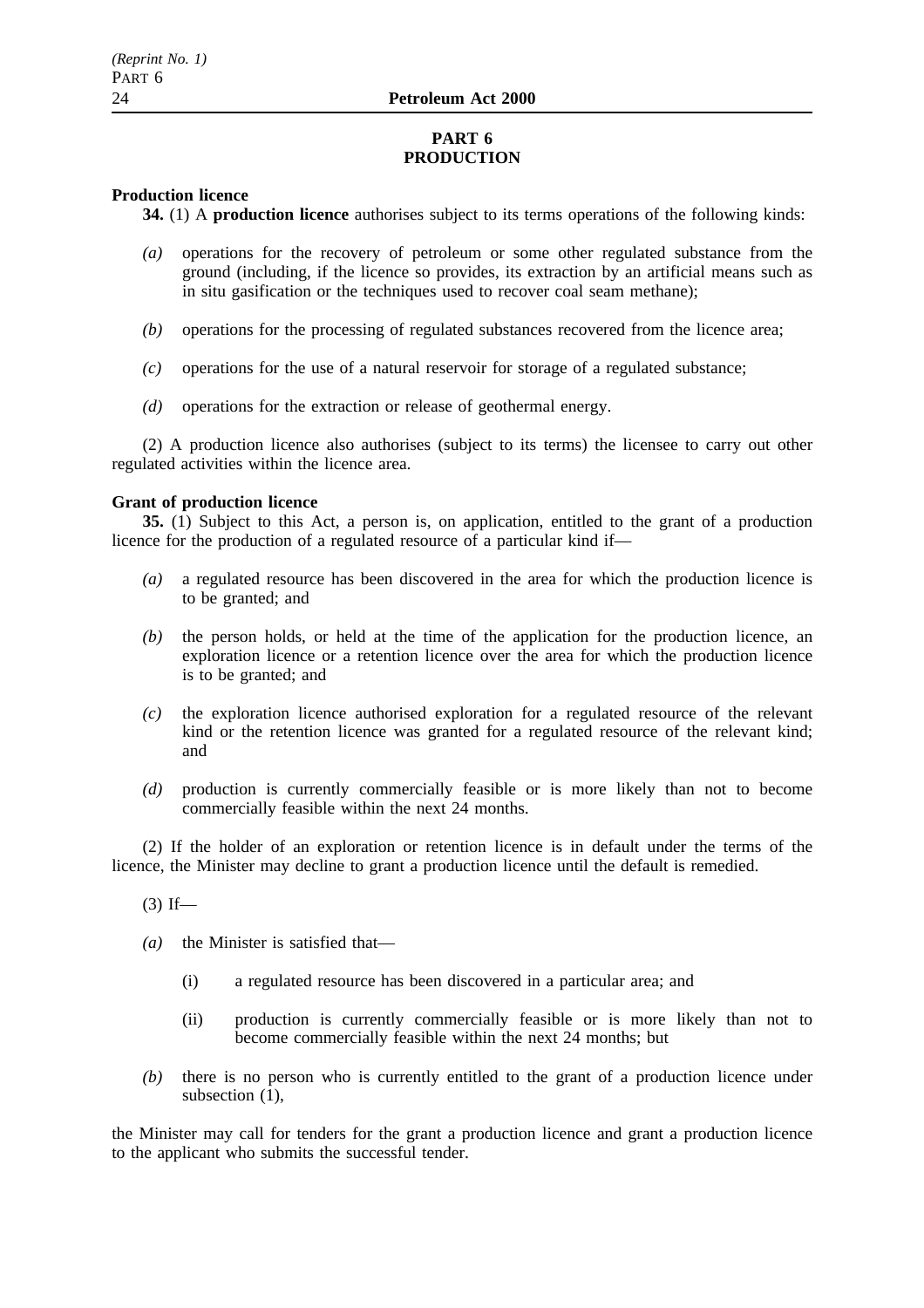## **Power to require holder of exploration licence or retention licence to apply for production licence**

**36.** (1) The Minister may, after consultation with the holder of an exploration licence or a retention licence, give a written notice to the holder stating that—

- *(a)* production of a regulated resource is, in the Minister's opinion, currently commercially feasible within the whole or a specified part of the licence area; and
- *(b)* the holder of the licence should apply for a production licence for the relevant area within a period (which must be at least 6 months) stated in the notice.

(2) If the holder of the licence does not apply for a production licence for the relevant area within the time stipulated in the notice, the Minister may—

- *(a)* excise the relevant area from the exploration or retention licence; and
- *(b)* call for tenders for the grant a production licence for the relevant area; and
- *(c)* grant a production licence to the applicant who submits the successful tender.

### **Area of production licence**

**37.** The area of a production licence must not exceed either of the following limits:

- *(a)* twice the area under which (according to a reasonable estimate at the time of granting the licence) the discovery is more likely than not to extend;
- (*b*)  $100 \text{ km}^2$ .

## **Work program to be carried out by production licensee**

**38.** (1) A production licence may include a condition requiring the licensee to carry out work—

- *(a)* for the development of the licence area; and
- *(b)* for the production of regulated resources,

in accordance with a work program approved by the Minister.

(2) If a production licence includes such a condition, a proposed work program must be submitted for the Minister's approval from time to time as required under the relevant licence condition.

(3) The Minister may approve a proposed work program with or without addition or variation.

(4) The Minister may, on application by the licensee, vary an approved work program.

### **Requirement to proceed with production**

**39.** (1) The holder of a production licence must, subject to this Act, proceed with operations for production of the relevant regulated resources—

- *(a)* with due diligence; and
- *(b)* in accordance with the conditions of the licence.

Maximum penalty: \$60 000.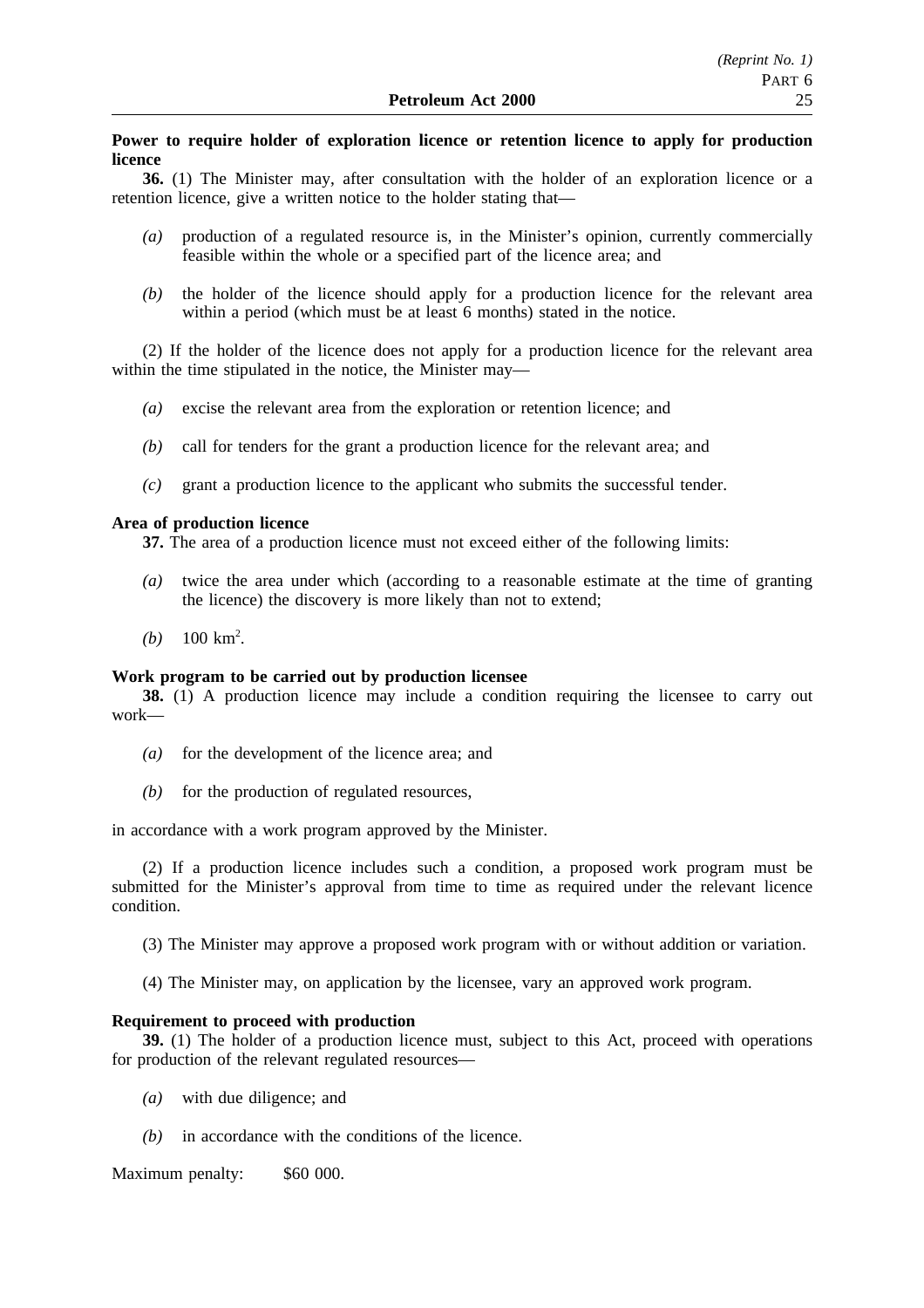(2) If operations for production of the relevant regulated resource have not commenced within 24 months after the grant of the production licence, the Minister may, by written notice given to the holder of the licence, require the holder of the licence to commence the operations.

(3) If, in the Minister's opinion, production from the area of a production licence is practicable and commercially feasible, the Minister may, by written notice given to the licensee, require the licensee to undertake or continue operations in accordance with requirements specified in the notice until the licensee satisfies the Minister that the operations are no longer practicable or commercially feasible.

(4) A notice under subsection (3) may require production from the area comprised in a production licence at a rate that is no less than a rate specified in the notice.

(5) If the holder of a production licence fails to proceed with operations for production of a regulated resource as required under the terms of the licence or by notice under this section (and has not entered into arrangements, satisfactory to the Minister, for future production), the Minister may, by written notice to the licensee, cancel the licence.

### **Term of production licence**

**40.** A production licence is to be granted for an unlimited term.

## **Cancellation or conversion of production licence where commercially productive operations are in abeyance**

**41.** (1) If productive operations resulting in production from the licence area on a commercial basis have not been carried on within the area of a production licence for 24 months or more (and the licensee has not entered into arrangements, satisfactory to the Minister, for commencing or resuming such operations at a reasonable future time), the Minister may, by written notice to the licensee—

- *(a)* convert the licence into a retention licence; or
- *(b)* cancel the licence.

(2) Before cancelling a licence under this section, the Minister must give the licensee a reasonable opportunity to make representations about the proposed action.

## **Unitisation of production**

**42.** (1) If the Minister is satisfied that—

- *(a)* a natural reservoir containing, or suitable for storage of, a regulated substance extends beyond the area of a production licence; and
- *(b)* the adjacent area is covered by an exploration, retention or production licence held by a different person,

the Minister may, by written notice given to the holders of the respective licences, require them to enter into negotiations with a view to establishing a scheme for working the relevant areas as a single unit.

(2) If the holders of the licences fail to reach agreement on the terms of such a scheme within a reasonable time, the Minister may, by written notice given to the licensees, establish such a scheme.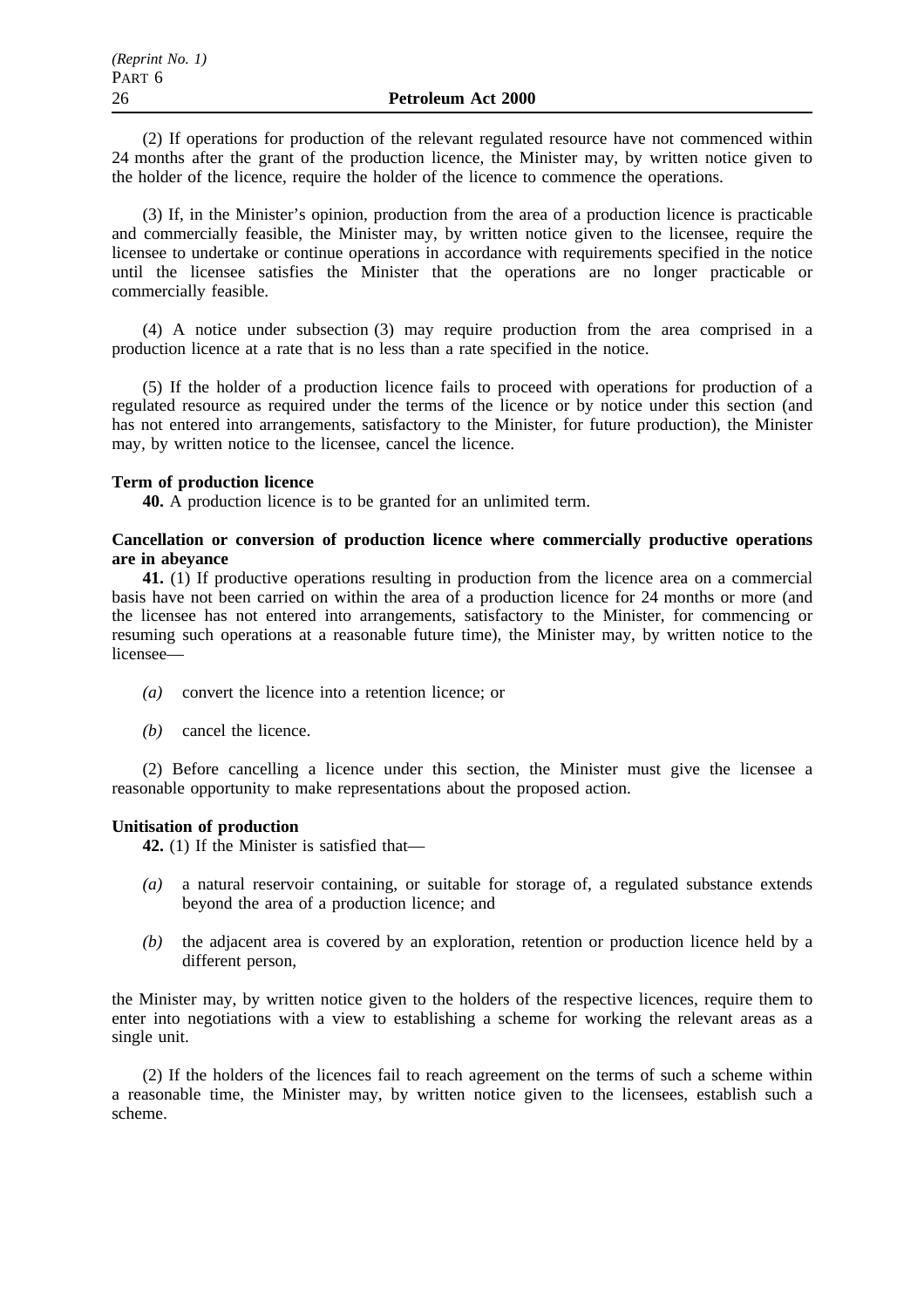(3) Before the Minister establishes a scheme under this section, the Minister must allow the holders of the licences affected by the scheme a reasonable opportunity to make submissions on the terms of the scheme.

(4) A scheme under this section is binding on the holders, for the time being, of the licences affected by the scheme.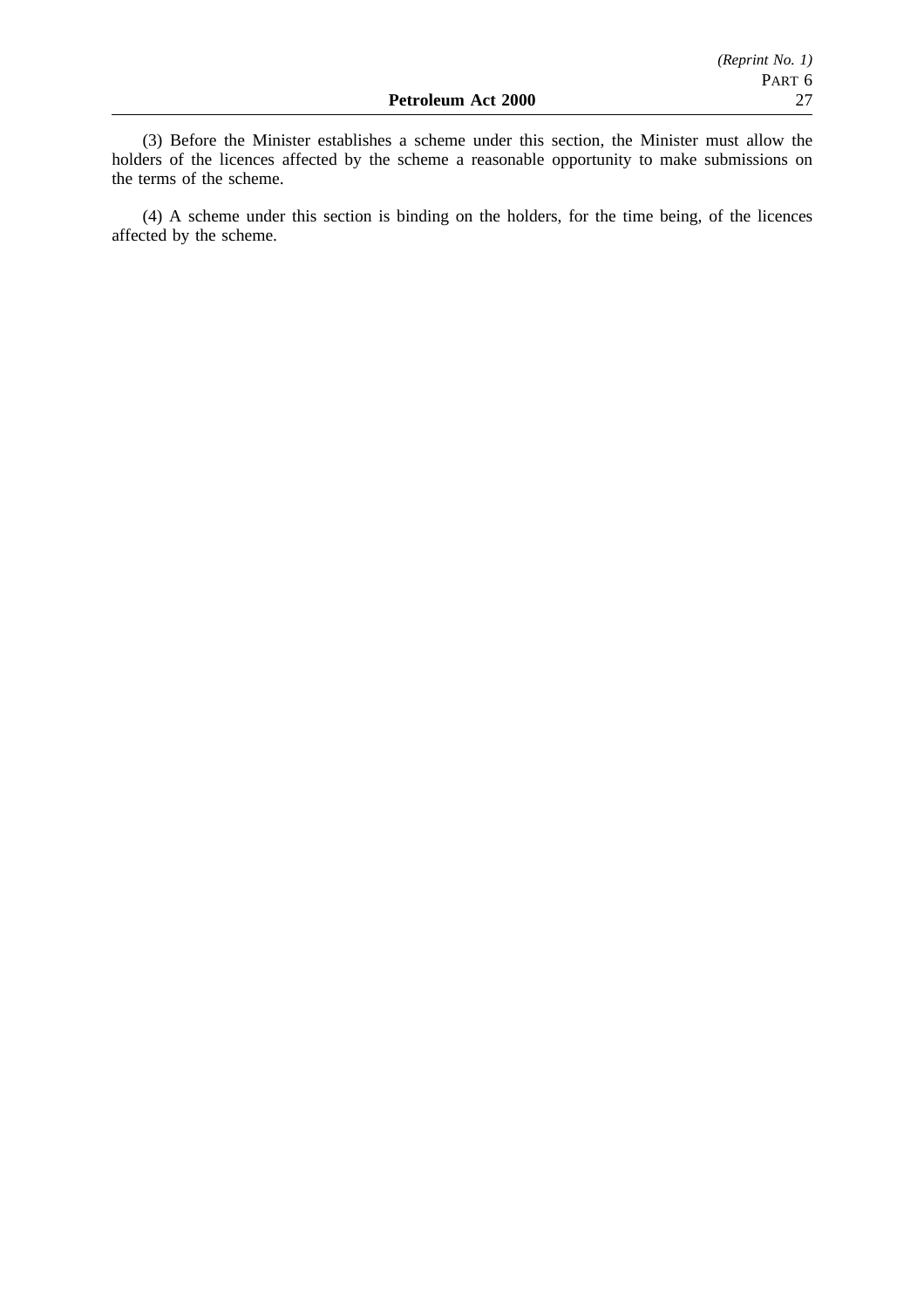## **PART 7 ROYALTY**

## **Royalty on regulated resources**

**43.** (1) The holder of a licence must pay to the Crown a royalty equivalent to the prescribed percentage of the value (at the well head) of a regulated resource produced from land comprised in the licence.

- (2) The prescribed percentage is—
- *(a)* for a regulated substance—10%;
- *(b)* for geothermal energy—2.5%.
- (3) Royalty is not payable on the following:
- *(a)* a regulated substance that—
	- (i) has been returned to a natural reservoir in the area of a production licence and will be brought into account for the purposes of calculation and payment of royalty on later production from the natural reservoir; or
	- (ii) has been destroyed or dissipated in accordance with sound production practice; or
	- (iii) is to be used in the course of productive operations, or for purposes incidental to productive operations, that the producer carries out in the State and are associated with production of a regulated substance in the State; and
- *(b)* geothermal energy that is dissipated before it reaches the point of delivery to the purchaser.

(4) A licensee must, within 30 days after the end of each month in which a regulated substance or geothermal energy is produced, provide the Minister with a return for the relevant month setting out—

- *(a)* the quantity of the regulated substance or energy produced; and
- *(b)* the quantity of any regulated substance or energy sold, and the amount realised on sale; and
- *(c)* any other relevant information required by the Minister.

Administrative penalty.

(5) A return must be accompanied by the royalty payable by the licensee in respect of the month to which the return relates

(6) The value at the well head of a regulated substance is a value calculated by subtracting from the price (exclusive of any GST component) that could reasonably be realised on sale of the substance to a genuine purchaser at arms length from the producer all reasonable expenses (exclusive of any GST component) reasonably incurred by the producer—

- *(a)* in treating processing or refining the substance; and
- *(b)* in transporting the substance from the well head to the point of delivery.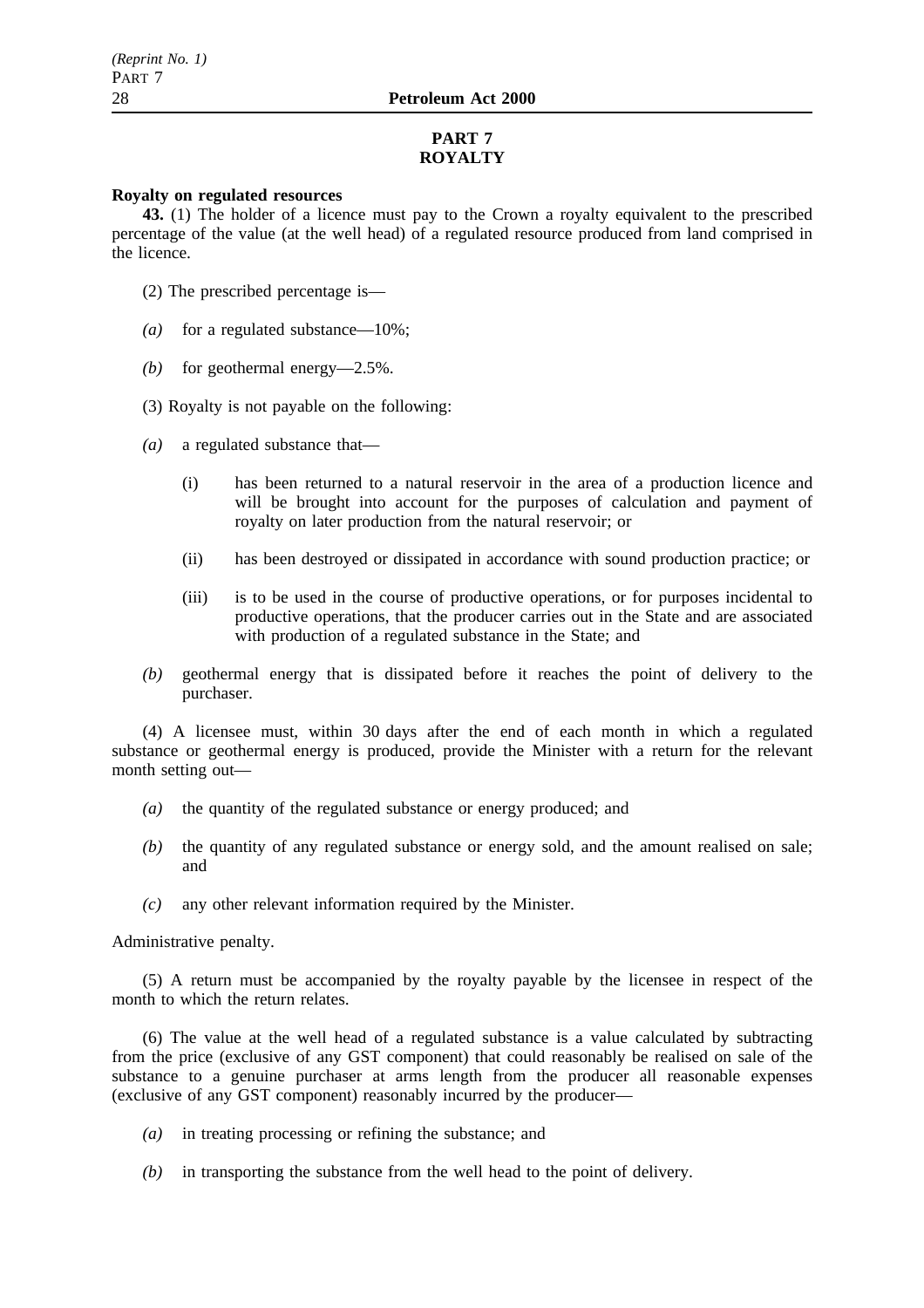(7) The value at the well head of geothermal energy is a value calculated by subtracting from the price (exclusive of any GST component) that could reasonably be realised on sale of the energy to a genuine purchaser at arms length from the producer all reasonable expenses (exclusive of any GST component) reasonably incurred by the producer in getting the energy to the point of delivery to the purchaser.

(8) The value at the well head of a regulated substance or geothermal energy is to be assessed by the Minister.

(9) The Minister may, on application by the producer, or on the Minister's own initiative, review and revise an earlier assessment of the value at the well head of a regulated substance or geothermal energy.

(10) The Land and Valuation Court may, on appeal by the producer, vary the Minister's assessment.

(11) In any other proceedings, the Minister's assessment is to be taken as conclusive evidence of the value of a regulated substance or geothermal energy at the well head.

### **Penalty for late payment**

**44.** (1) If a licensee fails to pay royalty as and when required by or under this Part—

- *(a)* the amount in arrears will, unless the Minister determines otherwise, be increased by penalty interest at the prescribed rate; and
- *(b)* the Minister may impose on the licensee a fine of an amount fixed by the Minister up to a limit of \$1,000 or 10% of the outstanding royalty, whichever is the greater.

(2) The Minister may for any proper reason remit penalty interest or a fine imposed under subsection (1) wholly or in part.

#### **Recovery of royalty**

**45.** Royalty (and any penalty interest or fine imposed by the Minister under this Part) may be recovered as a debt due to the Crown.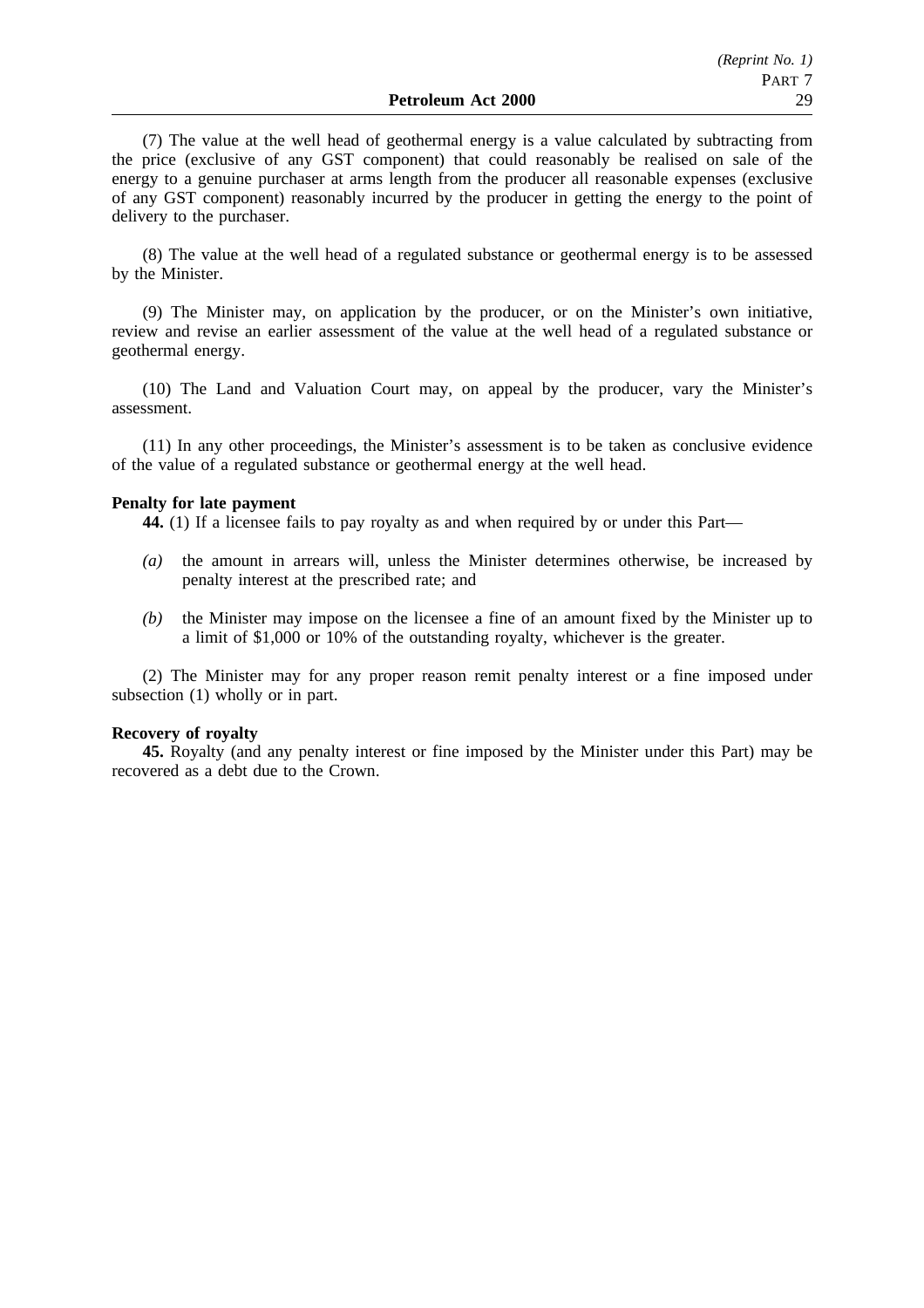## **PART 8 TRANSMISSION PIPELINES**

## **DIVISION 1—PIPELINE LICENCE**

#### **Rights conferred by pipeline licence**

**46.** (1) A **pipeline licence** authorises the licensee to operate the transmission pipeline to which it relates.

(2) If the licence is granted for a proposed transmission pipeline, the licence also authorises the licensee to construct (or complete the construction of) the relevant transmission pipeline.

- (3) A pipeline licence may be granted for the whole or part of a transmission pipeline.
- (4) A pipeline licence—
- *(a)* can only be held by a body corporate (or two or more bodies corporate); and
- *(b)* can only be held in respect of a transmission pipeline or proposed transmission pipeline owned by a body corporate (or two or more bodies corporate).

(5) The Minister may, on application by a licensee holding a pipeline licence, vary the licence to cover an extension to, or a variation to the route of, the pipeline.

#### **Term and renewal of pipeline licence**

**47.** (1) The term of a pipeline licence is 21 years or a lesser term agreed between the pipeline licensee and the Minister.

(2) Subject to any agreement between the Minister and the pipeline licensee excluding or limiting this right of renewal, a pipeline licence must, on application for renewal, be renewed for a further term.

#### **Alteration of pipeline**

**48.** A pipeline licensee must not alter or modify, or permit the alteration or modification of, the pipeline except as follows:

- *(a)* as authorised in the pipeline licence; or
- *(b)* as may be necessary for the repair or maintenance of the pipeline; or
- *(c)* as may be necessary for the preservation of life or property in an emergency; or
- *(d)* as may be authorised by the Minister.

Maximum penalty: \$120 000.

## **DIVISION 2—ACCESS TO PIPELINE**

## **Ministerial power to require access to pipeline**

**49.** (1) The Minister may, by written notice given to the holder of a pipeline licence, require the holder to convey a regulated substance for another person on terms and conditions mutually agreed by the holder and the other person or, in default of agreement, on terms and conditions determined by the Minister.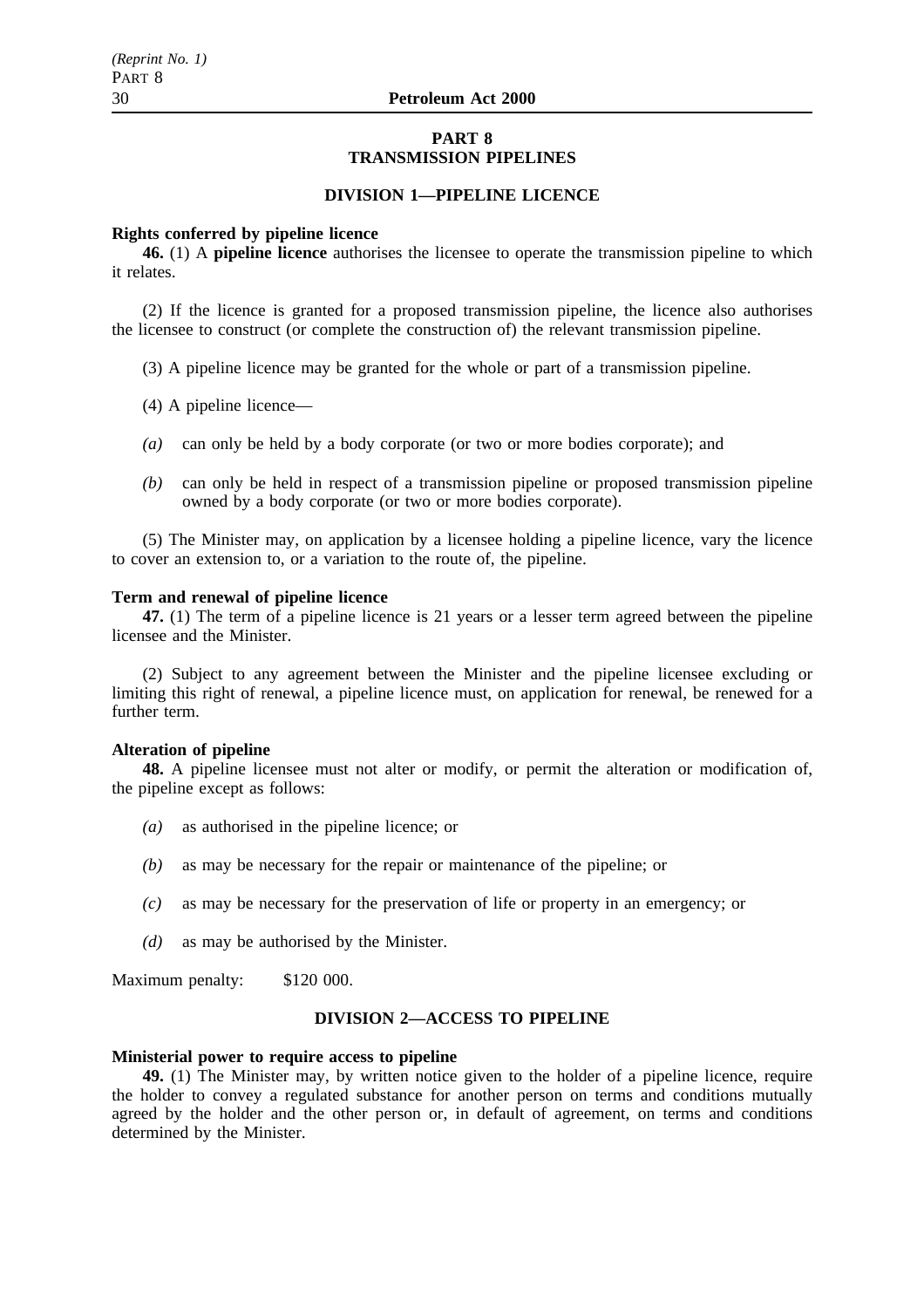(2) In considering whether to require the holder of a pipeline licence to convey a regulated substance for another and if so the appropriate terms and conditions on which the holder should be required to do so, the Minister must have regard to—

- *(a)* the legitimate business interests of the licensee; and
- *(b)* the public interest including the public interest in facilitating competition in markets; and
- *(c)* the interests of other persons who have rights of access to the pipeline; and
- *(d)* the cost of providing access to the pipeline; and
- *(e)* the operational and technical requirements for the safe, efficient and reliable operation of the pipeline; and
- *(f)* any other matters the Minister considers relevant.

(3) A determination under this section, and the Minister's reasons for making it, are to be published in the *Gazette*.

(4) This section does not apply if access to the relevant transmission pipeline is governed under some other law.

## **DIVISION 3—SPECIAL PROVISIONS ABOUT PIPELINES**

## **Acquisition of land by holder of pipeline licence**

**50.** (1) The holder of a pipeline licence must, as soon as practicable after the grant of the licence, proceed to acquire the pipeline land reasonably required for constructing or operating, or constructing and operating, the relevant pipeline.

(2) Despite any limitation on the powers of a body corporate existing apart from this section, a body corporate is authorised to transfer to the holder of a pipeline licence any land required for the construction or operation of a pipeline under the relevant pipeline licence.

## **Pipeline easements**

**51.** An easement acquired for the construction or operation of a pipeline is an easement in gross that does not depend on the existence of a dominant tenement.

## **Compulsory acquisition of land for pipeline**

**52.** If the Minister is satisfied that the holder of a pipeline licence—

- *(a)* reasonably requires land (apart from the interest conferred by the licence) for the purpose of constructing, modifying or operating a pipeline or for incidental purposes; and
- *(b)* has failed to acquire the land by agreement after making reasonable attempts to do so,

the holder may, with the Minister's approval, proceed to acquire the land compulsorily under the *Land Acquisition Act 1969*.

## **Pipeline to be chattel**

**53.** A pipeline is a chattel and capable of being acquired, owned, dealt with and disposed of as such.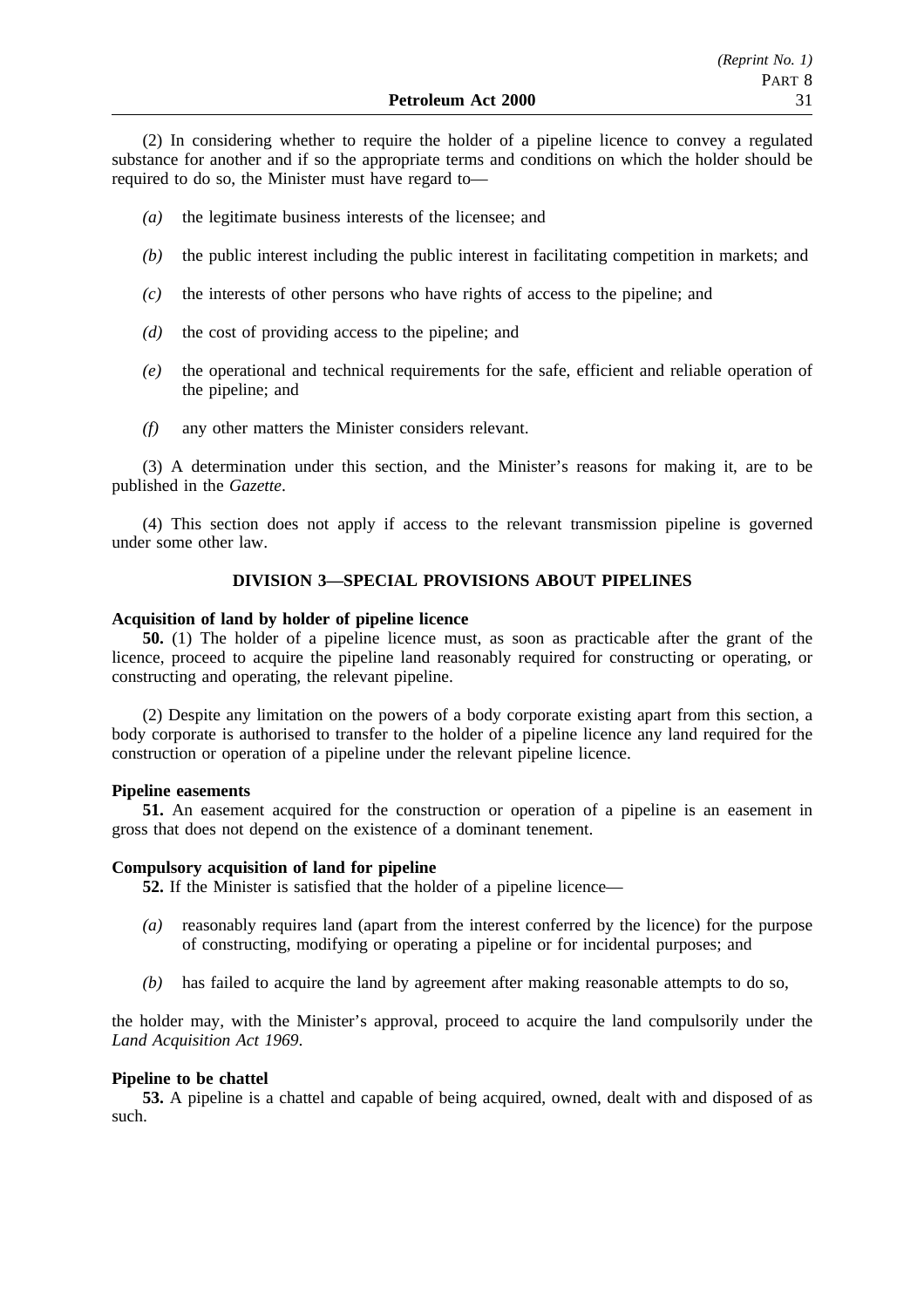### **Inseparability of dealings with pipeline and pipeline land**

**54.** Unless the Minister gives written consent, a pipeline cannot be transferred, mortgaged, or otherwise dealt with separately from the pipeline land related to the pipeline, nor can pipeline land be transferred, mortgaged or dealt with separately from the pipeline to which it relates.

## **Resumption of pipeline**

**55.** (1) If a pipeline for which a licence was granted is not used for the transportation of a regulated substance for a continuous period of more than 3 years, the Minister may give written notice to all interested persons of intention to resume the pipeline and the pipeline land.

## (2) The **interested persons** are—

- *(a)* the holder (or former holder) of the pipeline licence; and
- *(b)* the owner of, and other persons interested in, the pipeline and the related pipeline land.
- (3) Before the Minister gives notice under subsection (1), the Minister must—
- *(a)* invite all interested persons to make representations about the proposed resumption; and
- *(b)* consider any representations made in response to the invitation.
- (4) The notice of the intended resumption—
- *(a)* may be given whether or not a pipeline licence remains in force for the pipeline (but if a licence is in force, the notice terminates the licence); and
- *(b)* must be given to all interested persons.

(5) The owner of the pipeline may within 6 months after the notice is given take up and remove the pipeline and associated structures (wholly or in part) and restore the relevant land as far as practicable to its former condition.

(6) After the six month period has ended, the Minister may exercise either or both of the following powers:

- *(a)* the Minister may, by written notice given to the owner of the pipeline, require the owner, within a reasonable time stated in the notice, to remove buildings, structures and fixtures associated with the pipeline and to restore the land, as far as practicable, to its former condition; and
- *(b)* the Minister may, by notice published in the *Gazette*, vest the pipeline land and any buildings, structures and fixtures (including the pipeline) remaining on the land in the Crown.

(7) If the owner of the pipeline fails to comply with a notice under subsection  $(6)(a)$ , the Minister may have the necessary work carried out and recover the cost of doing so from the owner.

(8) No compensation is payable for the divestiture of property under subsection (6)*(b)*.

(9) If an easement is vested in the Crown under subsection  $(6)(b)$ , the Minister may, by notice in the *Gazette*, surrender (and thus extinguish) the easement.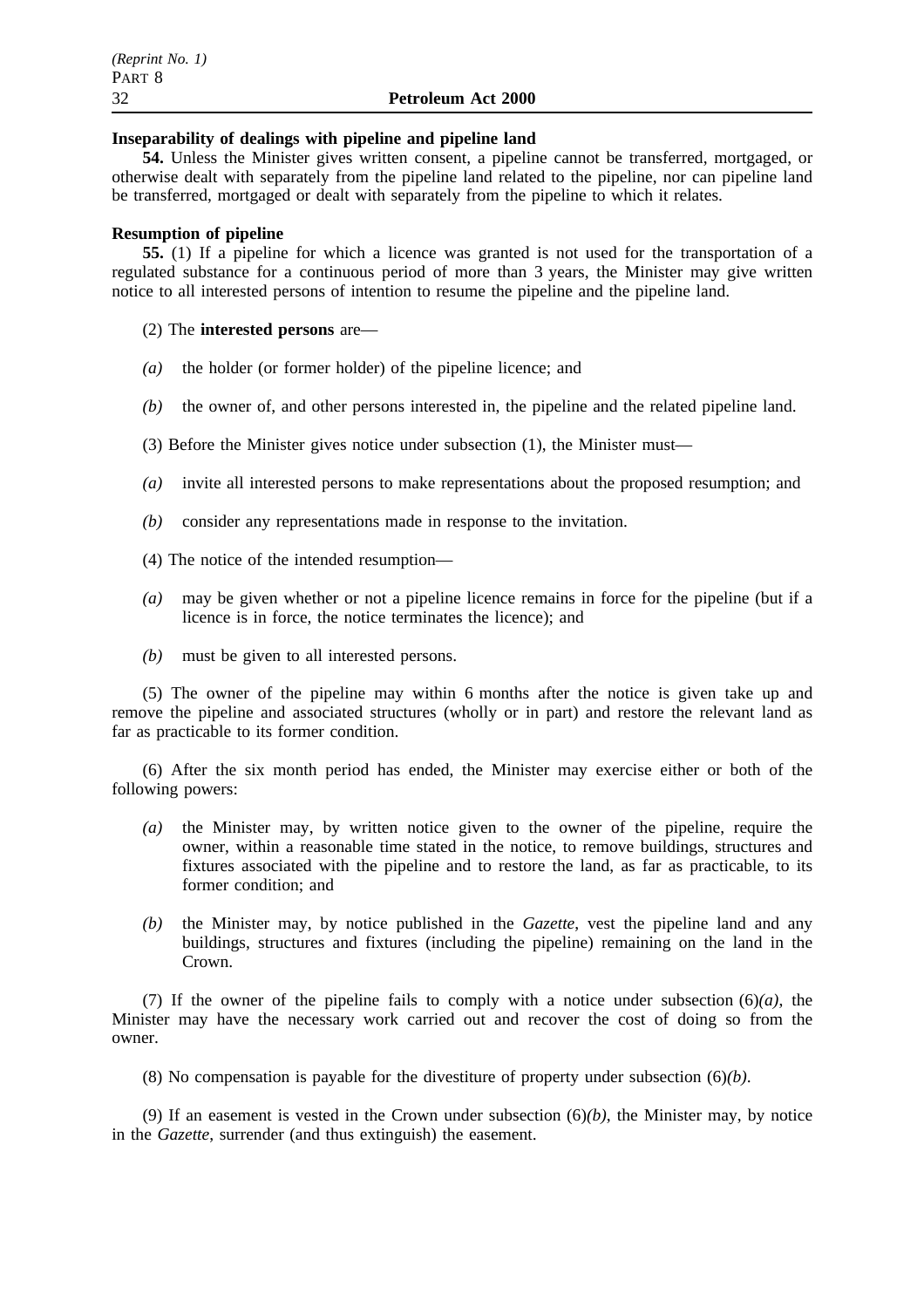## **PART 9 ASSOCIATED FACILITIES**

### **Associated facilities licence**

**56.** (1) An **associated facilities licence**—

- *(a)* authorises the holder of a licence (the **primary licence**) to establish and operate associated facilities on land outside the area of the primary licence; and
- *(b)* for that purpose, confers rights of access to and use of land to which the licence relates on terms and conditions specified in the licence.

(2) An **associated facility** is anything that is reasonably necessary for, or incidental to, carrying on regulated activities in the area of the primary licence, or in the vicinity of the area of the primary licence.

(3) For example—

- *(a)* an associated facilities licence might be granted to the holder of an exploration licence, a retention licence or a production licence authorising the holder of the licence to drill a well from an area outside the area of the primary licence for obtaining access to geological structures within the area of the primary licence;
- *(b)* an associated facilities licence might be granted authorising the holder of the licence to establish and operate facilities within the licence area such as—
	- (i) a pipeline;
	- (ii) a processing plant;
	- (iii) a camp, airport, building or other infrastructure;
	- (iv) commercial or recreational facilities for people involved in regulated activities.

## **Area of associated facilities licence**

57. (1) An associated facilities licence cannot be granted for an area exceeding 5km<sup>2</sup>.

(2) However, this restriction on the area of an associated facilities licence does not apply if the licence area is in the form of a corridor with a width of 50m or less.

#### **Term of associated facilities licence**

**58.** An associated facilities licence is an adjunct to the primary licence and is, subject to its terms, granted for the same term, and renewable at the same time and in the same way as the primary licence.

#### **Relationship with other licences**

**59.** (1) An associated facilities licence may be granted in respect of an area comprised within the area of another licence.

(2) Subject to any relevant licence conditions, the rights conferred by an associated facilities licence prevail over rights conferred by another licence in respect of the same area.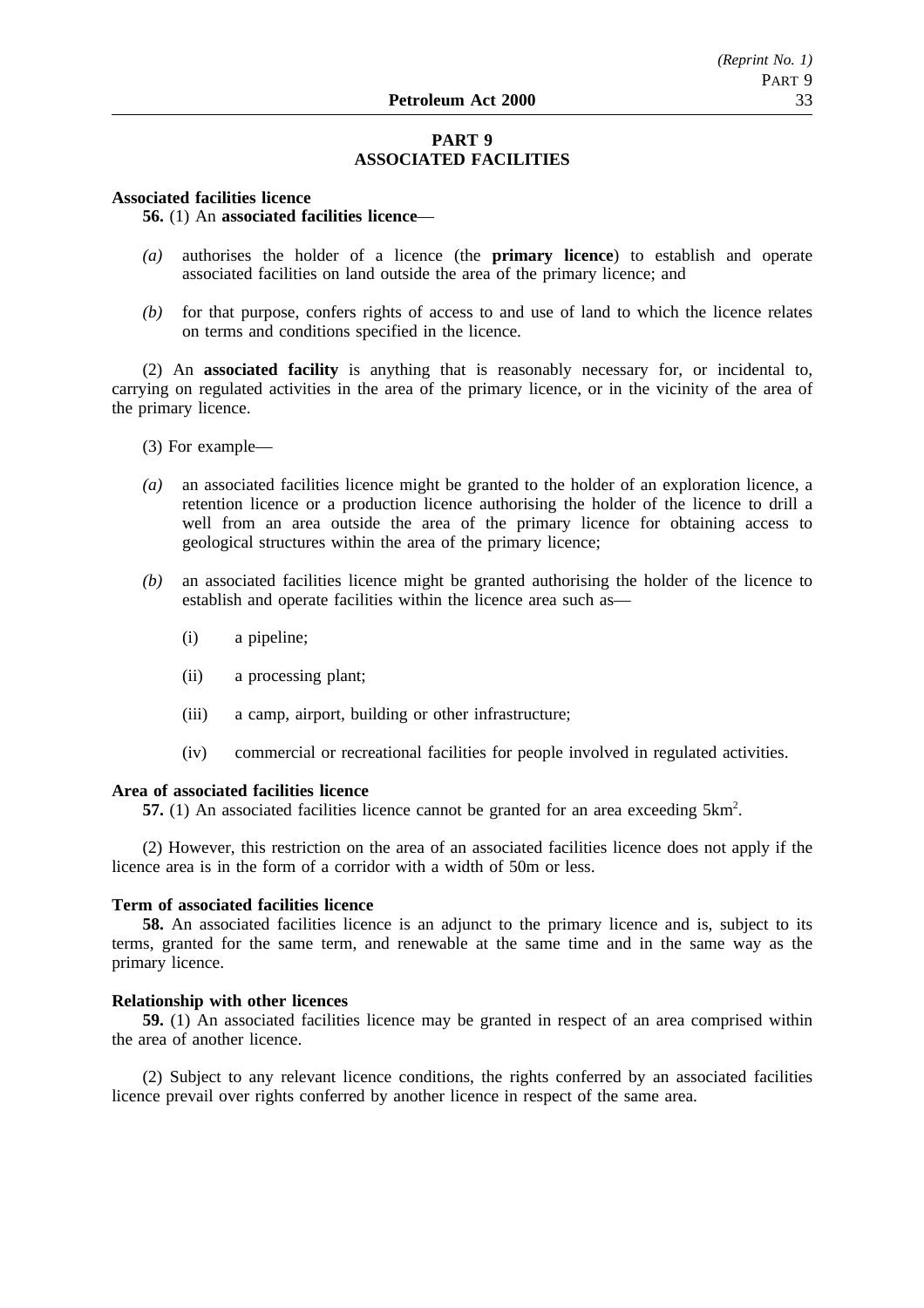(3) Before the Minister grants an associated facilities licence for an area covered by another licence—

- *(a)* the Minister must have regard to—
	- (i) the reasons put forward by the applicant for the grant of the licence and, in particular, whether they justify the grant of the licence in derogation from the rights of the existing licensee; and
	- (ii) the legitimate business interests of the existing licensee; and
	- (iii) the effect of the operations to be carried out under the associated facilities licence on the operations conducted under the existing licence; and
	- (iv) the operational and technical requirements for the safe, efficient and reliable conduct of operations under both licences; and
	- (v) any other matters the Minister considers relevant; and
- *(b)* the Minister must consult with the existing licensee about the conditions to be included in the licence.

(4) If an associated facilities licence is granted over the area of another licence, the holder of the other licence is to be entitled to compensation for diminution of the rights conferred by that licence—

- *(a)* to be agreed between the licensees; or
- *(b)* in default of agreement, to be determined by the relevant court.

(5) If an associated facilities licence is granted over the area of another licence, the Land and Valuation Court may, on application by the holder of the other licence made within 2 months after the grant of the associated facilities licence, review the terms and conditions of the associated facilities licence and vary them as the Court considers just.

(6) The Land and Valuation Court may, in exercising its powers under subsection (5), relocate the area of the associated facilities licence or vary the area in some other way.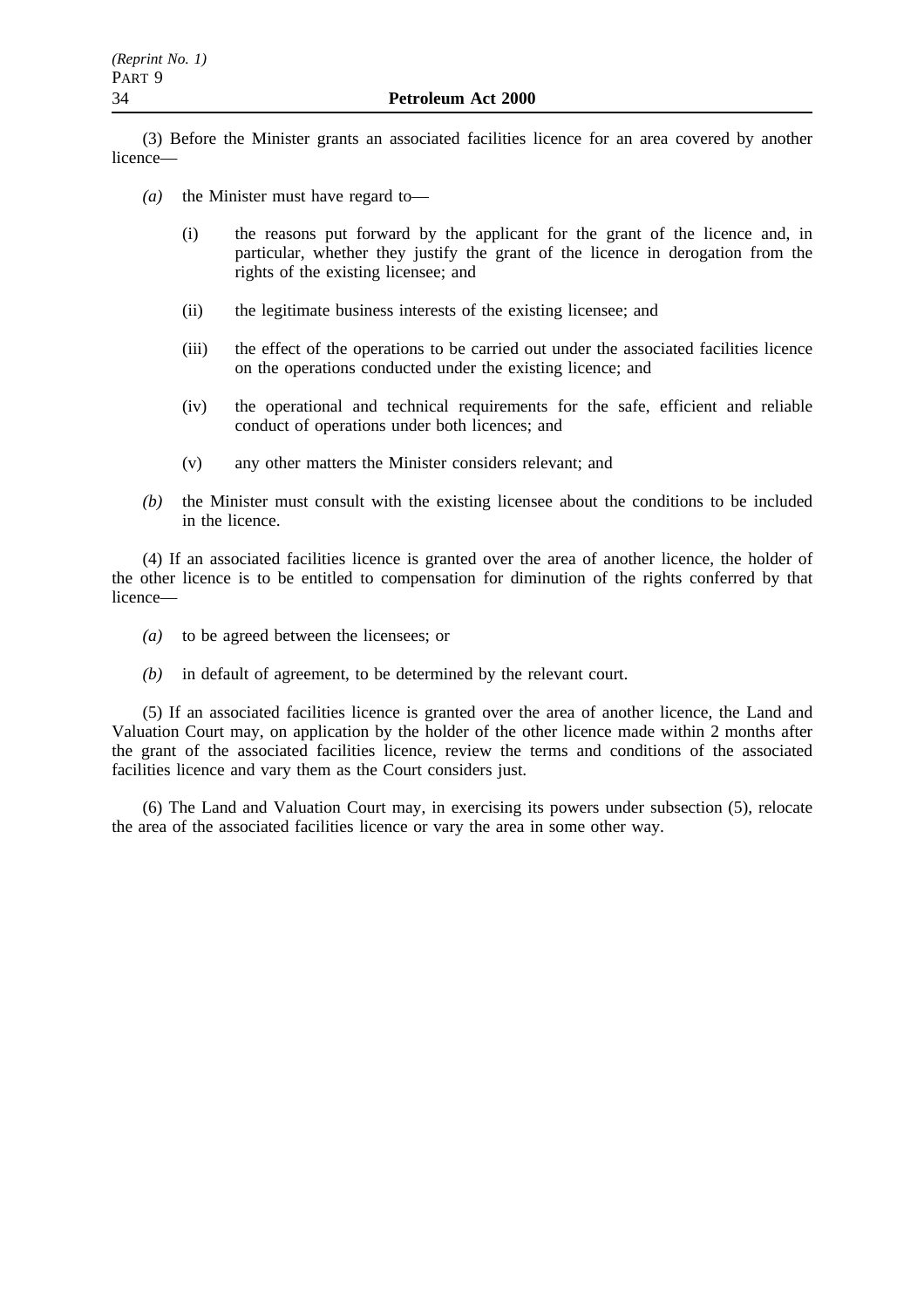## **PART 10 ENTRY TO AND USE OF LAND**

## **Right of entry to land**

**60.** A licensee may, subject to this Part—

- *(a)* enter land to carry out authorised activities on the land; or
- *(b)* enter land for the purpose of gaining access to adjacent land on which the licensee proposes to carry out authorised activities.

#### **Notice of entry on land**

**61.** (1) A licensee must, at least 21 days before entering land under this Part, give written notice to the occupier of the land, in the form required by the regulations—

- *(a)* of the licensee's intention to enter the land; and
- *(b)* if the licensee proposes to carry out regulated activities on the land—of the nature of the activities to be carried out on the land.

Maximum penalty: \$20 000.

(2) Once notice of entry has been given, a further notice for re-entry of the land is not necessary unless the activities to be carried out on the land differ significantly, in nature or extent, from the activities as described in the previous notice.

## **Disputed entry**

**62.** (1) An occupier of the land (other than the lessee under a pastoral lease) may, by giving notice of objection to the licensee, object to the licensee's proposed entry.

(2) A notice of objection must be given within 14 days after the licensee's notice of the proposed entry.

(3) If an occupier gives notice of objection, the licensee must notify the Minister that entry is disputed.

(4) When notice of disputed entry is given, the Minister may attempt to mediate between the parties in order to arrive at mutually satisfactory terms under which the licensee may enter the land and (if relevant) carry out regulated activities on the land.

 $(5)$  If—

- *(a)* the Minister decides against attempting to reach a settlement of the dispute by mediation; or
- *(b)* an attempt is made but the dispute is not resolved within a period fixed in the regulations for the purposes of this paragraph,

either the licensee or the owner may apply to the Warden's Court for a resolution of the dispute.

(6) The Warden's Court may, on an application under this section, determine terms on which the licensee may enter the land and carry out regulated activities on the land.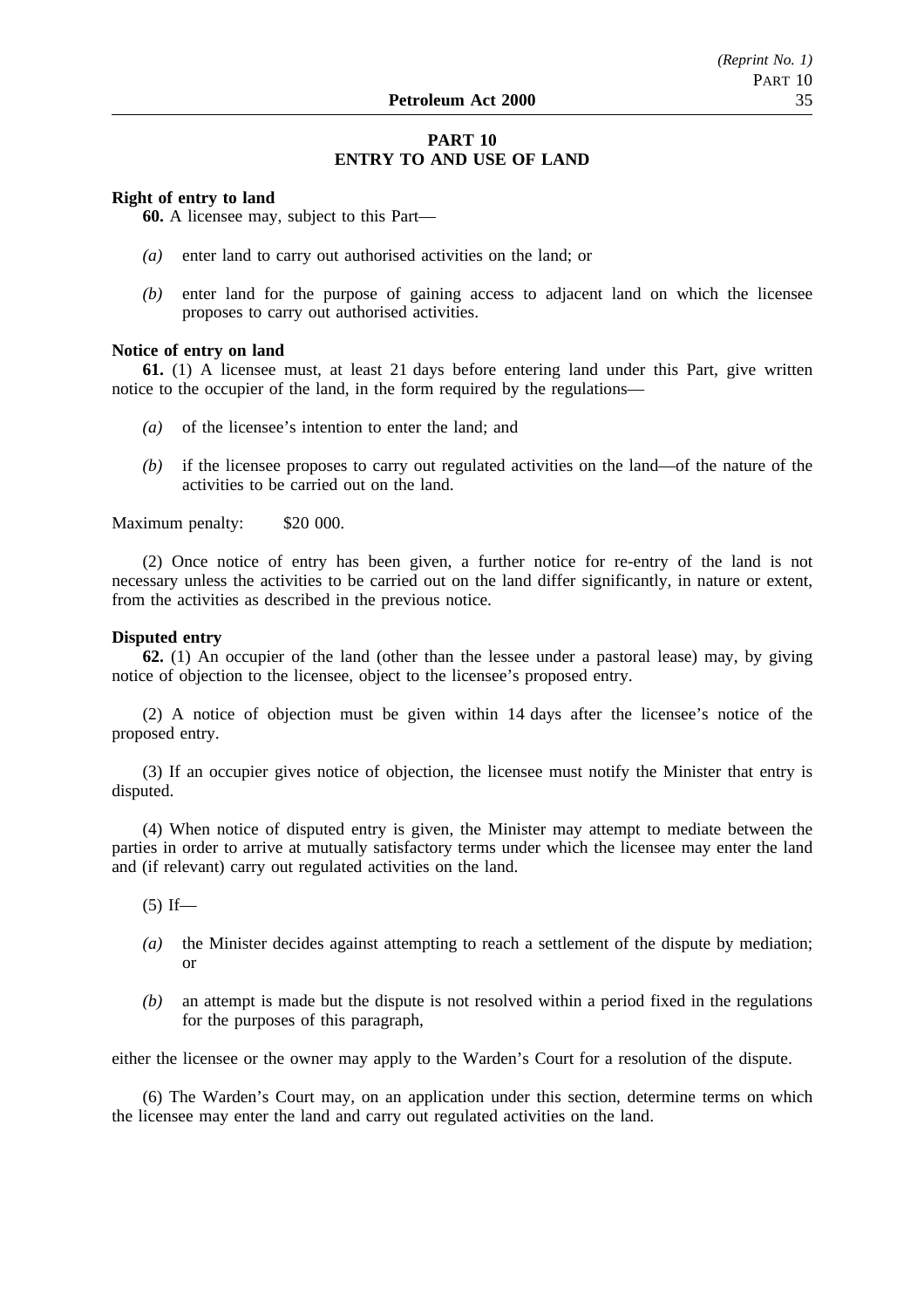### **Landowner's right to compensation**

**63.** (1) The owner of land is entitled to compensation from a licensee who enters the land and carries out regulated activities under this Act.

- (2) The compensation is to cover—
- *(a)* deprivation or impairment of the use and enjoyment of the land; and
- *(b)* damage to the land (not including damage that has been made good by the licensee); and
- *(c)* damage to, or disturbance of, any business or other activity lawfully conducted on the land; and
- *(d)* consequential loss.

(3) The compensation is not to be related to the value or possible value of regulated resources contained in the land.

(4) The compensation is to be determined by agreement or in default of agreement by the relevant court.

(5) In assessing compensation, any other compensation to which the owner may have received, or to which the owner may be entitled, is to be taken into account.

#### **Right to require acquisition of land**

**64.** (1) If the activities of a licensee on land substantially impair the owner's use and enjoyment of the land, the owner may apply to the relevant court for an order under this section.

- (2) The court may, on an application under this section—
- *(a)* make an order transferring the owner's land to the licensee; and
- *(b)* order the licensee to pay to the owner, by way of compensation—
	- (i) an amount equivalent to the market value of the land; and
	- (ii) a further amount the court considers just by way of compensation for disturbance.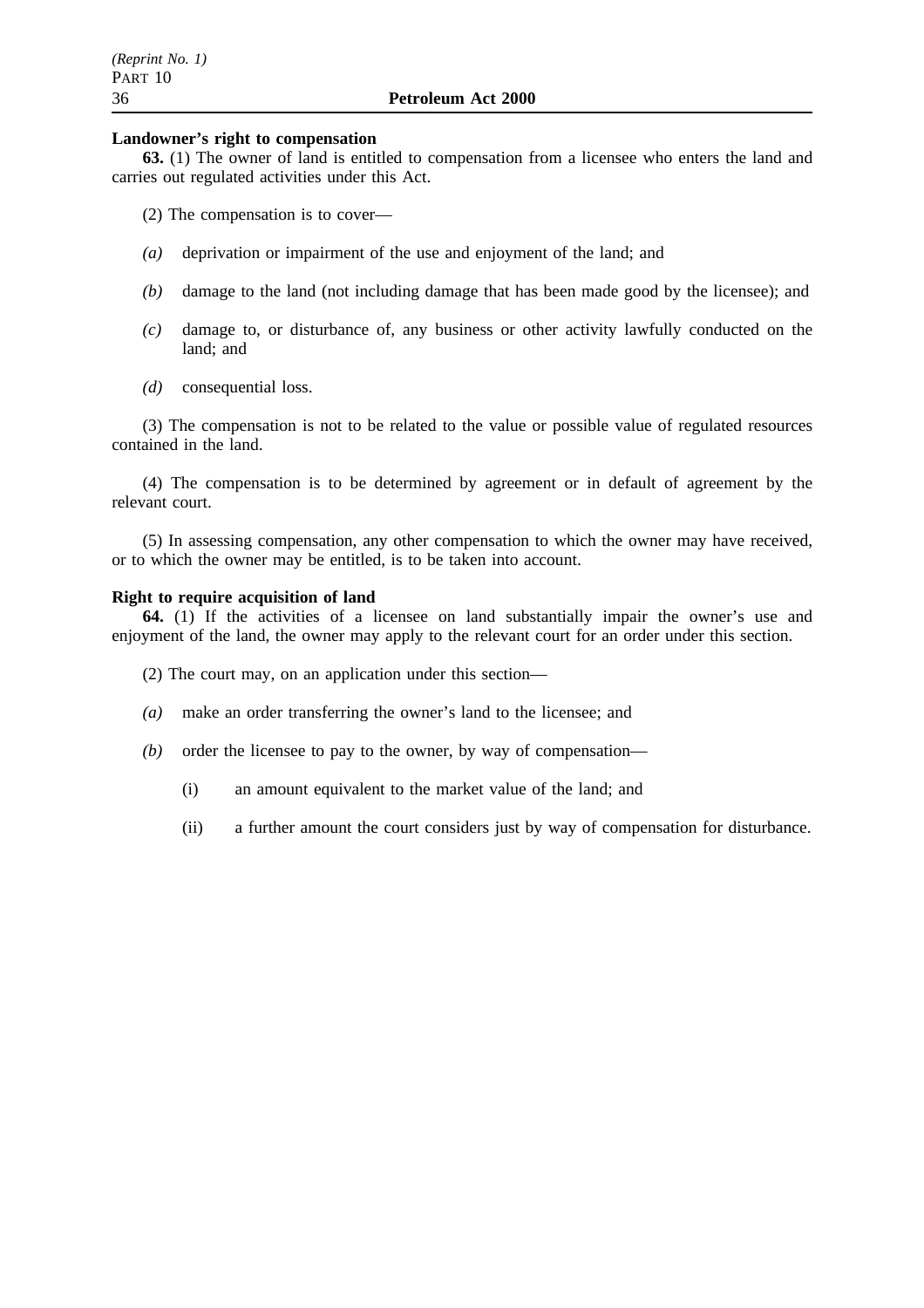## **PART 11 GENERAL PROVISIONS ABOUT LICENCES**

## **DIVISION 1—GENERAL PROVISION ABOUT APPLICATIONS**

### **Application for licence**

**65.** (1) An application for a licence—

- *(a)* must be made in an approved form; and
- *(b)* if the licence is to contain a mandatory condition requiring the licensee to carry out work in accordance with an approved work program—must be accompanied by a proposed work program for the first term of the licence; and
- *(c)* must be accompanied by a statement of the financial and technical resources available to the applicant; and
- *(d)* must contain other information required in the approved form; and
- *(e)* must be accompanied by the fee prescribed by the regulations.
- (2) An application for the renewal of a licence—
- *(a)* must be made to the Minister in an approved form at least 2 months before the end of the licence term preceding the proposed renewal; and
- *(b)* must contain other information required by the Minister; and
- *(c)* if the licence contains a mandatory condition requiring the licensee to carry out work in accordance with an approved work program—must be accompanied by a proposed work program for the term of the renewal; and
- *(d)* must be accompanied by the fee prescribed by the regulations.

(3) The Minister may require an applicant for the grant or renewal of a licence to provide any further information, documents or materials to assist in assessing and determining the application.

(4) If an applicant fails to comply with a requirement under subsection (3) within a reasonable time allowed by the Minister (which must be at least 30 days), the application lapses.

(5) If an application for the renewal of a licence is made before the end of the term of the licence, the licence term is extended until the application is determined.

(6) Notice of an application for the grant of a production licence, and notice of an application for the grant or renewal of an associated facilities licence or a pipeline licence, must be published in the *Gazette* at least 30 days before the application is determined.

#### **Preconditions of grant or renewal of licence**

**66.** (1) The Minister may offer a licence to a particular applicant on condition that—

- *(a)* the applicant is to return the executed licence to the Minister within a specified period; and
- *(b)* if the applicant fails to do so—the offer lapses and the licence may be offered to someone else.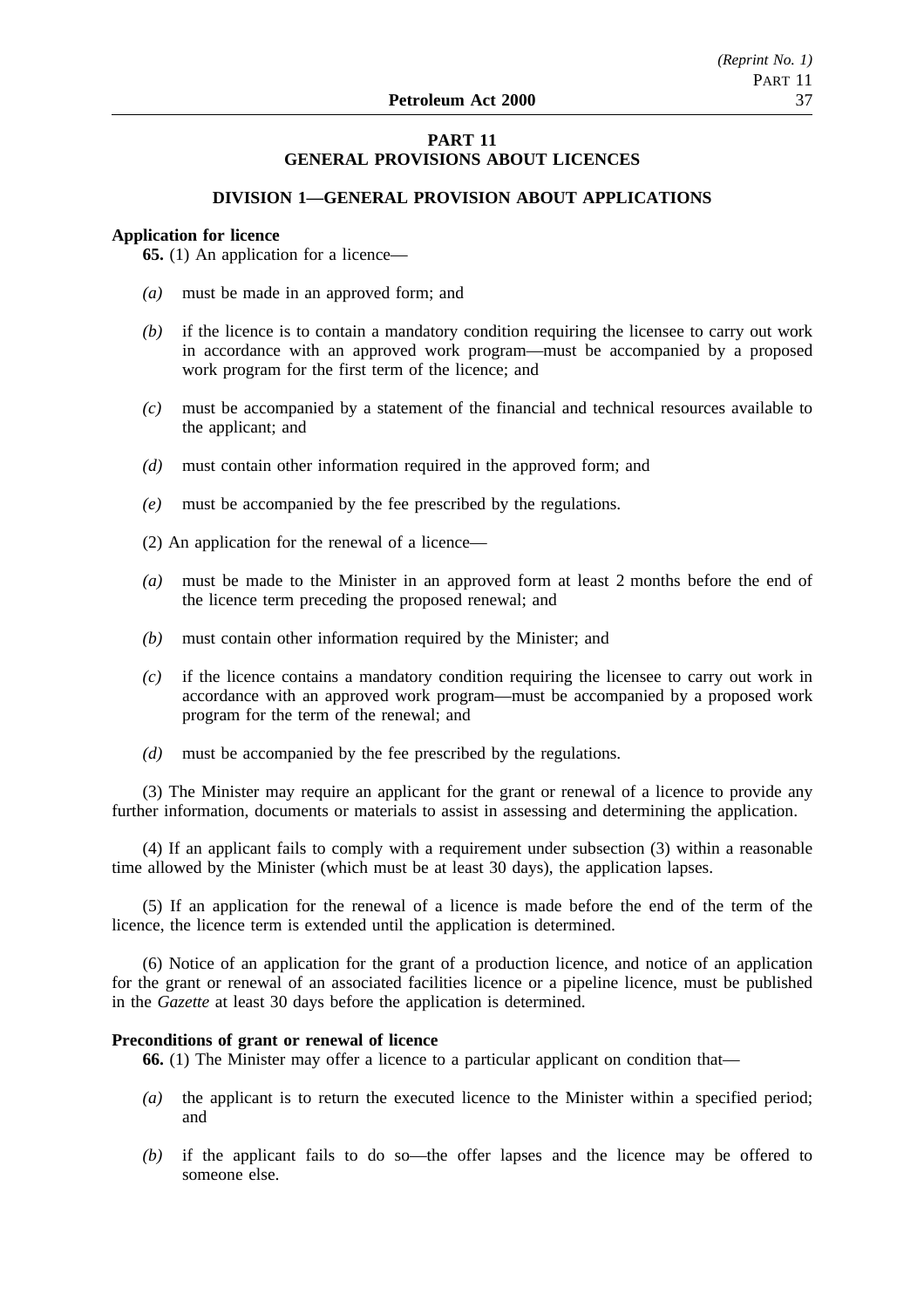(2) As a condition of granting or renewing a licence, the Minister may require the applicant to give security, of a kind and amount acceptable to the Minister, for the satisfaction of obligations arising under this Act or the licence.

## **DIVISION 2—EXTENT OF LICENCE EXCLUSIVITY**

### **Application of Division**

**67.** This Division applies to licences of the following classes:

- *(a)* exploration licence;
- *(b)* retention licence;
- *(c)* production licence.

### **Extent to which same area may be subject to different licences**

**68.** (1) A licence to which this Division applies is granted either—

- *(a)* in relation to a source of geothermal energy; or
- *(b)* in relation to all regulated resources except a source of geothermal energy.

(2) A licence to which this Division applies is **compatible** with another licence to which this Division applies if one relates to a source of geothermal energy and the other does not.

(3) The same area cannot be simultaneously subject to two or more licences to which this Division applies unless the licences are compatible.

(4) For the purposes of this section, if a person who is entitled to the grant of a licence to which this Division applies makes an application for such a licence, the area to which the application relates is to be taken to be subject to a licence to which this Division applies until the application is determined.

#### **Grant of compatible licence to area already under licence**

**69.** Before the Minister grants a compatible licence in respect of an area that is already wholly or partly subject to a licence to which this Division applies, the Minister must consult with the existing licensee.

## **Interrelationship between rights of licensees under compatible licences**

**70.** If a licensee discovers a regulated resource in an area subject to two or more compatible licences, the rights under this Act in respect of the discovery attach to the licensee who holds a licence for a regulated resource of the relevant kind irrespective of whether that licensee actually made the discovery.

## **Excision of licence areas**

**71.** If—

- *(a)* a retention licence is granted to the holder of an exploration licence or a production licence in respect of part only of the area comprised in the earlier licence; or
- *(b)* a production licence is granted to the holder of an exploration licence or a production licence in respect of part only of the area comprised in the earlier licence,

the area of the new licence is excised from the area of the earlier licence.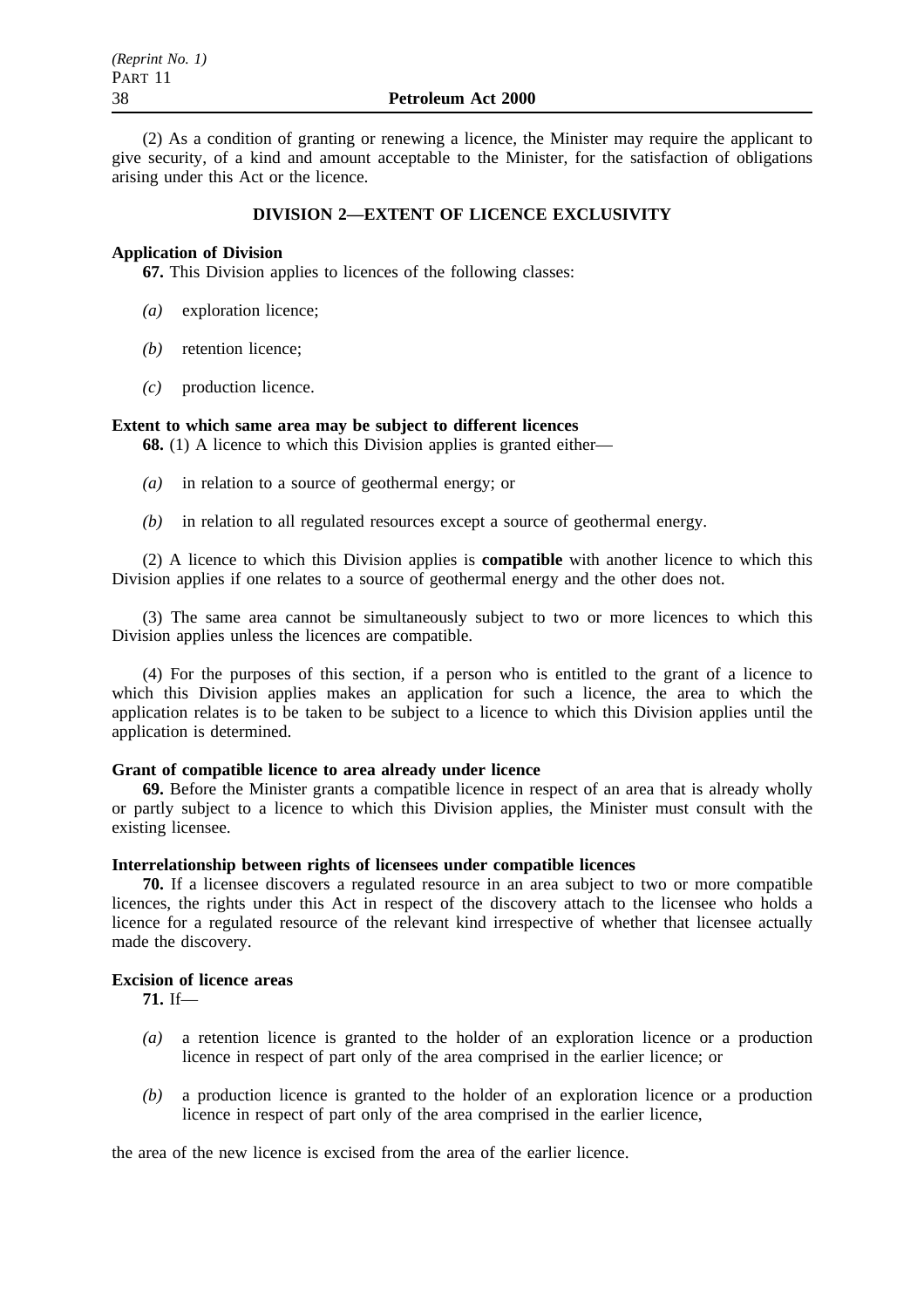## **DIVISION 3—LICENCE CONDITIONS**

### **Mandatory conditions**

**72.** A licence must include the conditions designated in this Act as mandatory conditions.

#### **Mandatory condition as to use of information etc**

**73.** It is a mandatory condition of every licence that the licensee authorises the Minister—

- *(a)* to make use of information and records provided by the licensee under this Act; and
- *(b)* to disclose information and records provided by the licensee under this Act as authorised by the regulations.

## **Classification of activities to be conducted under licence**

**74.** (1) A licence is to include mandatory conditions dividing the regulated activities to be carried out under the licence into—

- *(a)* activities requiring high level official supervision; or
- *(b)* activities requiring low level official supervision.

(2) The activities are to be classified as requiring high level official supervision unless the licensee satisfies the Minister that, in view of the licensee's demonstrated competence to comply with the requirements of this Act and the conditions of the licence, the activities should be classified as requiring low level official supervision.

(3) The mandatory conditions are to provide as follows:

- *(a)* the Minister's prior written approval is required for activities requiring high level official supervision; and
- *(b)* notice of activities requiring low level official supervision is to be given as required in the conditions or by regulation.

(4) The Minister may, by written notice to a licensee, change the classification of activities under the relevant licence conditions.

(5) If regulated activities to be conducted under a licence are generally or substantially classified as requiring a low level of official supervision, the annual licence fee payable for the licence will be reduced by an amount not exceeding 50% of the fee according to a determination of the Minister as to the level of official supervision required under the licence.

#### **Mandatory condition about resources required for compliance with environmental obligations**

**75.** It is a mandatory condition of every licence that the licensee must have adequate technical and financial resources to ensure compliance with the licensee's environmental obligations (including the rehabilitation of land adversely affected by regulated activities carried out under the licence).

#### **Discretionary conditions**

**76.** (1) A licence may be granted on other conditions (**discretionary conditions**) the Minister considers appropriate.

(2) The discretionary conditions of the licence may (for example) include a condition requiring the licensee to maintain insurance on terms and conditions approved by the Minister insuring the licensee and the State against obligations arising from regulated activities under the licence.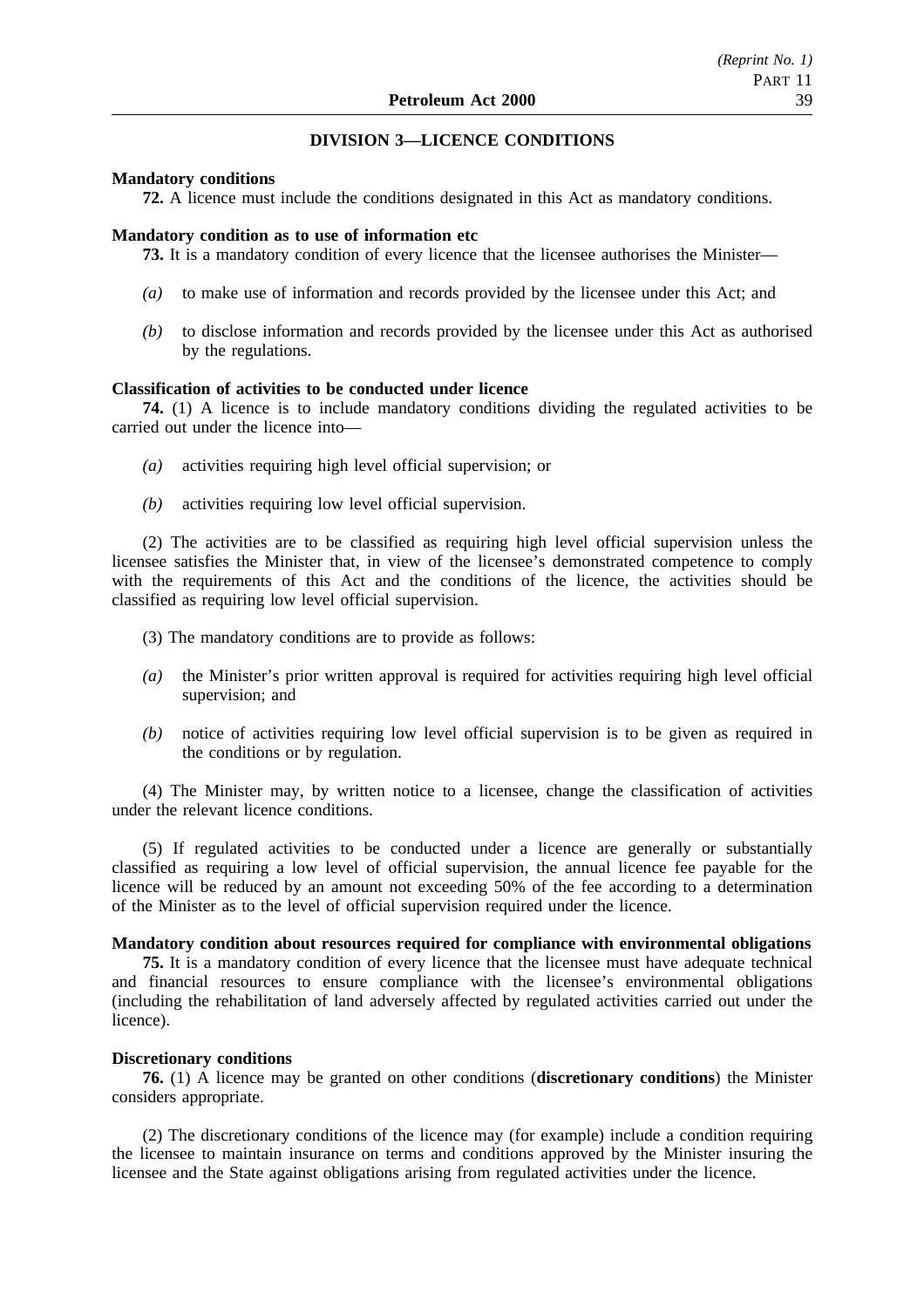(3) The Minister may add a discretionary condition to a licence, or vary or revoke a discretionary condition of a licence—

- *(a)* on the renewal of the licence; or
- *(b)* at any other time with the agreement of the licensee.

#### **Non-compliance with licence conditions**

**77.** If a licence condition is not complied with, the licensee is guilty of an offence.

Maximum penalty: \$120 000.

## **DIVISION 4—ANNUAL FEES**

#### **Annual fees**

**78.** (1) A licensee must pay to the Minister annually and in advance a fee appropriate to the relevant licence fixed by, or calculated in accordance with, the prescribed scale.

(2) If a licensee fails to pay a fee in accordance with subsection (1)—

- *(a)* the amount in arrears will, unless the Minister determines otherwise, be increased by penalty interest at the prescribed rate; and
- *(b)* the Minister may impose on the licensee a fine of an amount fixed by the Minister up to a limit of \$1,000 or 10% of the outstanding fee, whichever is the greater.

(3) The Minister may for any proper reason remit penalty interest or a fine imposed under subsection (2) wholly or in part.

(4) A fee (and any penalty interest or fine imposed by the Minister under this section) may be recovered as a debt due to the Crown.

## **DIVISION 5—RESERVOIR ACCESS**

### **Access to natural reservoir**

**79.** (1) If—

- *(a)* there is a natural reservoir in the area of a licence that is, in the Minister's opinion, suitable for use for the storage of a regulated substance; and
- *(b)* a person (the **applicant**) who is not the holder of the relevant licence seeks access to the natural reservoir for the storage of a regulated resource; and
- *(c)* the applicant, after making reasonable attempts to do so, fails to reach agreement with the licensee on terms and conditions of access to and use of the natural reservoir,

the Minister may, by notice in writing given to the applicant and the holder of the licence, determine terms and conditions (which the Minister considers to be fair and reasonable commercial terms) on which the applicant is to be entitled to access to and use of the reservoir.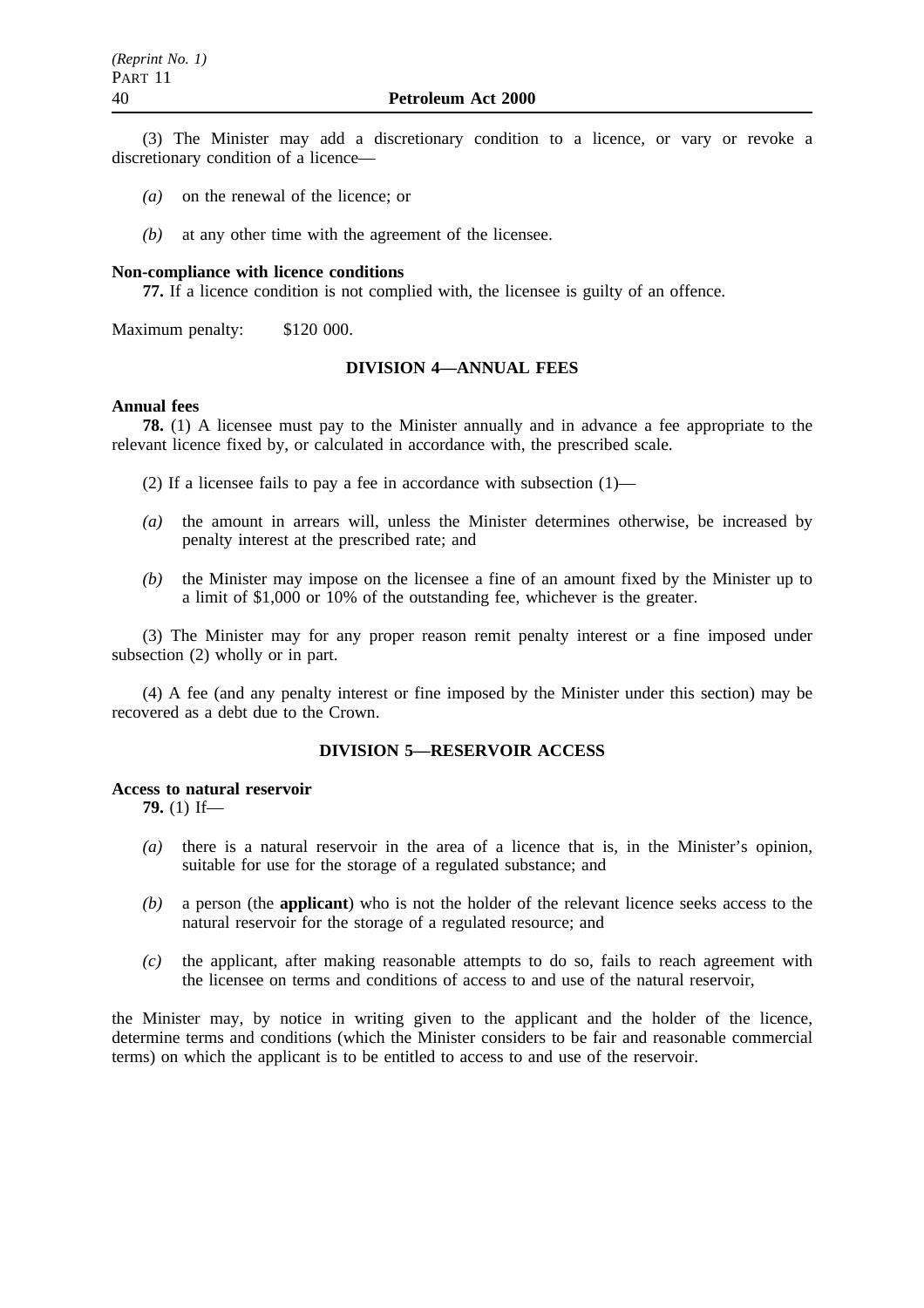(2) In considering whether to make a determination under this section and, if so, the terms and conditions of the determination, the Minister must have regard to—

- *(a)* the legitimate business interests of the licensee; and
- *(b)* the public interest including the public interest in facilitating competition in markets; and
- *(c)* the interests of persons other than the immediate parties to the determination that might be affected by the determination; and
- *(d)* the operational requirements for the safe, efficient and reliable use of the natural reservoir; and
- *(e)* any other matters the Minister considers relevant.

(3) Before making a determination under this section, the Minister must give the interested parties a reasonable opportunity to comment on the proposed determination.

(4) A determination under this section is binding on the holder of the licence and the applicant.

(5) Access may be granted on terms under which the person to whom the right of access is granted is required to take out an associated facilities licence for the purpose of exercising the right of access arising under the determination.

(6) A party to a determination under this section may appeal against the determination to the Land and Valuation Court.

- (7) On an appeal under this section—
- *(a)* the Court may confirm the Minister's determination; or
- *(b)* the Court may cancel the Minister's determination if satisfied that it is not fair and reasonable that the applicant should have access to the natural reservoir; or
- *(c)* the Court may vary the terms and conditions of the determination as the Court considers fair and reasonable.
- (8) The Court may make incidental and ancillary orders (including orders for costs).

## **DIVISION 6—GRANT, RESUMPTION ETC OF LAND**

#### **Grant, resumption etc of Crown and pastoral land**

**80.** (1) The Governor may, on the recommendation of the Minister responsible for the administration of the *Crown Lands Act 1929*, grant unalienated Crown land to a licensee for the purpose of carrying on regulated activities or for purposes incidental to such activities.

(2) A statutory power to resume land subject to a lease under the *Crown Lands Act 1929* or the *Pastoral Land Management and Conservation Act 1989* for a public work or public purpose may be exercised as if the land required for carrying on regulated activities or for purposes incidental to such activities were land required for a public work or a public purpose.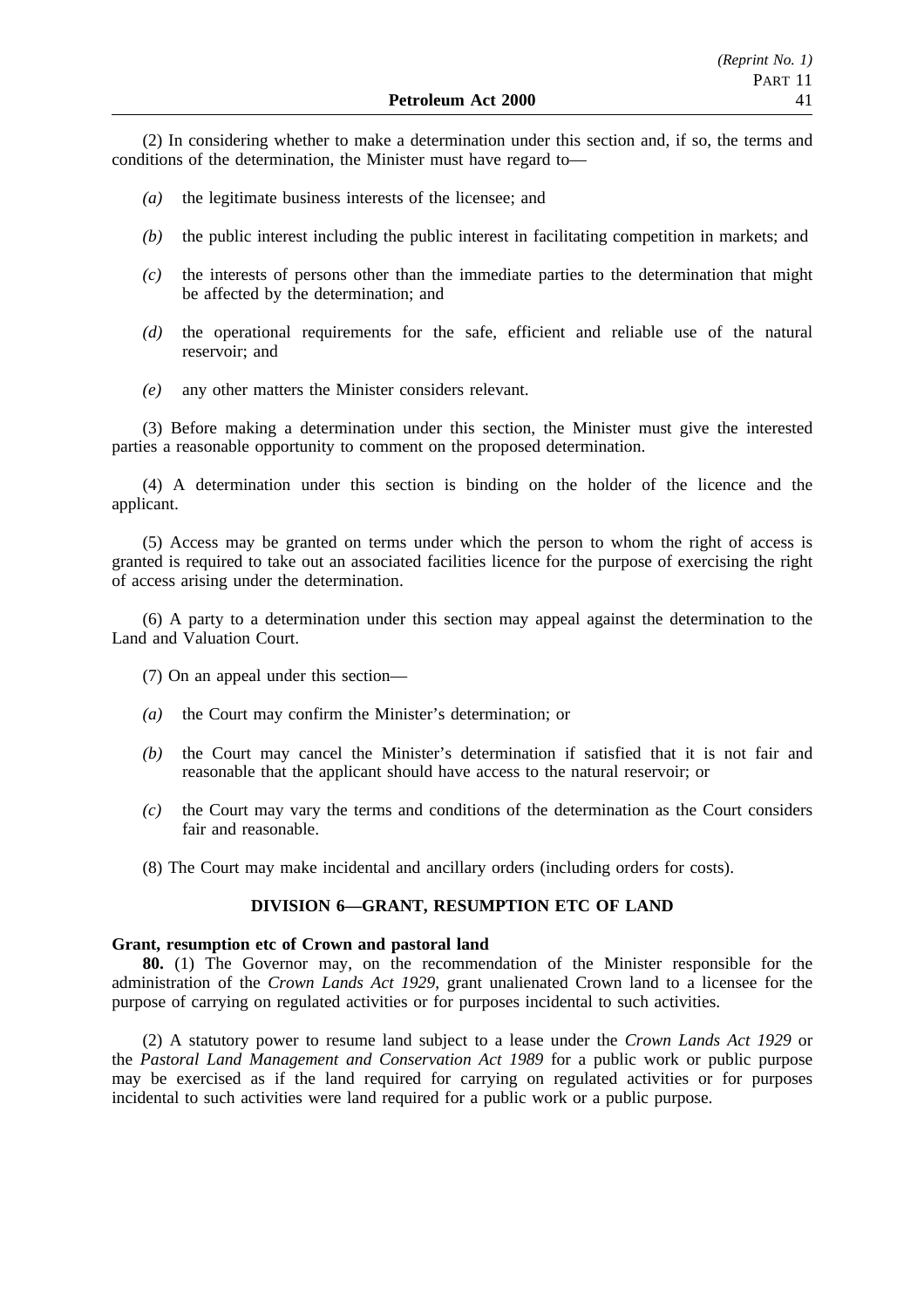## **DIVISION 7—MULTIPLE LICENSEES**

### **Multiple licensees**

**81.** (1) If a licence is held by 2 or more persons, they are jointly and severally liable for the obligations of the licensee under this Act.

(2) If a licence is held by 2 or more persons, they must, by written notice given to the Minister, nominate a representative (who may—but need not—be one of the licensees) who is authorised to give and receive notices on their behalf.

Administrative penalty.

(3) A notice given by or to the authorised representative is taken to have been given by or to all the licensees.

## **DIVISION 8—CONSOLIDATION AND DIVISION OF LICENCE AREAS ETC**

### **Consolidation of licence areas**

**82.** (1) The Minister may, by agreement with a licensee or prospective licensee, consolidate adjacent licence areas into a single licence area.

(2) If a licence has already been issued for any one or more of the licence areas to be consolidated, the Minister may revoke the licence and issue a new licence on terms and conditions the Minister considers appropriate in view of the consolidation.

(3) In this section, a reference to a **licence area** extends to an area for which an application for a licence has been made.

## **Division of licence areas**

**83.** (1) The Minister may, by agreement with a licensee, divide a licence area into separate areas so that each becomes subject to a different licence.

- (2) On dividing a licence area, the Minister—
- *(a)* may vary the existing licence by excising part of the licence area and issue a new licence for the balance of the area; or
- *(b)* issue new licences in place of the existing licence (each of which is then taken to be a continuation, in part, of the existing licence).

(3) If the area to which an exploration licence relates is divided, there must be no reduction of the aggregate work to be carried out.

## **DIVISION 9—RECORD KEEPING AND REPORTING REQUIREMENTS**

## **Records to be kept by licensee**

**84.** (1) A licensee must maintain—

- *(a)* a record of all regulated activities carried out under the licence including, where appropriate, maps and plans; and
- *(b)* a record of the results of regulated activities carried out under the licence, including the results of the analysis of geological samples; and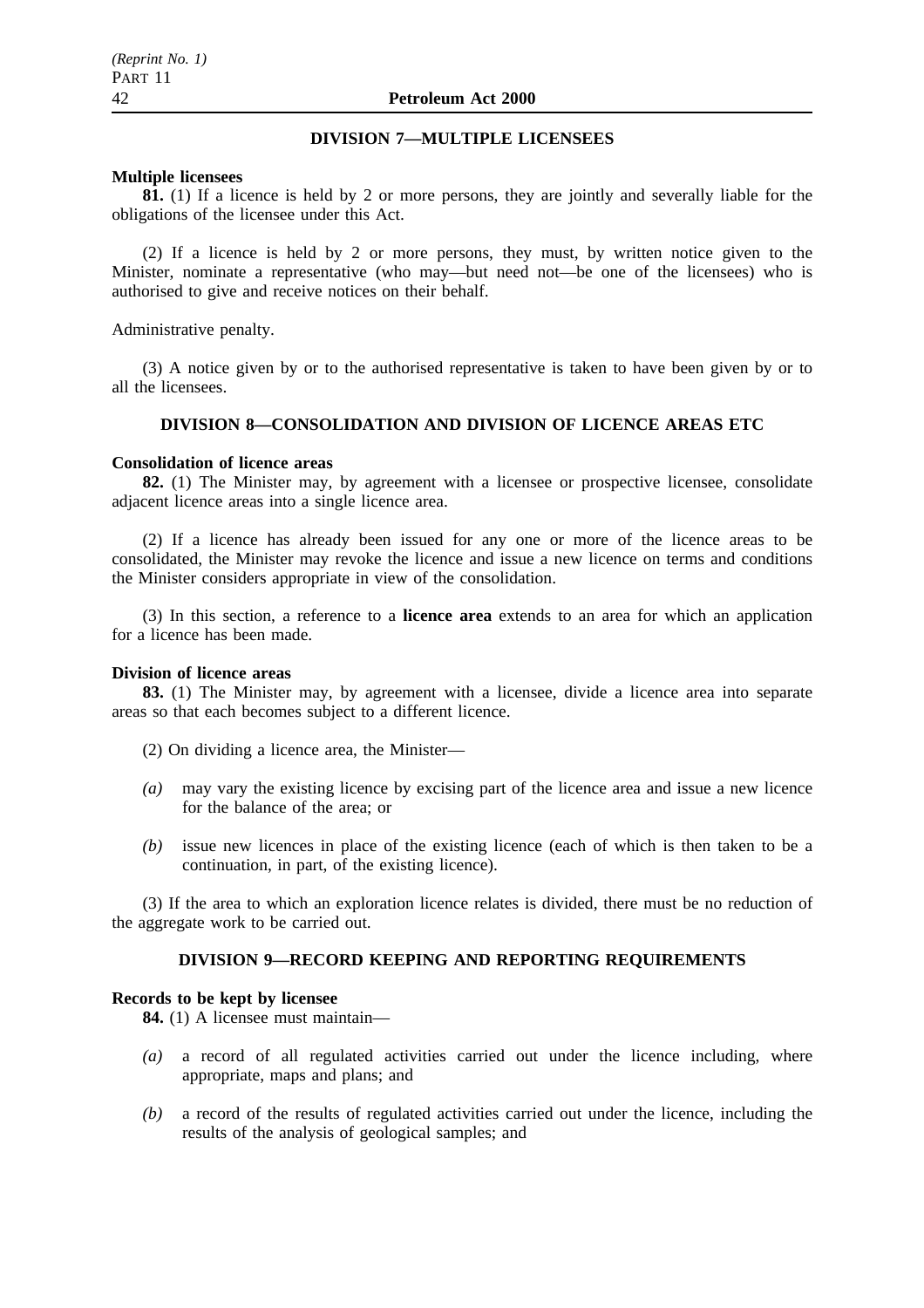- *(c)* a record of compliance audits by internal or external auditors required under the regulations; and
- *(d)* other records as required by the regulations.

Administrative penalty.

(2) The licensee must provide the Minister with a copy of the records kept under this section at the times required by the regulations or by the Minister by written notice given to the licensee.

Administrative penalty.

## **Reporting of certain incidents**

**85.** (1) In this section—

"**serious incident**" means an incident arising from activities conducted under a licence in which—

- *(a)* a person is seriously injured or killed; or
- *(b)* an imminent risk to public health or safety arises; or
- *(c)* serious environmental damage occurs or an imminent risk of serious environmental damage arises; or
- *(d)* security of natural gas supply is prejudiced or an imminent risk of prejudice to security of natural gas supply arises.

"**reportable incident**" means an incident (other than a serious incident) arising from activities conducted under a licence classified under the regulations as a reportable incident.

(2) A licensee must report a serious incident to the Minister as soon as practicable after its occurrence and must provide the Minister with a written report on the incident as required under the regulations.

Administrative penalty.

(3) A licensee must report a reportable incident to the Minister as required under the regulations.

Administrative penalty.

## **Information to be provided by licensee**

**86.** (1) A licensee must, as required under the regulations, provide the Minister with information required by the regulations.

Administrative penalty.

(2) A licensee must provide the Minister with the other information reasonably requested by the Minister within the time specified in the request.

Administrative penalty.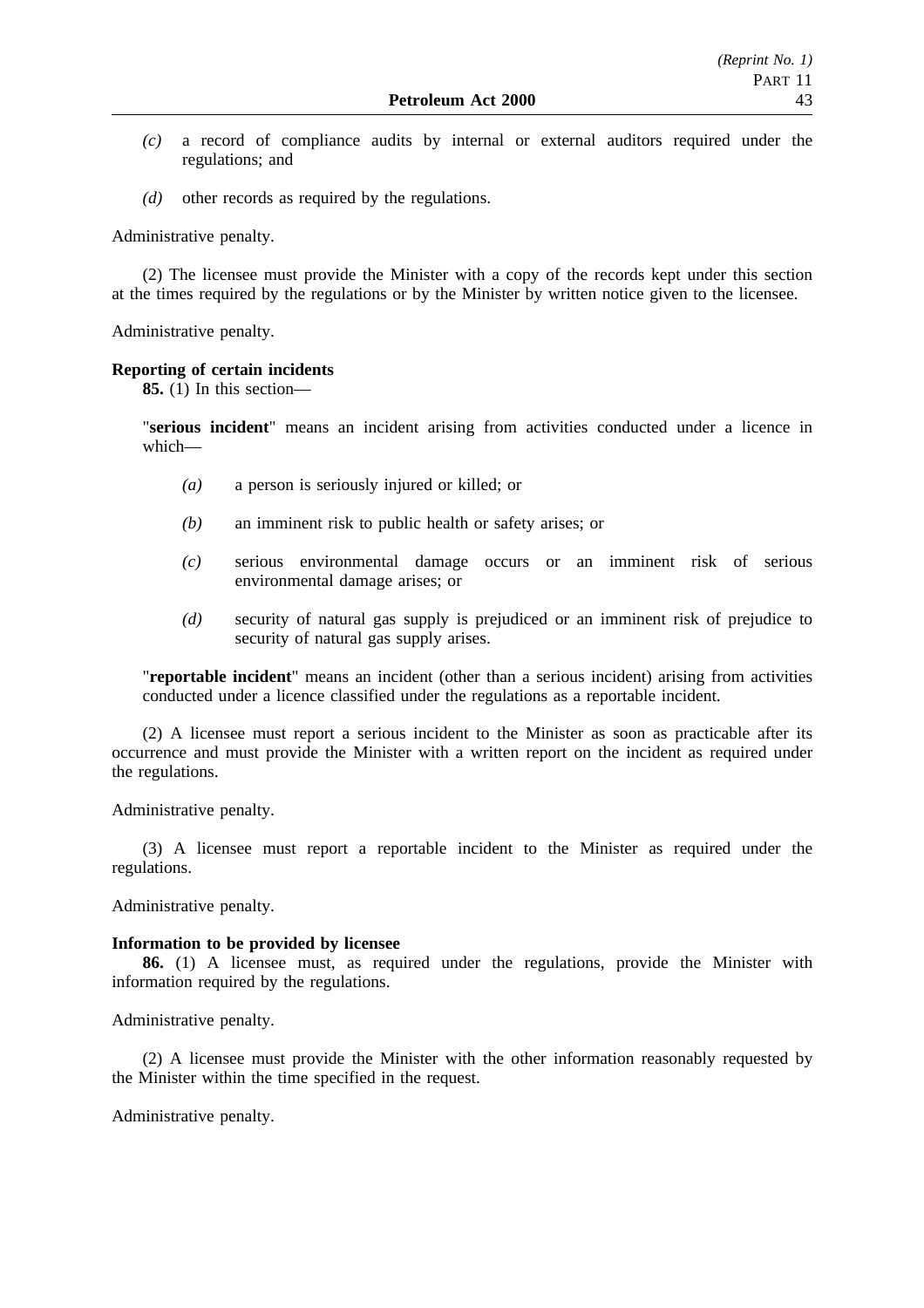(3) If the Minister considers the provision of the information requested under subsection (2) essential in the public interest, and gives an intimation to that effect in the request, non-compliance with the request is a summary offence punishable on conviction by a fine not exceeding \$120,000.

(4) A licensee must, if requested to do so by the Minister, provide the Minister with an expert report, within the time specified in the request, verifying information provided to the Minister by the licensee.

Administrative penalty.

(5) A request under subsection (4) must either nominate the person by whom the expert report is to be prepared or state the nature of the qualifications and experience that the person who prepares the report must possess.

## **DIVISION 10—GENERAL REQUIREMENTS FOR OPERATIONS**

# **Activities to be carried out with due care and in accordance with good industry practice**

**87.** A licensee must carry out regulated activities—

- *(a)* with due care for—
	- (i) the health and safety of persons who may be affected by those activities; and
	- (ii) the environment; and
	- (iii) where relevant—the need to ensure, in a case where interruption of natural gas supply could cause significant social disruption, that facilities for processing and transporting natural gas are designed, constructed, managed and operated on a prudential basis so as to provide a reliable and adequate supply of natural gas; and
- *(b)* in accordance with good practice as recognised in the relevant industry.

Maximum penalty: \$120 000.

## **DIVISION 11—MINISTER'S POWER TO CARRY OUT WORK**

#### **Ministerial direction**

**88.** (1) The Minister may, by notice in writing given to a licensee, direct the licensee—

- *(a)* to carry out specified obligations under this Act or the licence; or
- *(b)* to cease specified activities that are contrary to this Act or the licence.

(2) The licensee must comply with a direction under subsection (1) within the time allowed in the notice.

Maximum penalty: \$120 000.

(3) If the licensee fails to comply with a direction under subsection (1)*(a)* within the time allowed in the notice, the Minister may take the required action, or arrange for the required action to be taken, and recover the cost, as a debt, from the licensee.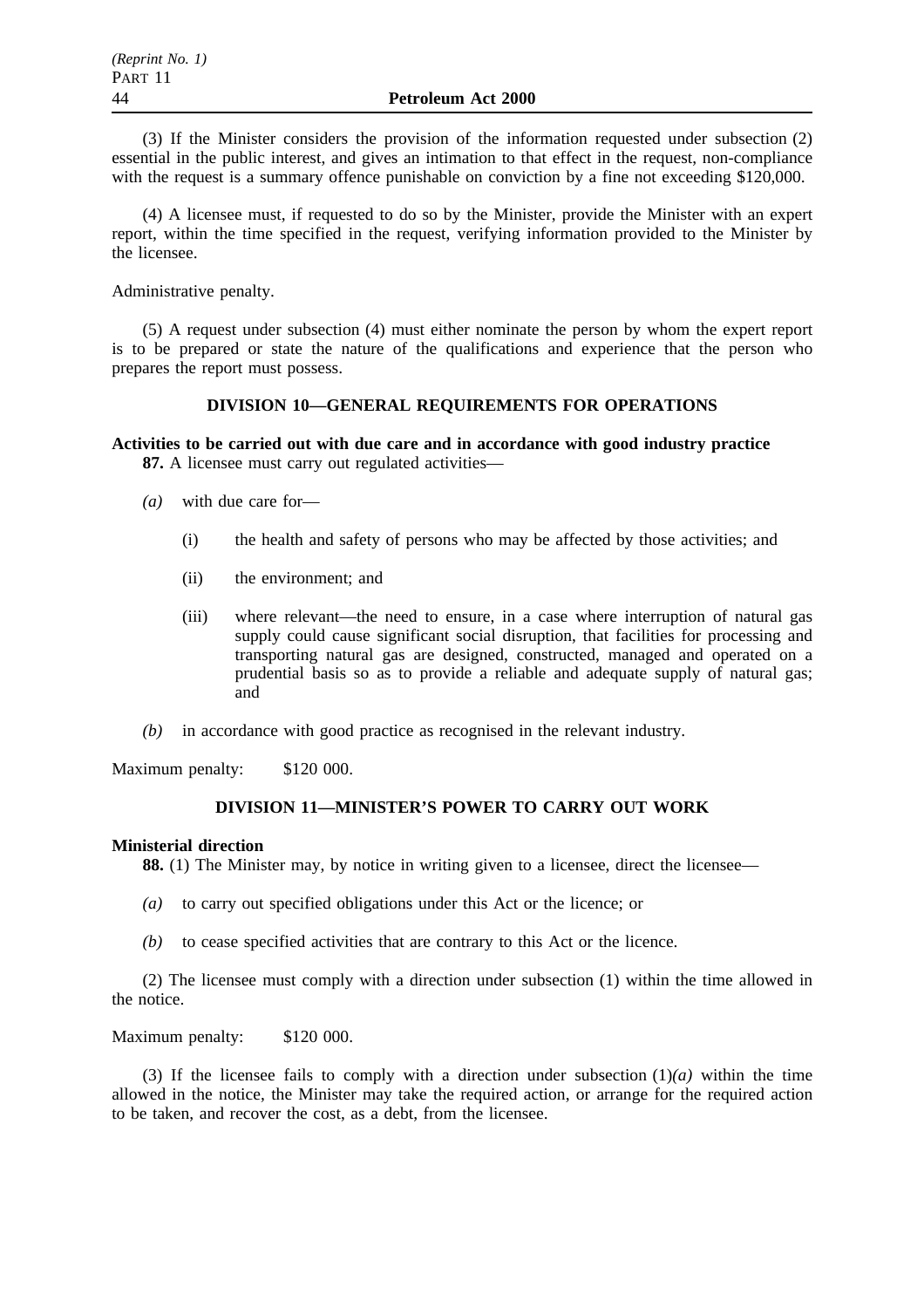## **DIVISION 12—SURRENDER, SUSPENSION OR CANCELLATION OF LICENCE**

### **Surrender**

**89.** (1) A licensee may apply to the Minister to surrender the licence or to surrender part of the licence area.

(2) The Minister may accept the surrender as from a date specified by the Minister in a notice of acceptance of the surrender given to the applicant.

(3) If the licensee surrenders part of the licence area, the licence continues in relation to the remainder of the licence area subject to any modification of its conditions that the Minister considers appropriate in view of the surrender.

- (4) The Minister may accept a surrender on any one or more of the following conditions:
- *(a)* that the applicant rehabilitate land affected by activities conducted under the licence;
- *(b)* that the applicant pay any monetary obligations incurred before the surrender;
- *(c)* that the applicant provide information that should have been, but has not been, provided before the surrender.

#### **Suspension of licence by agreement**

**90.** The Minister may, by agreement with the licensee, suspend a licence for a specified period.

## **Disciplinary power to suspend or cancel licence**

**91.** (1) If a licensee fails to comply with this Act or a condition of the licence, the Minister may, by written notice given to the licensee—

- *(a)* suspend the licence for a specified period or until the Minister terminates the suspension; or
- *(b)* cancel the licence.

(2) Before the Minister suspends or cancels the licence, the Minister must give the licensee a notice of default—

- *(a)* specifying the default; and
- *(b)* stating the action that the Minister proposes to take; and
- *(c)* if the default is capable of being remedied—allowing the licensee a reasonable opportunity to remedy the default; and
- *(d)* whether or not the default is capable of being remedied—giving the licensee a reasonable opportunity to show cause why the proposed action should not be taken.

(3) If the notice allows the licensee an opportunity to remedy a default, and the licensee remedies the default to the Minister's satisfaction, the Minister is not to suspend or cancel the licence on the basis of that default.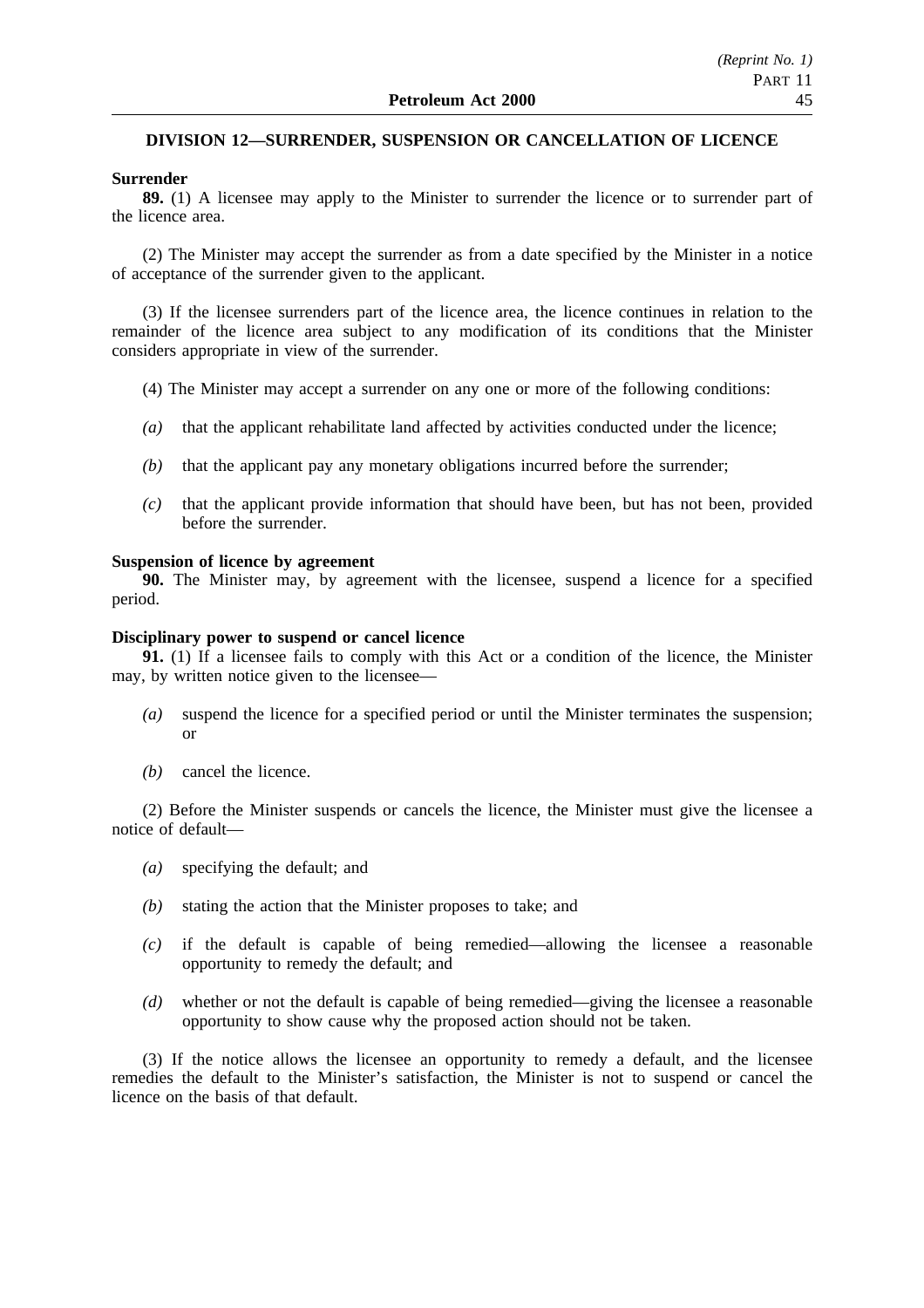## **DIVISION 13—NOTICE OF GRANT, ETC OF LICENCE**

#### **Notice to be published in** *Gazette*

**92.** (1) Notice of the grant, suspension or cancellation of a licence is to be published in the *Gazette*.

(2) Notice of the surrender of a licence or part of a licence area is to be published in the *Gazette*.

## **DIVISION 14—INTERFERENCE WITH REGULATED ACTIVITIES**

## **Obligation not to interfere with regulated activities**

**93.** A person must not (except as authorised under this Act) interfere with regulated activities lawfully conducted under a licence.

Maximum penalty \$60 000.

## **DIVISION 15—SAFETY NET**

### **Safety net**

**94.** (1) The Minister may enter into an agreement with a licensee—

- *(a)* that, if the licence should at some future time be found to be wholly or partially invalid due to circumstances beyond the control of the licensee, the licensee will have a preferential right to the grant of a new licence; and
- *(b)* dealing with the terms and conditions on which the new licence will be granted.
- (2) The Minister must consider any proposal by a licensee for an agreement under this section.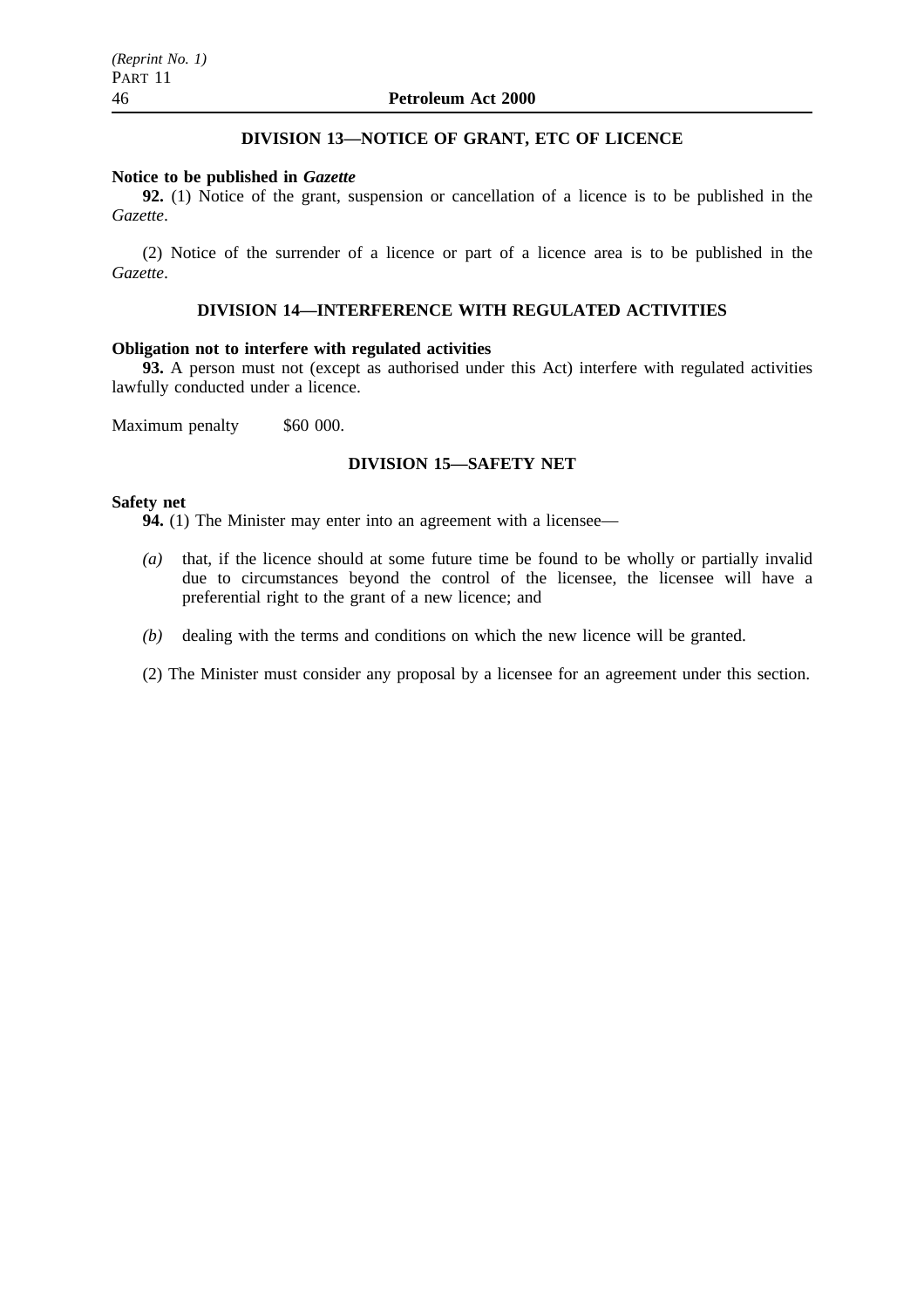## **PART 12 ENVIRONMENT PROTECTION**

## **DIVISION 1—OBJECTS**

## **Object of this Part**

**95.** The object of this Part is to ensure that, in carrying out regulated activities, licensees—

- *(a)* ensure that regulated activities that have (actually or potentially) adverse effects on the environment are properly managed to reduce environmental damage as far as reasonably practicable; and
- *(b)* eliminate as far as reasonably practicable risk of significant long term environmental damage; and
- *(c)* ensure that land adversely affected by regulated activities is properly rehabilitated.

## **DIVISION 2—ENVIRONMENTAL PREREQUISITES**

## **Pre-conditions of regulated activities**

**96.** A licensee must not carry out regulated activities unless a statement of environmental objectives is in force for the relevant activities under this Part.

Maximum penalty: \$120 000.

## **DIVISION 3—ENVIRONMENTAL IMPACT REPORT AND CLASSIFICATION OF REGULATED ACTIVITIES**

## **Environmental impact report**

**97.** (1) An environmental impact report on regulated activities must be prepared in accordance with the regulations.

- (2) An environmental impact report—
- *(a)* must take into account cultural, amenity and other values of Aboriginal and other Australians insofar as those values are relevant to the assessment; and
- *(b)* must take into account risks inherent in the regulated activities to the health and safety of the public; and
- *(c)* must contain sufficient information to make possible an informed assessment of the likely impact of the activities on the environment.
- (3) An environmental impact report—
- *(a)* may relate to regulated activities generally or a particular class of regulated activities; and
- *(b)* may be applicable to the whole of the State or be limited to a particular part of the State.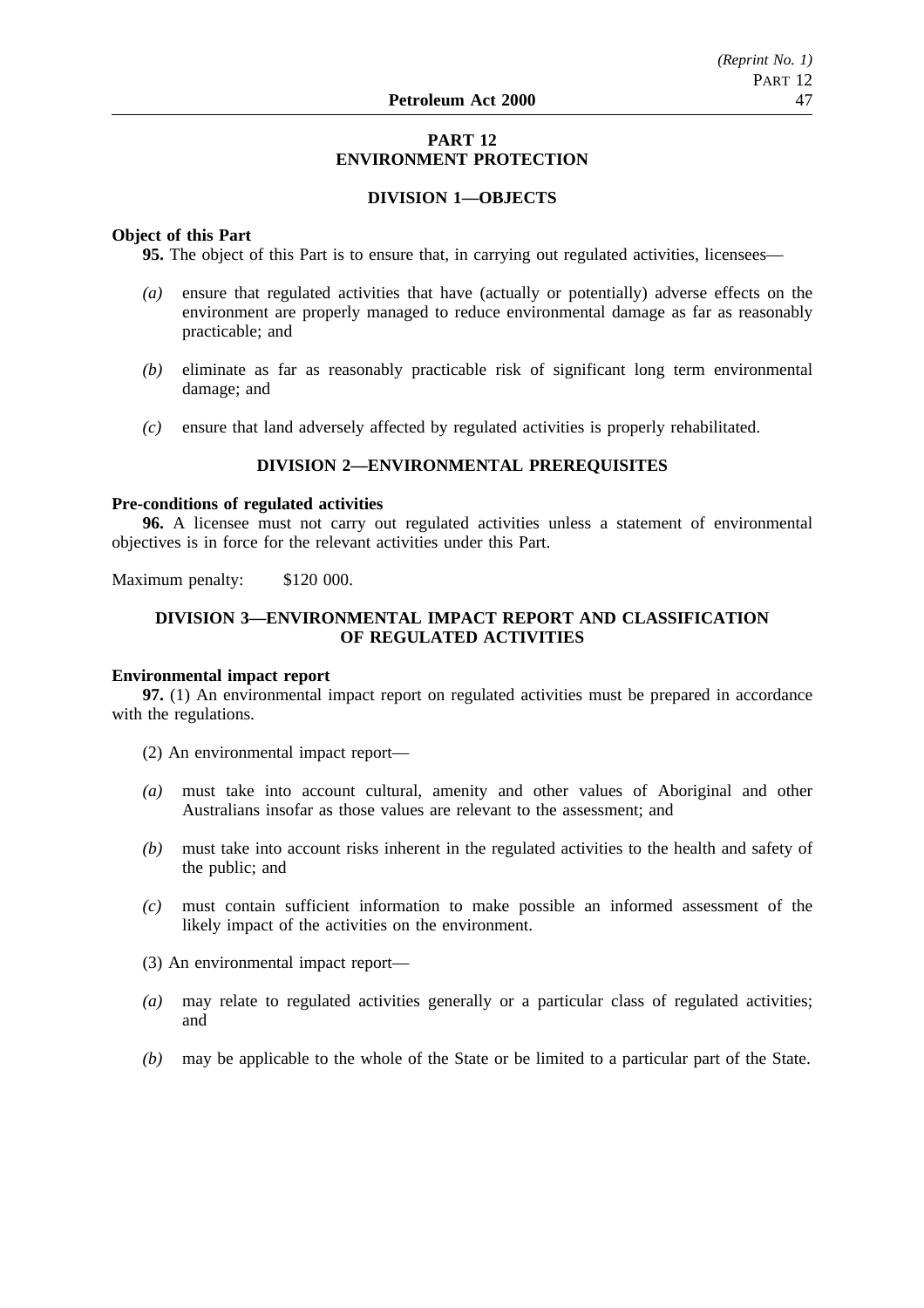#### **Classification of regulated activities**

**98.** (1) After preparation of an environmental impact report, the Minister must classify the activities to which the report relates as—

- *(a)* low impact activities; or
- *(b)* medium impact activities; or
- *(c)* high impact activities.
- (2) The classification is to be made on the basis of—
- *(a)* the environmental impact report; and
- *(b)* criteria for the assessment of the environmental impact of regulated activities established under this section.
- (3) The Minister—
- *(a)* must, by notice in the *Gazette*, establish criteria for the assessment of the environmental impact of regulated activities; or
- *(b)* may, by similar notice, revise criteria previously established under this section.

(4) In classifying activities that are likely to be recurrent, the Minister must have regard to the cumulative effect of the activities.

## **DIVISION 4—STATEMENTS OF ENVIRONMENTAL OBJECTIVES**

#### **Preparation of statement of environmental objectives**

**99.** (1) A statement of environmental objectives for regulated activities is to be prepared in accordance with the requirements of the regulations—

- *(a)* for low impact or medium impact activities—on the basis of an environmental impact report; or
- *(b)* for high impact activities—on the basis of an environmental impact assessment under Part 8 of the *Development Act 1993*.

(2) If the Minister decides that an approved statement of environmental objectives should be revised, a revised statement of environmental objectives is to be prepared in accordance with the requirements of the regulations—

- *(a)* if the approved statement relates to low impact or medium impact activities—on the basis of an environmental impact report; or
- *(b)* if the approved statement relates to high impact activities—on the basis of an environmental impact assessment under Part 8 of the *Development Act 1993*.

### **Content of a statement of environmental objectives**

**100.** (1) A statement of environmental objectives for regulated activities—

*(a)* must state environmental objectives that must be achieved in carrying out regulated activities to which the statement applies; and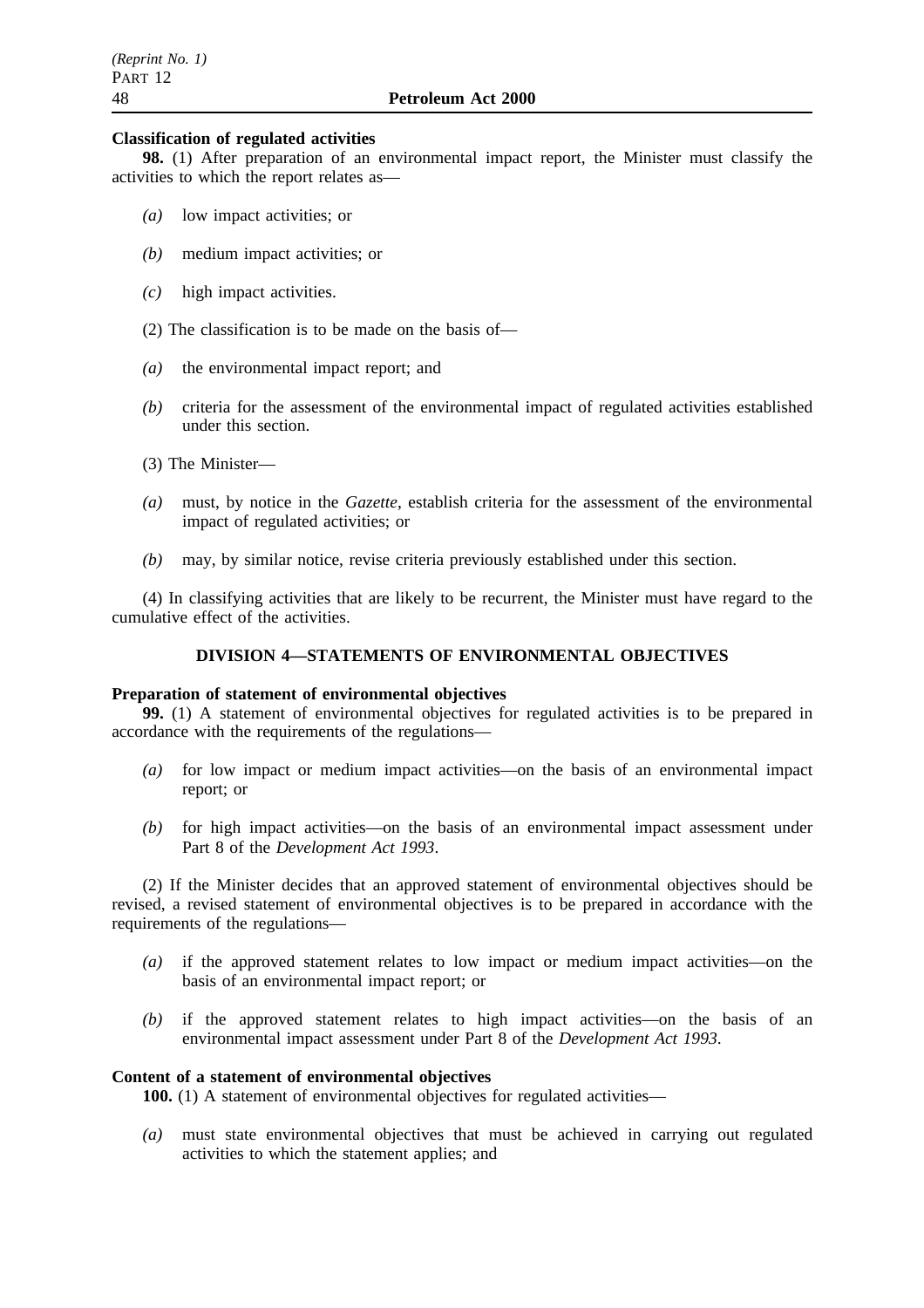- *(b)* must state criteria to be applied to determine whether the stated environmental objectives have been achieved in a particular case; and
- *(c)* must include conditions and requirements to be complied with in order to achieve the stated objectives; and
- *(d)* must impose reporting obligations on a person carrying out regulated activities to which it relates.

(2) One of the environmental objectives must be the rehabilitation of land adversely affected by regulated activities.

- (3) A statement of environmental objectives—
- *(a)* may provide for and, for high impact activities, must provide for a report or periodic reports (to be obtained by the Minister at the expense of the licensee) from an independent expert on the environmental consequences of the activities; and
- *(b)* may include a system for evaluating the licensee's environmental performance.
- (4) A statement of environmental objectives—
- *(a)* may be generally applicable throughout the State; or
- *(b)* may be limited to a specific part of the State.

## **Approval of statement of environmental objectives for low impact activities**

**101.** (1) If, after consulting with government agencies as required under the regulations, the Minister is satisfied with a statement of environmental objectives for low impact activities, the Minister may approve the statement.

(2) If, after consulting with government agencies as required under the regulations, the Minister is not satisfied with a statement of environmental objectives for low impact activities, the Minister may—

- *(a)* amend the statement and approve it in the amended form; or
- *(b)* require the preparation of a fresh statement of environmental objectives.

### **Statement of environmental objectives for medium impact activities**

**102.** (1) When a statement (or revised statement) of environmental objectives has been prepared for medium impact activities, the Minister must, if satisfied that the statement (or revised statement) is an acceptable basis for public consultation, publish a notice in a newspaper circulating generally throughout the State—

- *(a)* stating that the relevant environmental impact report and the proposed statement of environmental objectives may be inspected at a nominated address or a copy may be obtained from that address; and
- *(b)* inviting submissions from interested members of the public on the environmental impact report and on the subject matter of the proposed statement (or revised statement) of environmental objectives within a period ending on a date (the **closing date for submissions**) at least 30 business days after publication of the notice.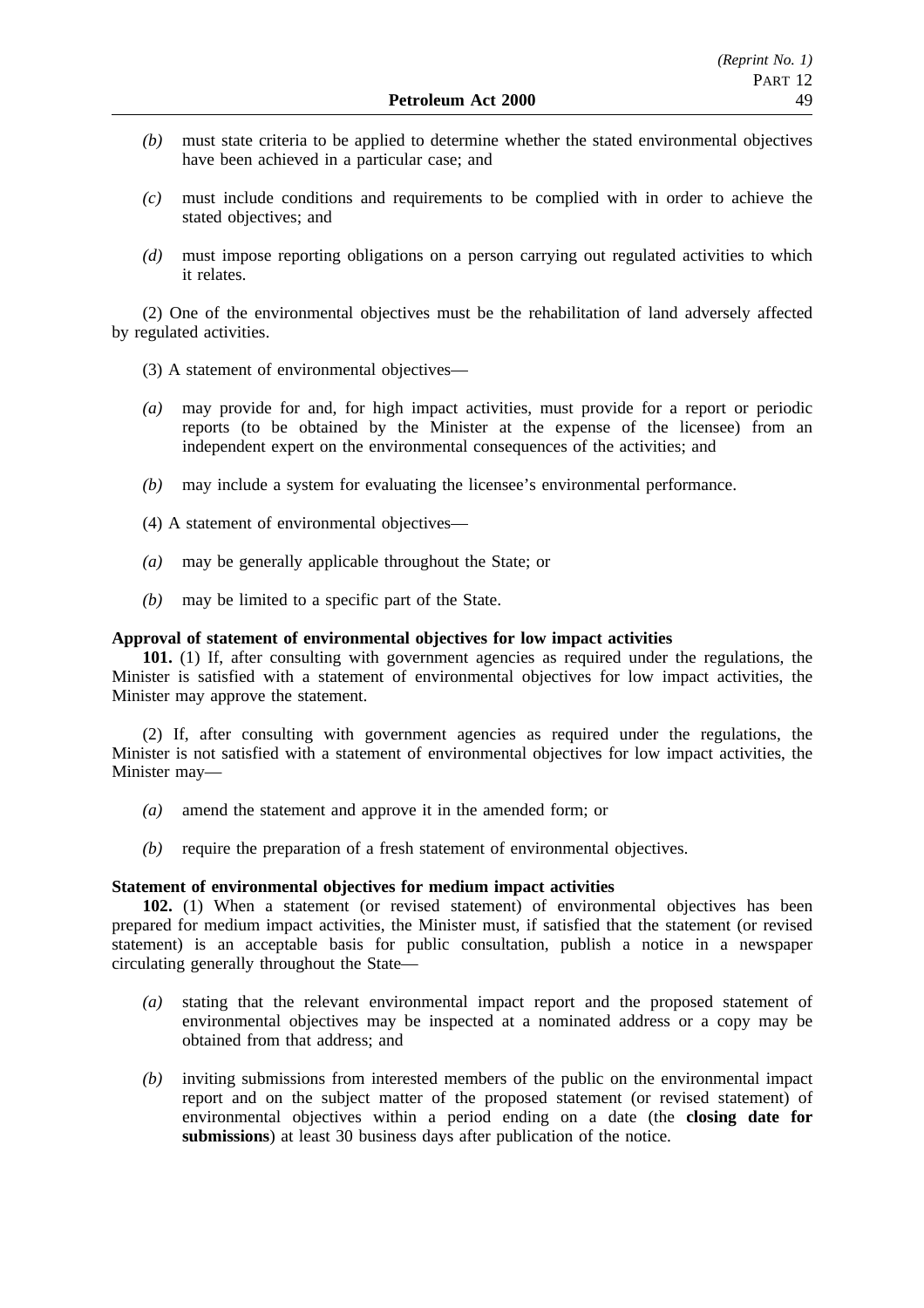(2) The Minister may also invite submissions from organisations and persons who have, in the Minister's opinion, a particular interest in the relevant subject matter.

(3) Copies of written submissions made in response to an invitation under this section are to be kept available for inspection at the Minister's public office.

- (4) The Minister—
- *(a)* must take into account all submissions made before the relevant closing date for submissions; and
- *(b)* may—
	- (i) approve the statement (or revised statement) of environmental objectives without amendment; or
	- (ii) amend the statement (or revised statement) of environmental objectives as the Minister thinks fit; and
- *(c)* if appropriate, may amend the environmental impact report.

(5) If the statement (or revised statement) of environmental objectives is amended, but not substantially, the Minister may approve it in its amended form but, if it is substantially amended, the Minister must repeat the process of public consultation until it is approved without substantial amendment.

## **Statement of environmental objectives for high impact activities**

**103.** If the Minister is satisfied that a statement (or revised statement) of environmental objectives for high impact activities properly reflects the relevant environmental impact assessment under Part 8 of the *Development Act 1993*, the Minister may approve the statement (or revised statement).

#### **Commencement of statement of environmental objectives**

**104.** (1) When the Minister approves a statement (or a revised statement) of environmental objectives, the Minister must have notice of the approval published in the *Gazette*.

(2) The statement (or revised statement) of environmental objectives comes into force when notice of its approval is published in the *Gazette* or on a later date stated in the notice of approval.

(3) When a revised statement of environmental objectives comes into force it supersedes the previous statement of environmental objectives for the relevant regulated activities.

## **Enforcement of requirements etc of statement of environmental objectives**

**105.** (1) It is mandatory condition of every licence that the licensee must comply with an approved statement of environmental objectives relevant to activities carried out under the licence.

(2) However, a breach of the condition cannot be a ground for suspending or cancelling the licence or imposing any penalty on the licensee if—

- *(a)* it is not a serious incident within the meaning of section 85; and
- *(b)* the licensee immediately after becoming aware of the breach takes all reasonable steps to remedy the situation.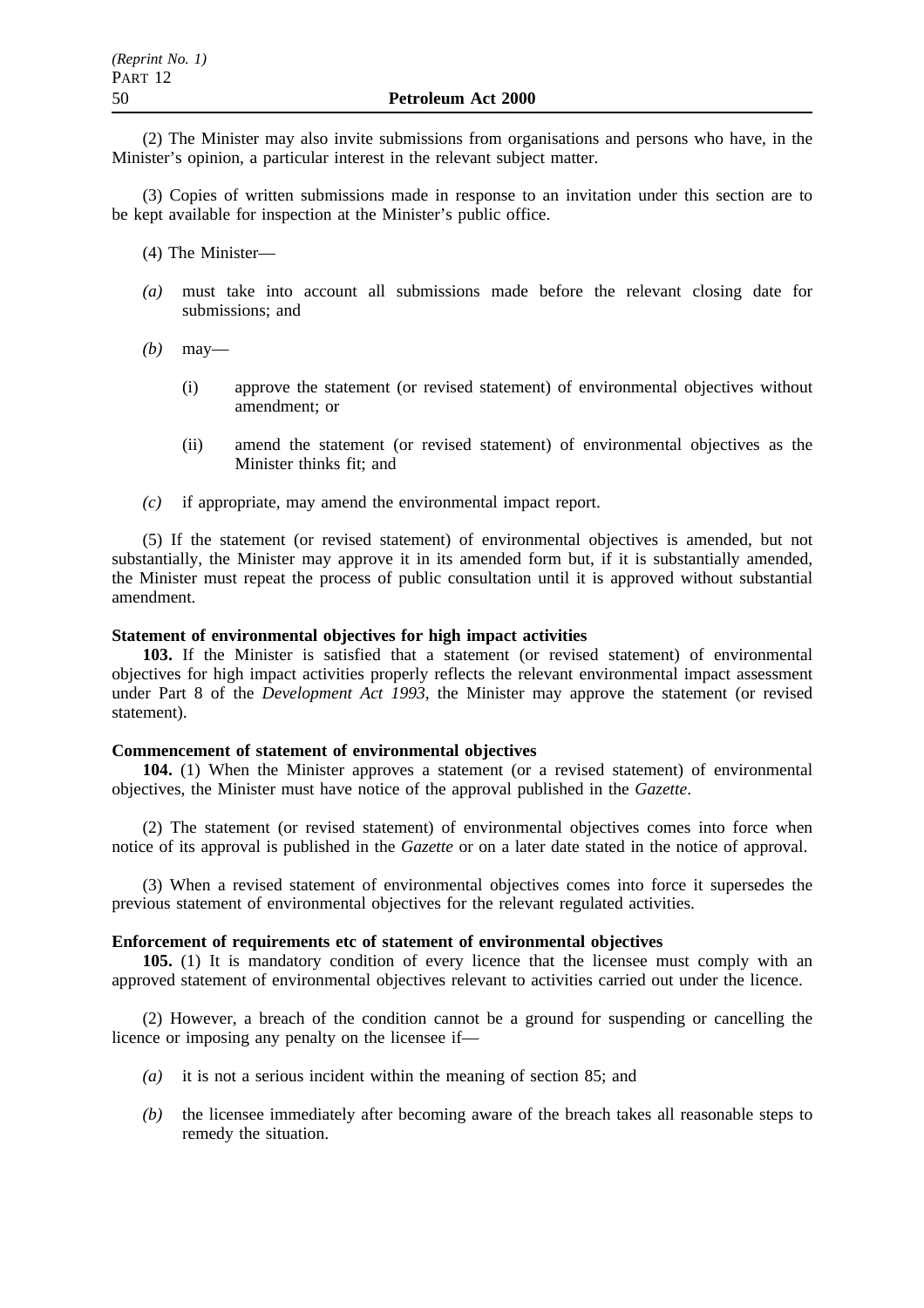(3) If a statement of environmental objectives includes a system for evaluating the licensee's environmental performance, and the evaluation indicates poor environmental performance in terms of the criteria of evaluation, the Minister may, by written notice to the licensee, impose prohibitions or restrictions on the licensee engaging in regulated activities.

(4) A licensee must not contravene a prohibition or restriction imposed under subsection (2).

Maximum penalty: \$120 000.

## **DIVISION 5—THE ENVIRONMENTAL REGISTER**

## **Environmental register**

**106.** (1) The Minister must maintain an environmental register.

- (2) The register must contain—
- *(a)* a copy of every environmental impact report prepared for the purposes of this Act; and
- *(b)* a copy of the current criteria for the classification of regulated activities; and
- *(c)* a copy of every classification of regulated activities made by the Minister under this Part; and
- *(d)* a copy of every current statement (or revised statement) of environmental objectives approved under this Act and a copy of the environmental impact report on which the statement is based; and
- *(e)* a copy of every environmental impact assessment affecting regulated activities under the *Development Act 1993*; and
- *(f)* a copy of every report provided under reporting obligations imposed by a statement of environmental objectives.

## **Environmental register to be available for inspection**

**107.** (1) The environmental register is to be available for inspection, without fee, during ordinary office hours at a public office, or public offices, determined by the Minister.

(2) The Minister must ensure that copies of material on the environmental register can be purchased for a reasonable fee at the public office, or public offices, at which the register is kept available for inspection.

(3) The Minister must ensure that the environmental register can be inspected at the department's website.

## **DIVISION 6—GENERAL PROVISIONS FOR ENVIRONMENTAL PROTECTION**

## **Power to direct licensee to take action to prevent or minimise environmental damage**

**108.** (1) If, in the Minister's opinion, authorised activities are being conducted in a way that results in undue damage to the environment, the Minister may, by written notice given to the licensee (an **environmental direction**), direct the licensee to take specified action to prevent or minimise environmental damage.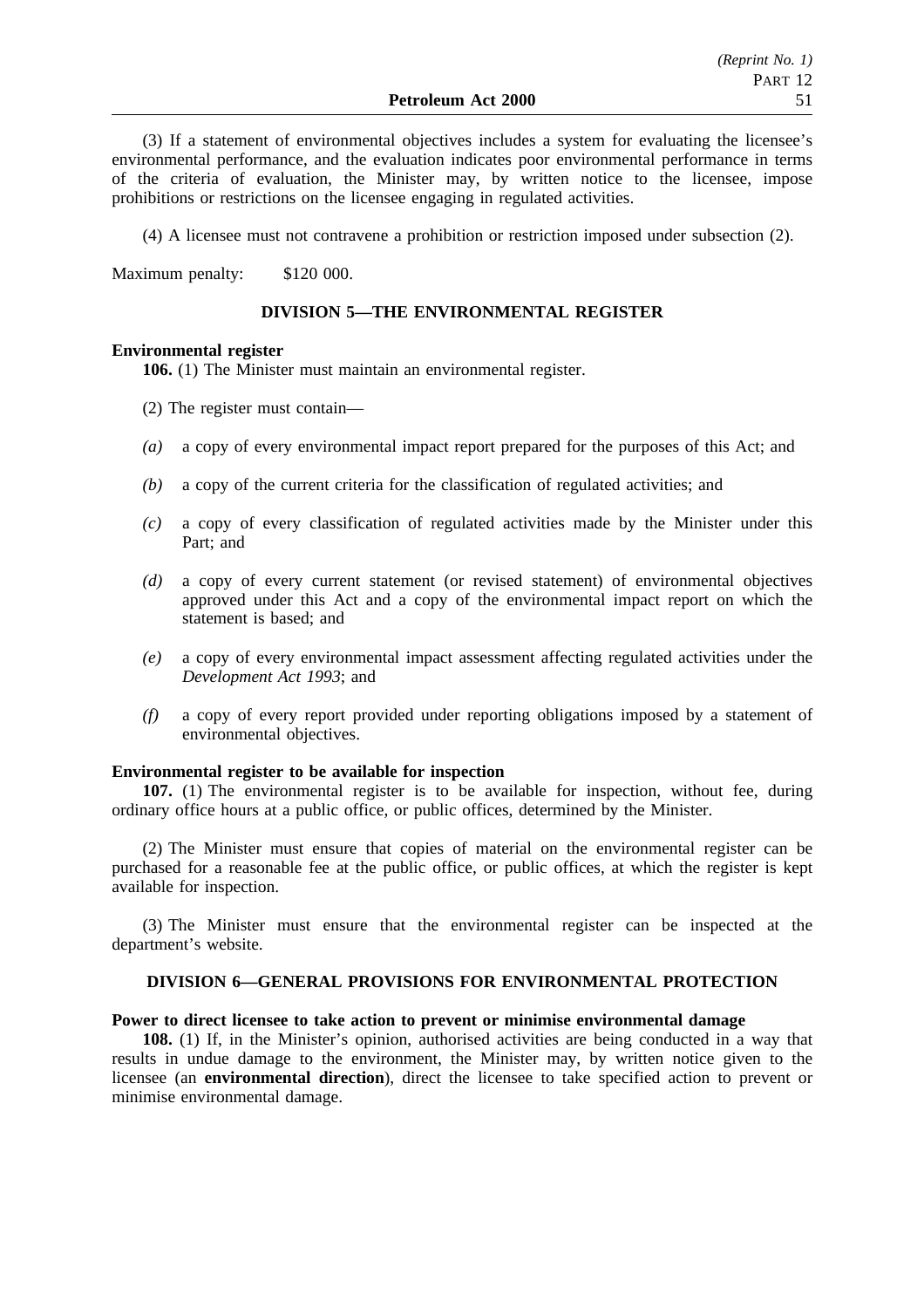(2) If, in the opinion of an authorised officer, authorised activities are being conducted in a way that results in undue damage to the environment and it is urgently necessary to take action to prevent or minimise environmental damage, the authorised officer may, by written notice given to the licensee (an **environmental direction**), direct the licensee to take specified action to prevent or minimise environmental damage.

(3) A direction under this section must allow a reasonable time for compliance with the direction.

(4) A licensee must comply with a direction under this section within the time allowed in the direction.

Maximum penalty: \$120 000.

(5) If a direction is given under this section, the Minister must review the adequacy of the relevant statement of environmental objectives and, if it appears on the review that a revised statement of environmental objectives is necessary to prevent continuation or recurrence of undue damage to the environment, the Minister must take the necessary steps to have a revised statement of environmental objectives for the relevant activities prepared and brought into force.

### **Power to direct rehabilitation of land**

**109.** (1) The Minister may, by written notice given to a licensee or former licensee (an **environmental direction**), direct the licensee or former licensee—

- *(a)* to take specified action to rehabilitate land adversely affected by regulated activities; or
- *(b)* to take action necessary to rehabilitate the land to a standard specified in the direction.
- (2) A direction under this section—
- *(a)* must allow a reasonable time for compliance with the direction; and
- *(b)* may require the removal of abandoned equipment and facilities.

(3) A person must comply with a direction under this section within the time allowed in the direction.

Maximum penalty: \$120 000.

#### **Application for review of environmental direction**

**110.** (1) The licensee or former licensee required to comply with an environmental direction may apply to the ERD Court for a review of the direction within 14 days after receiving the direction.

(2) Unless the Court decides to the contrary, an application for review of an environmental direction does not suspend operation of the direction.

- (3) On review of an environmental direction, the ERD Court may—
- *(a)* confirm the direction (with or without modification); or
- *(b)* revoke the direction.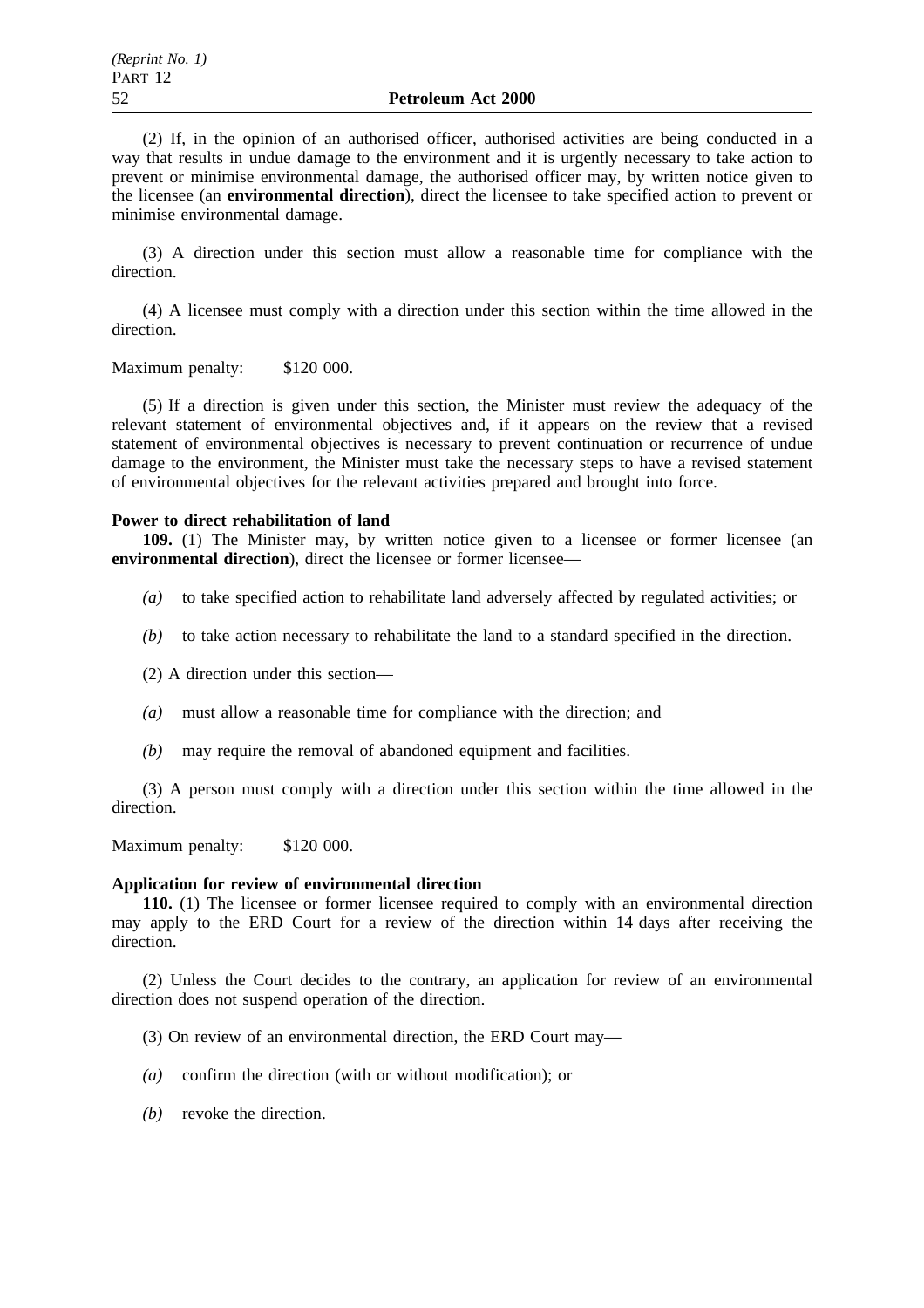### **Liability for damage caused by authorised activities**

**111.** (1) A licensee (or former licensee) is liable to compensate the State for the cost of environmental rehabilitation the State is reasonably required to carry out as a result of serious environmental damage arising from activities carried out under the licence.

(2) If a licensee provides the Minister with a report, made by an independent expert acceptable to the Minister, containing an assessment of the risk inherent in regulated activities, and of the precautions necessary to eliminate or minimise the risk, the Minister may enter into an agreement with the licensee under which—

- *(a)* the licensee is obliged to take specified precautions to eliminate or minimise the risk; and
- *(b)* the licensee's liability under this section is limited or excluded.

(3) The Minister may recover compensation on behalf of the State under this section in a court having jurisdiction in cases of tort up to the amount claimed.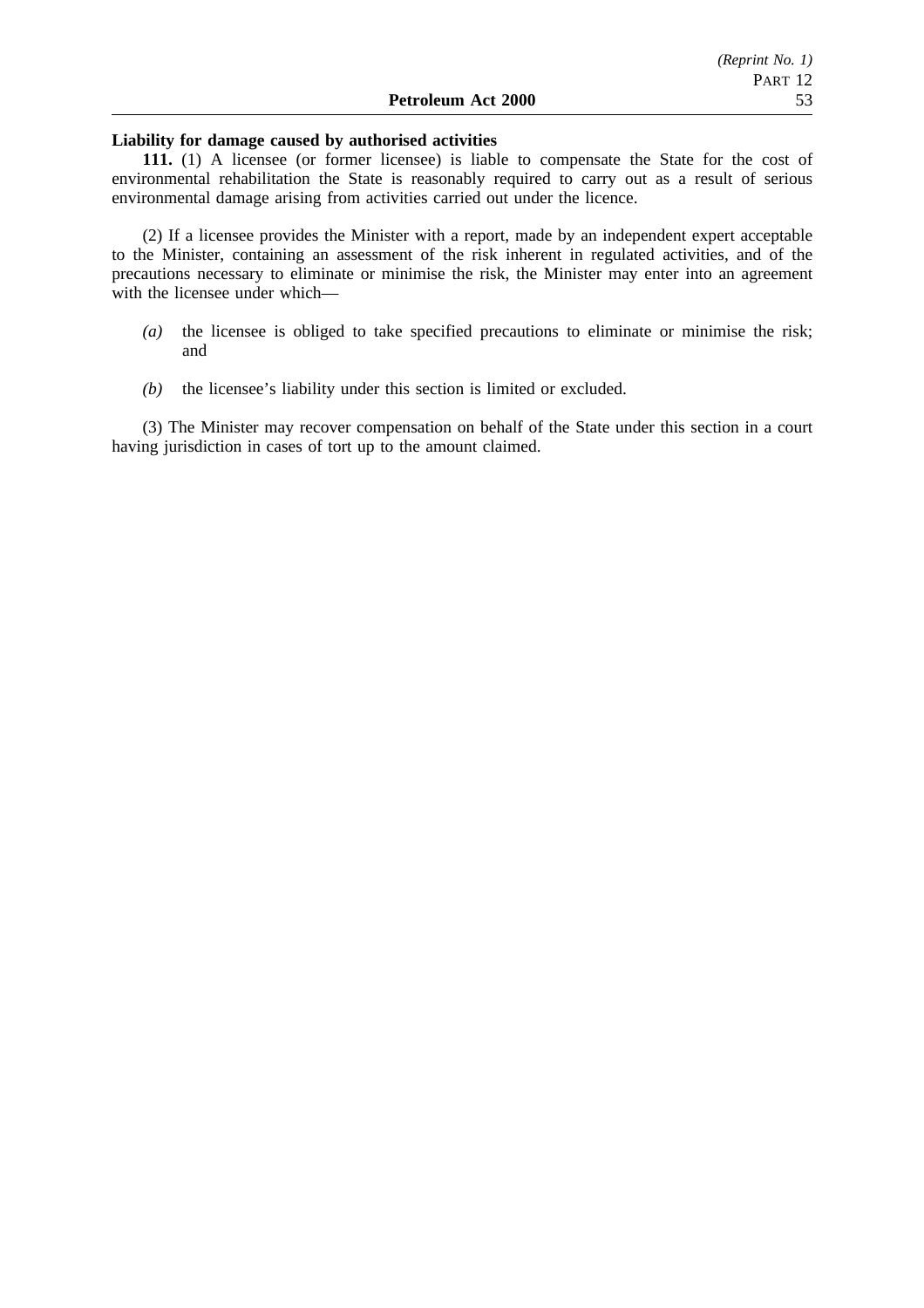## **PART 13 REGISTRABLE DEALINGS**

## **DIVISION 1—REGISTRABLE DEALINGS**

### **Registrable dealings**

**112.** The following are registrable dealings:

- *(a)* any transaction under which the interest conferred by a licence is mortgaged, charged, or made the security for a liability;
- *(b)* a joint venture agreement, farm in agreement, joint operating agreement or other transaction under which a person acquires, or may acquire, an interest in—
	- (i) resources discovered or recovered under an exploration, retention or production licence; or
	- (ii) the proceeds of any business conducted under a licence;
- *(c)* the transfer or assignment of a licence or an interest in a licence.

#### **Requirement for approval and registration of registrable dealings**

**113.** (1) A registrable dealing cannot take effect unless the Minister has approved and registered the dealing.

(2) However, the terms of a registrable dealing may provide that, on approval by the Minister, it takes effect retrospectively from a specified date.

## **Application for approval**

**114.** (1) A party to a registrable dealing may apply to the Minister for approval and registration of the dealing.

- (2) An application for approval and registration of a registrable dealing—
- *(a)* must be made in writing to the Minister; and
- *(b)* must be accompanied by a copy of the instrument effecting the dealing; and
- *(c)* must be accompanied by the information and materials required under the regulations; and
- *(d)* must be accompanied by the prescribed fee.

(3) On approving a registrable dealing, the Minister must register the dealing in the appropriate register.

## **DIVISION 2—THE PUBLIC REGISTER**

#### **Public register**

**115.** (1) The Minister must maintain a public register of licences.

- (2) The register must contain—
- *(a)* the terms and conditions of each licence issued under this Act; and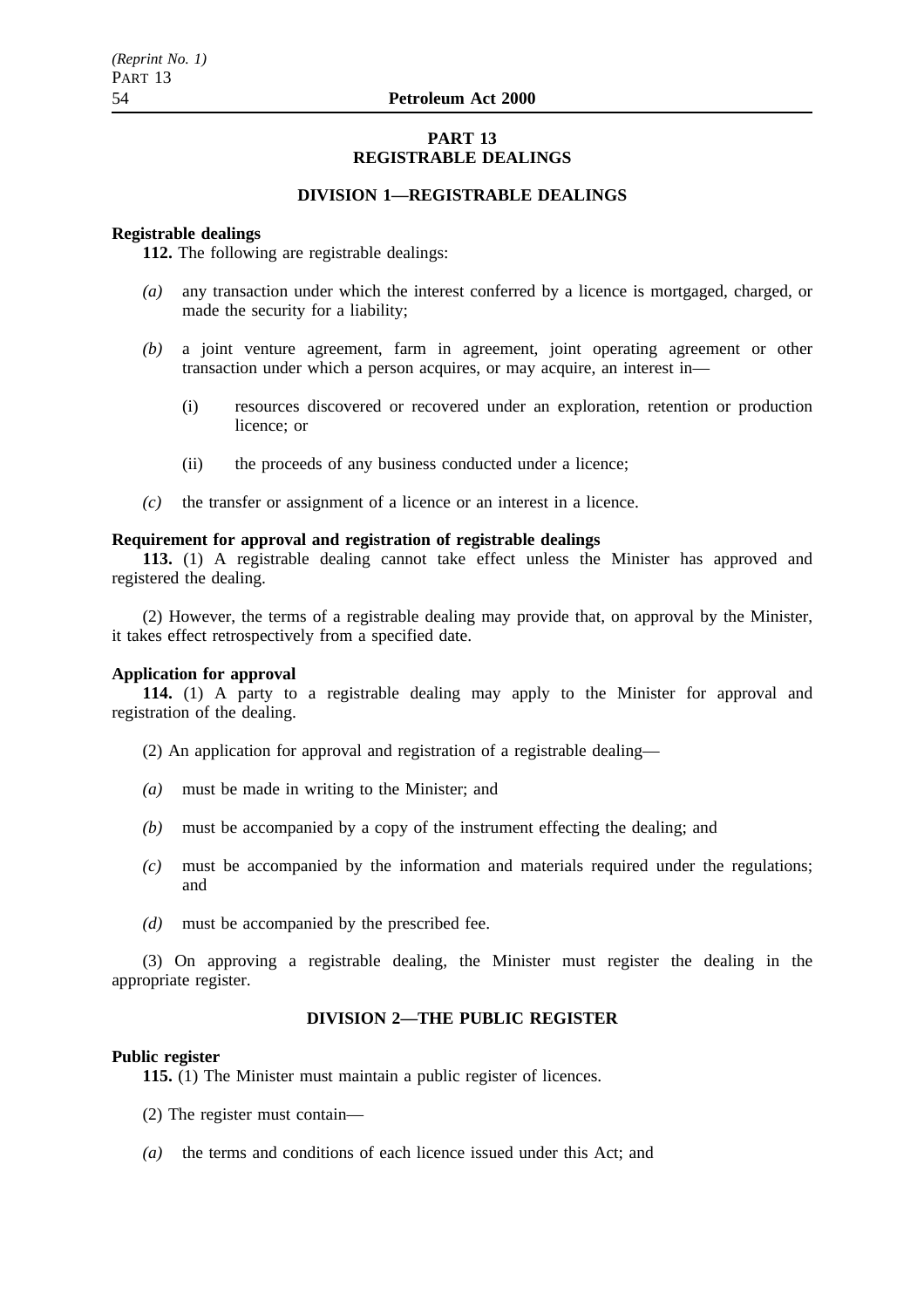- *(b)* the name of the licensee; and
- *(c)* an accurate description of the licence area or in the case of a pipeline licence the route of the pipeline; and
- *(d)* a note of any registrable dealing affecting the licence; and
- *(e)* any other information (other than commercially sensitive information) the Minister considers appropriate to the public register.
- (3) The public register may be kept in the form of a computer record.

#### **Public register to be available for inspection**

**116.** (1) The public register is to be available for inspection, without fee, during ordinary office hours at a public office, or public offices, determined by the Minister.

(2) The Minister must ensure that copies of material on the public register can be purchased for a reasonable fee at the public office, or public offices, at which the register is kept available for inspection.

(3) The Minister must ensure that the public register can be inspected at the department's website (but is not required to have available for inspection on the website material that was included in the register before the commencement of this Act unless the Minister has the material in the form of electronic data).

### **DIVISION 3—THE COMMERCIAL REGISTER**

### **Commercial register**

**117.** (1) The Minister must maintain a commercial register.

(2) The commercial register must contain, in relation to each licence—

- *(a)* a copy of each document, related to the licence, effecting or recording the terms of a registrable dealing; and
- *(b)* other information the Minister considers appropriate to the commercial register.
- (3) The commercial register may be kept in the form of a computer record.

### **Authority to search register**

**118.** (1) A person is entitled to have access to the material included in the commercial register, on payment of the prescribed inspection fee, if the access is authorised by—

- *(a)* a person who has a legal or equitable interest in the relevant licence or registered dealing; or
- *(b)* the Minister.

(2) The Minister must not authorise access under subsection (1)*(b)* unless the Minister has consulted with the licensee to whom the material relates and is satisfied that access should be authorised in the public interest.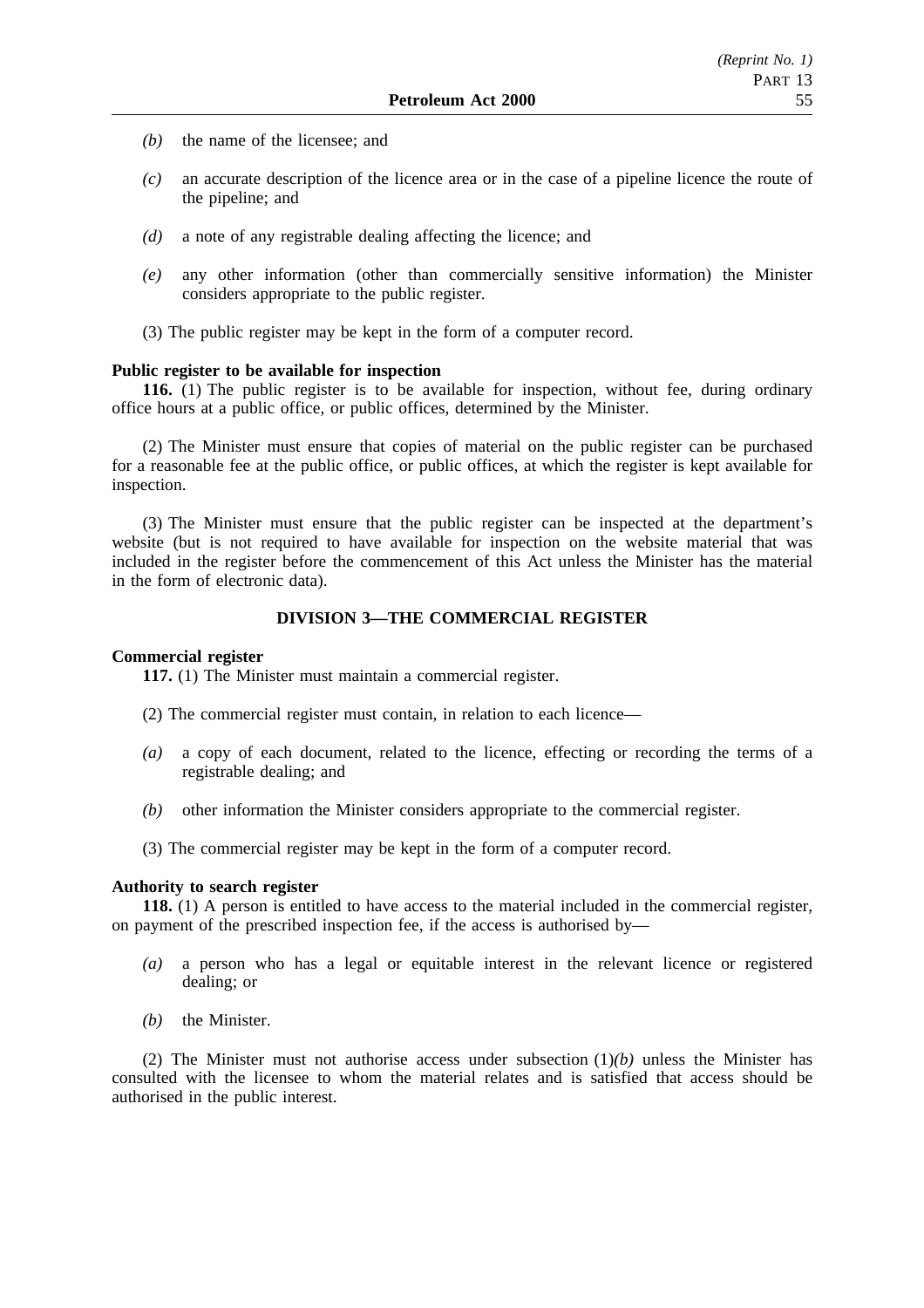## **PART 14**

## **INVESTIGATION AND ENFORCEMENT**

### **Authorised investigations**

**119.** An investigation by an authorised officer is an **authorised investigation** if the purpose of the investigation is—

- *(a)* to monitor compliance with this Act; or
- *(b)* to gather information about a suspected offence against this Act; or
- *(c)* to gather information about personal injury or loss of property related to authorised activities; or
- *(d)* to gather information about the environmental impact of authorised activities; or
- *(e)* to gather other information relevant to the administration or enforcement of this Act.

#### **Powers of entry and inspection**

**120.** (1) For the purpose of carrying out an authorised investigation, an authorised officer may—

- *(a)* enter land, and inspect the land and any operations or activities conducted on the land; or
- *(b)* examine anything on the land; or
- *(c)* take photographs, films or videos; or
- *(d)* carry out tests on wells, facilities and equipment; or
- *(e)* take and remove samples; or
- *(f)* take and remove any thing that may be evidence of non-compliance with this Act.

(2) A person must not, without reasonable excuse, obstruct an authorised officer in the exercise of powers under this section.

Maximum penalty: \$4,000 or imprisonment for 6 months.

#### **Power to gather information**

**121.** (1) An authorised officer may require a person who may be in a position to provide information relevant to any matter subject to an authorised investigation—

- *(a)* to answer a question relevant to the investigation; or
- *(b)* to take reasonable steps to obtain information relevant to the investigation and to pass it on to the authorised officer.

(2) A person required to answer a question under this section must answer the question to the best of the person's knowledge, information and belief.

Maximum penalty: \$4,000 or imprisonment for 6 months.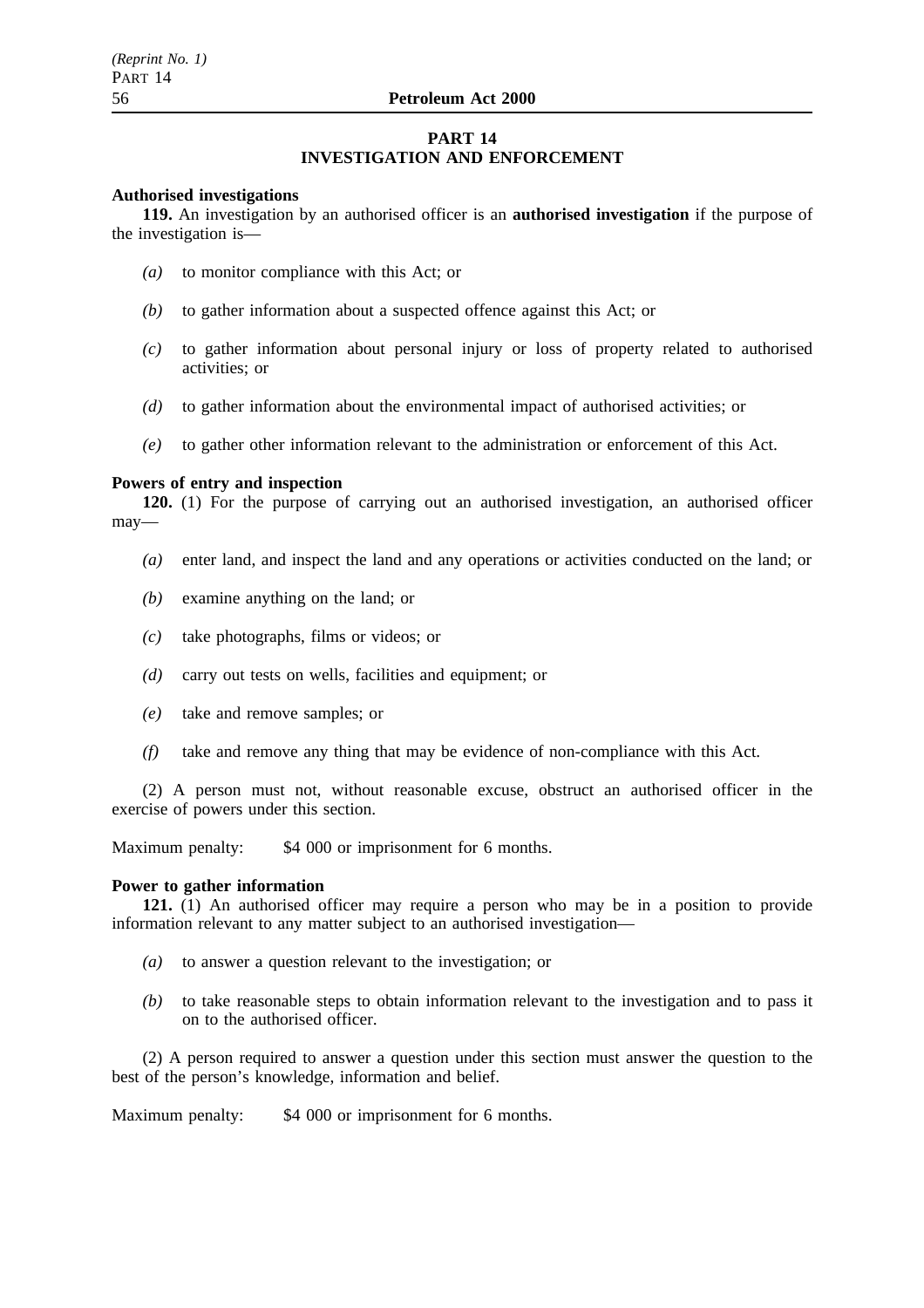(3) A person of whom a requirement is made under subsection  $(1)(b)$  must comply with the requirement.

Maximum penalty: \$4 000 or imprisonment for 6 months.

(4) A person is not required to answer a question or to provide information under this section if the answer to the question or the information would tend to incriminate the person of an offence and the person objects to answering the question or providing the information on that ground.

### **Production of records**

**122.** (1) This section applies to records relating to—

- *(a)* authorised activities; or
- *(b)* the production of a regulated substance; or
- *(c)* the sale of, or any other dealing with, a regulated substance produced under this Act; or
- *(d)* other matters relevant to the calculation of the royalty payable on any such substance.

(2) A person who has possession or control of a record to which this section applies must, at the request of an authorised officer—

- *(a)* produce the record for inspection by the authorised officer; and
- *(b)* answer any questions that the authorised officer reasonably asks about the record.

Maximum penalty: \$4 000 or imprisonment for 6 months.

(3) An authorised officer may retain records produced under this section for the purpose of making copies of them.

#### **Publication of result of investigation**

**123.** (1) The Minister may publish a report setting out the results of an authorised investigation.

(2) A report published under this section is protected by absolute privilege.

(3) As soon as practicable after the completion of an authorised investigation, the Minister must have a report on the results of the investigation prepared and laid before both Houses of Parliament.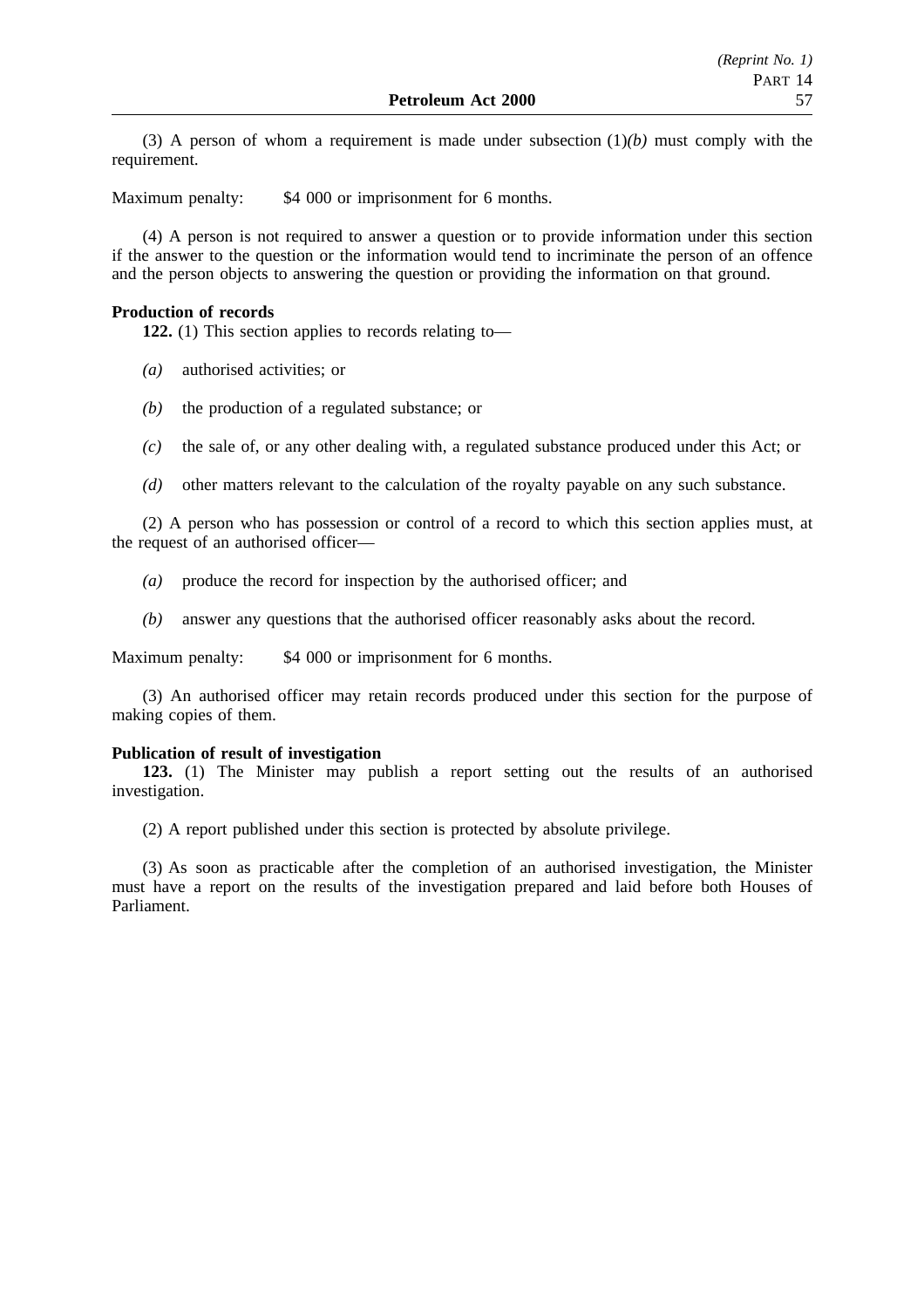## **PART 15 RECONSIDERATION AND APPEAL**

## **DIVISION 1—APPLICATION OF THIS PART**

# **Decisions etc subject to review and appeal**

## **124.** The following are **reviewable administrative acts**:

- *(a)* a decision to grant or refuse an application for a licence;
- *(b)* a decision to refuse an application for the renewal of a licence;
- *(c)* a decision to impose licence conditions or about the nature of licence conditions;
- *(d)* a decision to suspend or cancel a licence;
- *(e)* a determination requiring the holder of a pipeline licence to provide access to the pipeline or a decision not to make such a determination;
- *(f)* a direction to a licensee or former licensee under this Act;
- *(g)* a decision about the material to be included in or excluded from a register kept under this Act;
- *(h)* the imposition of an administrative penalty;
- *(i)* the imposition of penalty interest or a fine on account of a failure to pay royalty or an annual licence fee under this Act.

## **DIVISION 2—RECONSIDERATION**

#### **Application for reconsideration**

**125.** (1) A person directly affected by a reviewable administrative act may, within 14 days after receiving notice of the act, apply to the Minister for reconsideration.

(2) A person is not to be regarded as directly affected by a decision to grant or refuse an application for a licence unless the person was an applicant for the licence.

- (3) An application under this section—
- *(a)* must be made in writing; and
- *(b)* must set out in detail the grounds on which the applicant asks for reconsideration of the administrative act.

(4) An application under this section will not postpone the effect of the reviewable administrative act unless the Minister decides that it should do so and suspends its operation accordingly.

#### **Constitution of advisory committee**

**126.** (1) On receipt of an application for reconsideration of a reviewable administrative act, the Minister will constitute an advisory committee to advise on whether the administrative act should be altered or revoked.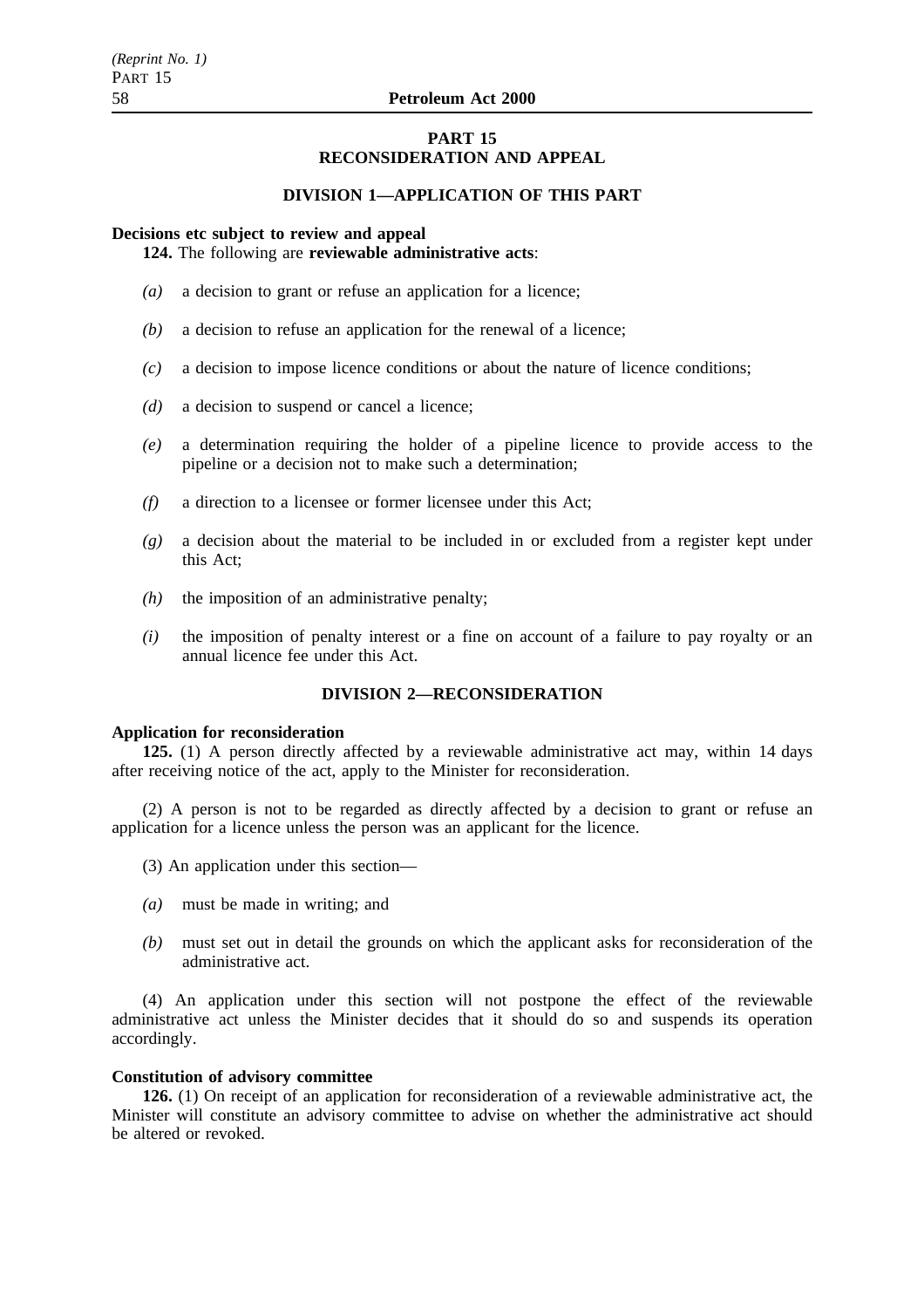(2) The advisory committee will consist of people with experience relevant to the questions the committee is to consider.

(3) A person who is a member of the department, or who has a direct or indirect interest in a licence in force under this Act, is not eligible for appointment to an advisory committee.

(4) However, the Minister need not constitute an advisory committee to advise on an application if of the opinion that—

- *(a)* the application is frivolous or vexatious; or
- *(b)* the application does not raise issues on which the Minister requires external advice.

## **Minister's decision on application for reconsideration**

**127.** (1) The Minister will, after considering the advice of the advisory committee (if any), decide the application for reconsideration and, in doing so, may confirm, vary or revoke the relevant administrative act.

(2) If an advisory committee was constituted, the Minister is bound to consider its advice but is not bound by the advice.

(3) The Minister must give the applicant written notice of the Minister's decision on the application.

## **DIVISION 3—APPEAL**

## **Right of appeal**

**128.** If the applicant remains dissatisfied after receiving notice of the Minister's decision on the application for reconsideration, the applicant may, within 30 days after receiving notice of the Minister's decision on the application, appeal to the Administrative and Disciplinary Division of the District Court.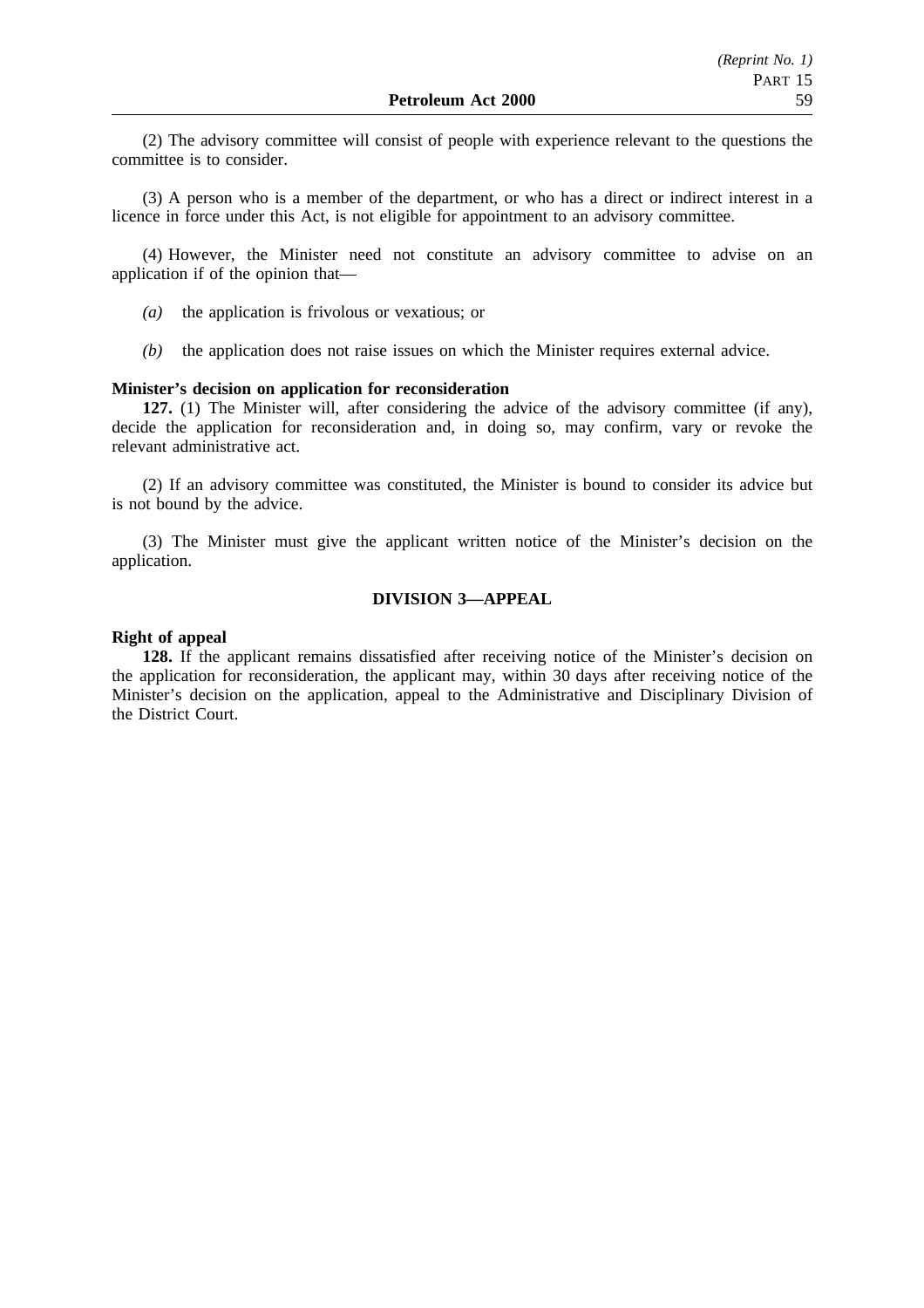## **PART 16 MISCELLANEOUS**

## **Giving of notices**

**129.** (1) A notice under this Act may be given—

- *(a)* personally or by post; or
- *(b)* by transmitting a copy of the notice to the recipient's fax or E-Mail address.

(2) If a copy of a notice is transmitted by fax or E-Mail, the notice is taken to have been given on the next business day after transmission.

### **Verification of information**

**130.** (1) Any information given to the Minister under this Act must, if the Minister so requires, be verified by a signed declaration.

(2) A person who makes a declaration verifying information given to the Minister under this Act knowing the information to be false or misleading in a material particular is guilty of an offence.

Maximum penalty: \$20,000 or imprisonment for 12 months.

## **Avoidance of duplication of procedures etc.**

**130A.** (1) The purpose of this section is to provide for the avoidance of unnecessary duplication of procedures and compliance requirements under the Commonwealth Act and this Act where an activity requires authorisation under this Act and approval under the Commonwealth Act.

- (2) Despite any other provision of this Act, the Minister may—
- *(a)* accept a Commonwealth Act document as an application, notice or other document for the purposes of this Act if (subject to subsection (5)) the document complies with the requirements of this Act; and
- *(b)* direct that a procedure taken under the Commonwealth Act in relation to a Commonwealth Act document that has been accepted by the Minister under paragraph *(a)* will be taken to have fulfilled the requirement for a procedure in relation to the relevant document under this Act if the requirements of this Act in relation to the procedure have been complied with; and
- *(c)* instead of the Minister, or some other person, preparing a plan, report, statement, assessment or other document under this Act, adopt or accept the whole or part of a document (whether a plan, report, statement, assessment or other document of the same kind or not) used, or to be used, for the purposes of the Commonwealth Act as the document required under this Act if (subject to subsection (5)) the document has been prepared in compliance with this Act and complies with the requirements of this Act.

(3) To avoid doubt, where a controlled action under the Commonwealth Act is an activity or part of an activity, or includes an activity, for which a licence is required under this Act, the Minister, when considering—

*(a)* an application for a licence for the activity; or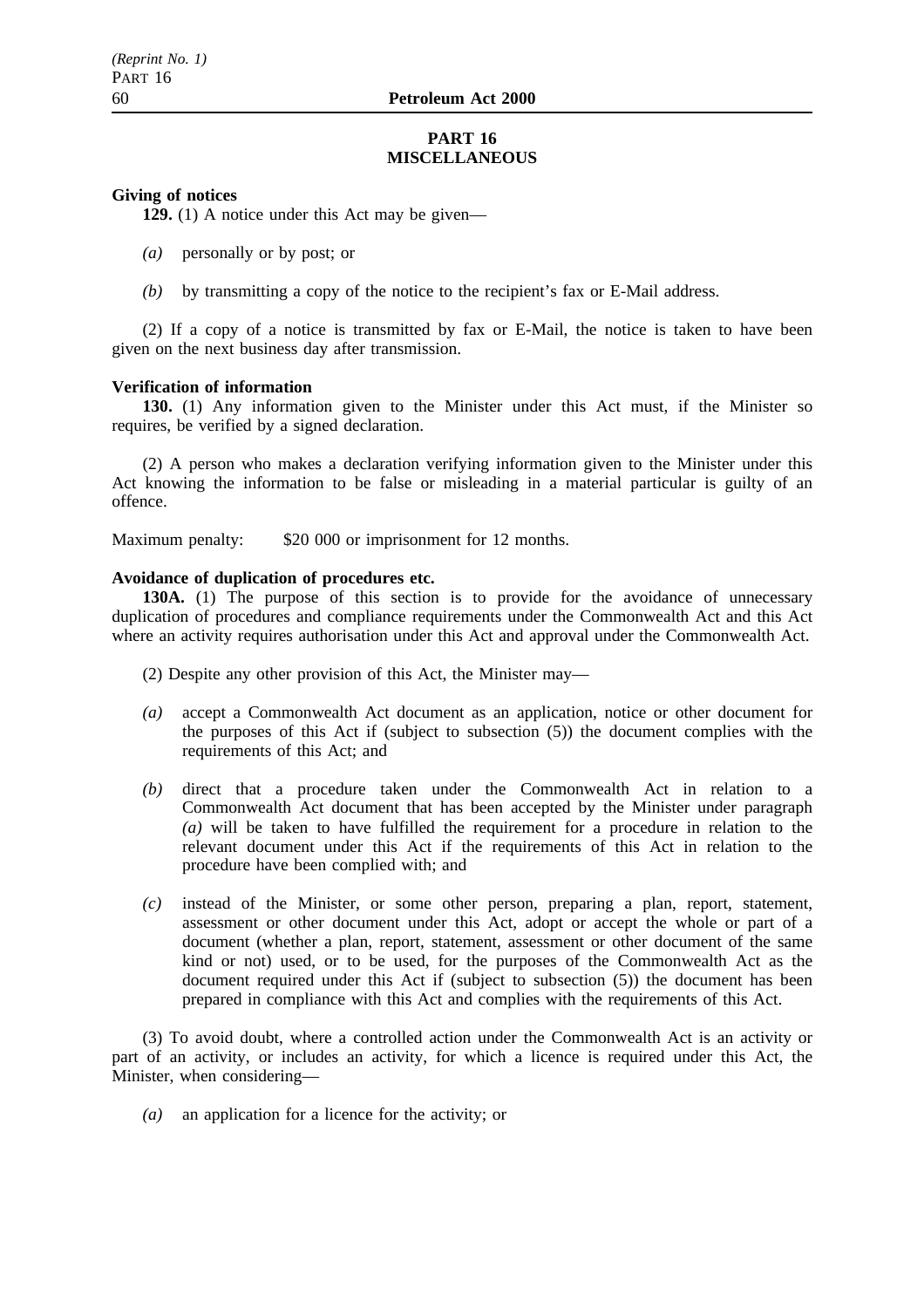- *(b)* whether to give written approval for activities pursuant to a licence requiring high level official supervision; or
- *(c)* whether to approve a statement (or revised statement) of environmental objectives,

may use information and other material provided to the Commonwealth Minister under the Commonwealth Act for the purpose of deciding whether to give his or her approval to the controlled action under that Act.

(4) Where a controlled action under the Commonwealth Act is an activity or part of an activity, or includes an activity, for which a licence is required under this Act, the Minister—

- *(a)* must, if the Commonwealth Minister has given his or her approval to the controlled action, consider whether—
	- (i) the discretionary conditions (if any) to be attached to the licence; or
	- (ii) the conditions or requirements of the statement or revised statement of environmental objectives approved by the Minister in relation to the activity authorised by the licence,

should be consistent with the conditions (if any) attached to the Commonwealth Minister's approval under the Commonwealth Act;

- *(b)* may determine that—
	- (i) the licence will be subject to a condition; or
	- (ii) a statement or revised statement of environmental objectives approved by the Minister in relation to the activity authorised by the licence should include a condition or requirement,

requiring compliance with all or some of the conditions attached to the Commonwealth Minister's approval under the Commonwealth Act.

- (5) A document accepted or adopted under subsection (2)—
- *(a)* may be in a form that does not comply with the requirements of this Act; and
- *(b)* may include information or other material that is irrelevant for the purposes of this Act.

(6) Once a document is accepted or adopted under subsection (2) or a direction has been given in relation to a procedure under subsection  $(2)(b)$ , the document or procedure will not be invalid or ineffective for the purposes of this Act because a court, tribunal or other authority has decided that it is invalid or ineffective for the purposes of the Commonwealth Act.

(7) In this section—

"**assessment report**" means—

- *(a)* an assessment report as defined in the Commonwealth Act by reference to section 84(3), 95, 100 or 105 of that Act; or
- *(b)* a report under section 121 of the Commonwealth Act;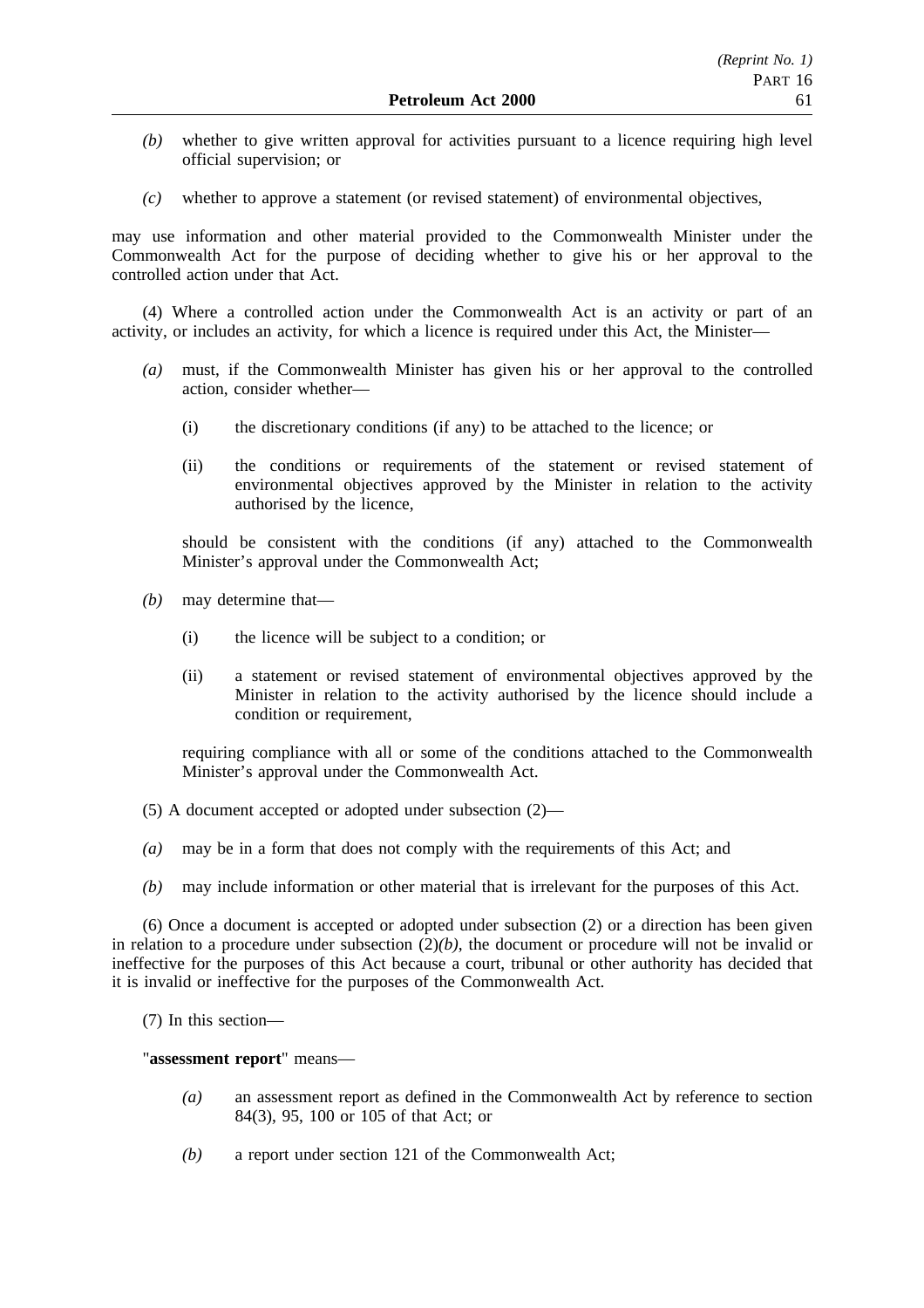"**Commonwealth Act**" means the *Environment Protection and Biodiversity Conservation Act 1999* of the Commonwealth;

### "**Commonwealth Act document**" means—

- *(a)* a referral under section 68, 69 or 71 of the Commonwealth Act; or
- *(b)* information given by a person to the Minister under the Commonwealth Act under section 86 of that Act; or
- *(c)* information and invitation published by a proponent under section 93 of the Commonwealth Act; or
- *(d)* guidelines prepared under section 97 or 102 of the Commonwealth Act; or
- *(e)* a draft report prepared under section 98 of the Commonwealth Act; or
- *(f)* a finalised report prepared under section 99 of the Commonwealth Act; or
- *(g)* a draft statement prepared under section 103 of the Commonwealth Act; or
- *(h)* a finalised statement prepared under section 104 of the Commonwealth Act; or
- *(i)* an assessment report.

#### **Saving of powers with respect to Crown land etc**

**131.** (1) Neither this Act nor a licence takes away or limits the power of the Governor or a Minister of the Crown to reserve, dedicate, grant, sell or otherwise deal with or dispose of land.

(2) However, any such reservation, dedication, grant, sale or other dealing or disposition of land is subject to rights earlier conferred under this Act.

#### **Immunity from liability**

**132.** (1) No liability attaches to the Minister or an authorised officer for an act or omission done or made in good faith and in the exercise, or purported exercise, of powers or functions under this Act.

(2) A liability that would, but for subsection (1), attach to the Minister or an authorised officer attaches instead to the Crown.

#### **Proof of administrative acts**

**133.** In legal proceedings, a decision, determination, valuation, direction or other act under this Act by the Minister may be proved by production of a certificate apparently signed by the Minister.

#### **Extension of time limits**

**134.** (1) The Minister has a discretion to extend time limits fixed by or under this Act.

(2) A time limit may be extended under this section even though it has, at the time of the extension, already expired.

(3) A note of each decision to extend a time limit under this section must be included in the public register.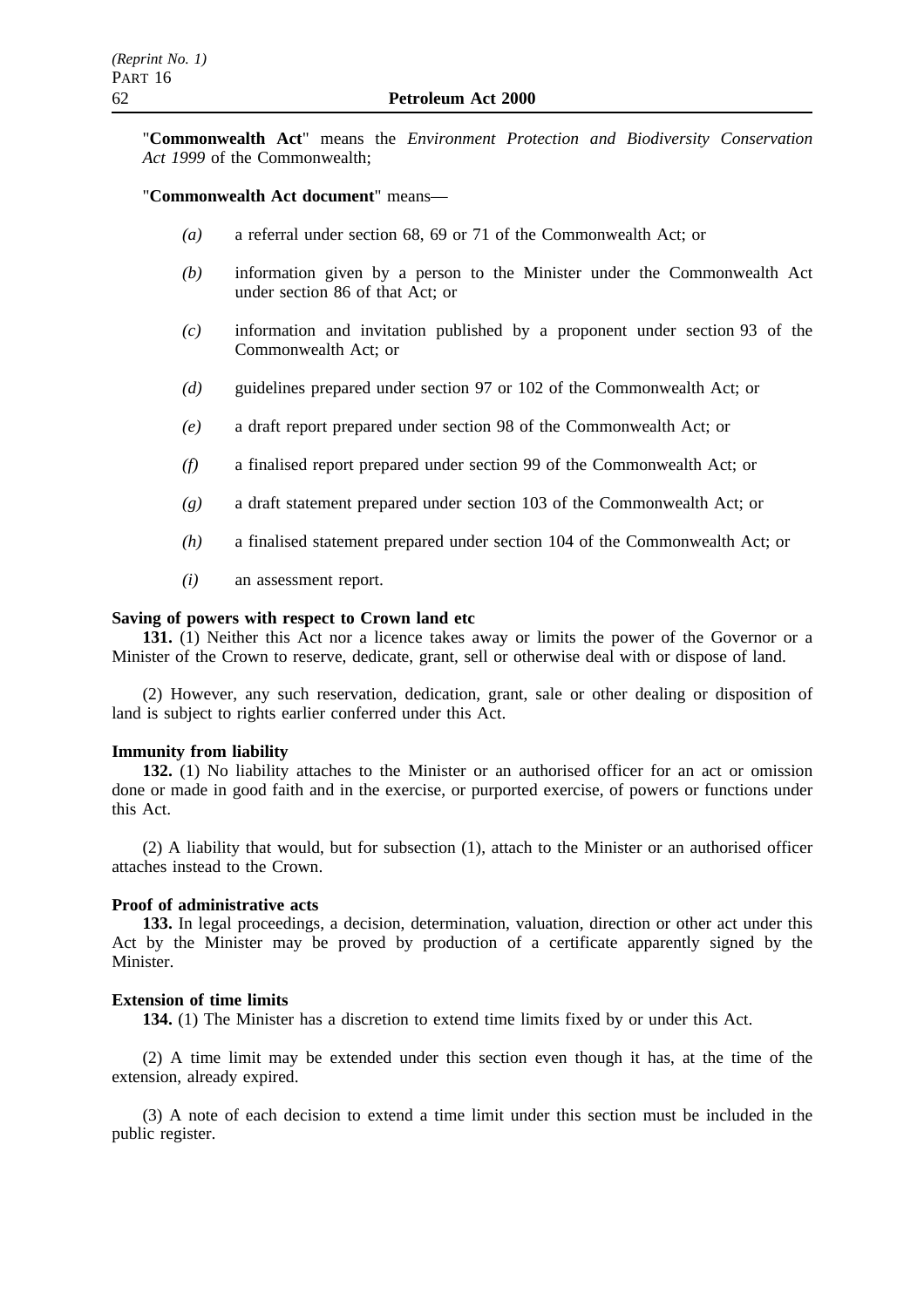### **Secrecy**

**135.** (1) A person who is, or has been, employed in carrying out duties related to the administration of this Act must not disclose confidential information acquired in the course, or as a result, of carrying out those duties except—

- *(a)* in the course of carrying out official duties; or
- *(b)* as authorised by the person to whom the duty of confidentiality is owed; or
- *(c)* as authorised by regulation; or
- *(d)* as required by a court or other lawfully constituted authority; or
- *(e)* as authorised by the Minister after consultation (where practicable) with the person to whom the duty of confidentiality is owed.

Maximum penalty: \$20 000 or imprisonment for 12 months.

(2) No civil liability attaches to any person for a disclosure of confidential information made as authorised under subsection (1).

#### **Administrative penalties**

**136.** (1) This section applies to any provision of this Act (or the regulations) at the foot of which the words "Administrative penalty" appear.

(2) If a licensee contravenes a provision to which this section applies, the Minister may, by notice in writing to the licensee, impose an administrative penalty on the licensee.

(3) If the contravention is of a continuing nature, the Minister may impose a further administrative penalty by way of a daily penalty for every day the contravention continues from the date of the notice until the contravention is remedied.

- (4) The amount of an administrative penalty—
- *(a)* in the case of an administrative penalty that is not a daily penalty—an amount (not exceeding \$10,000) fixed by regulation in relation to the relevant provision;
- *(b)* in the case of a daily penalty—an amount (not exceeding \$1,000) fixed by regulation in relation to the relevant provision.

(5) An administrative penalty may be recovered as a debt due to the Crown.

(6) If an administrative penalty has been imposed in relation to a particular act or default, the same act or default cannot be made the subject of proceedings for an offence against this Act and if proceedings for an offence against this Act have been brought in relation to a particular act or default, an administrative penalty cannot be imposed for the same act or default.

### **Preservation of rights under Cooper Basin (Ratification) Act 1975**

**137.** Nothing in this Act affects rights conferred by the *Cooper Basin (Ratification) Act 1975*.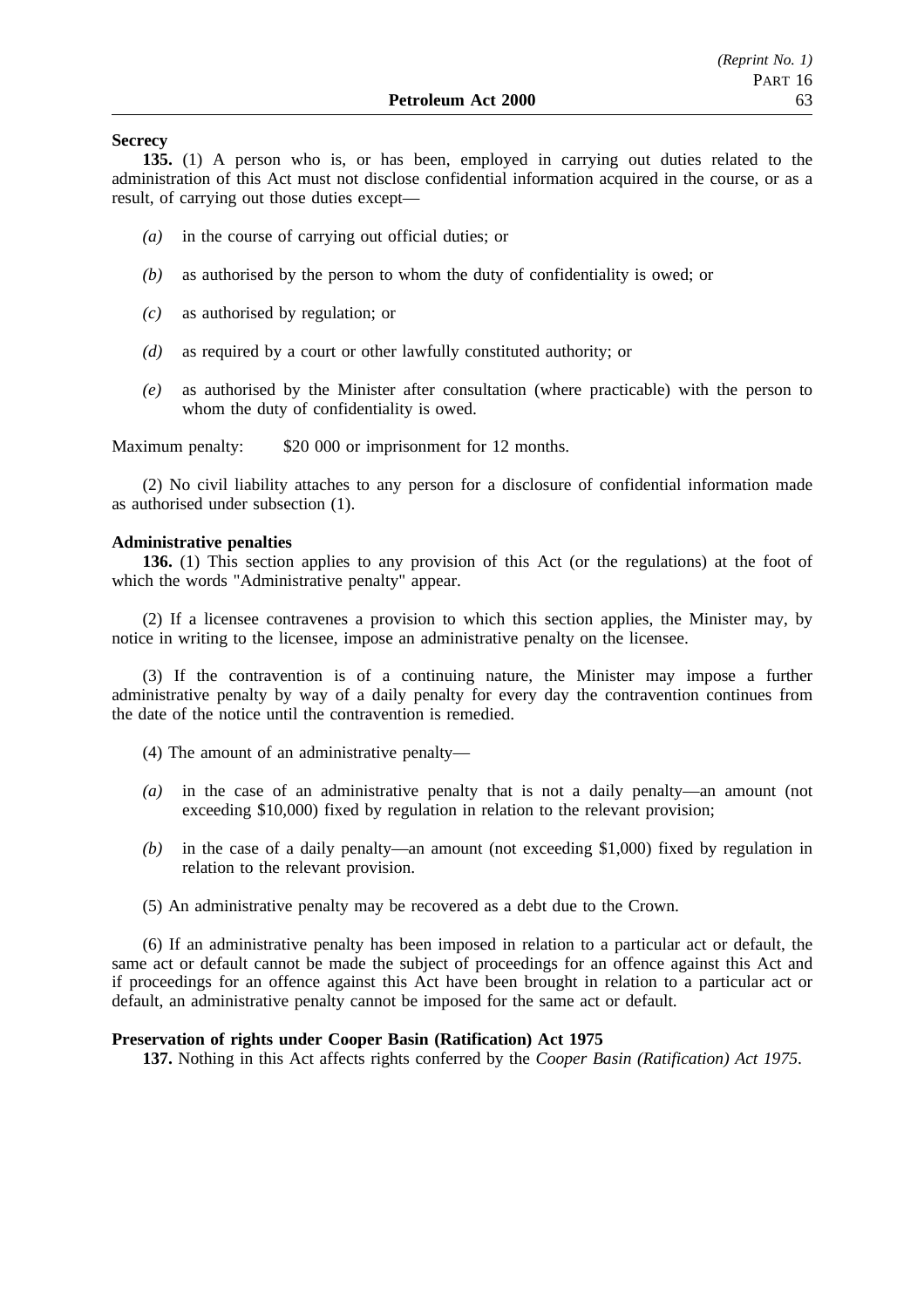### **Regulations**

**138.** (1) The Governor may make regulations for the purposes of this Act.

- (2) The regulations may, for example—
- *(a)* regulate the conduct of operations involved in exploration for, or production of, petroleum or another regulated resource;
- *(b)* prohibit or restrict activities that may result in waste of a regulated resource;
- *(c)* prescribe consultative procedures for the preparation of statements of environmental objectives;
- *(d)* require licensees generally or a particular class of licensees to provide periodic returns of prescribed information certified if the regulations so require by declaration under this Act;
- *(e)* prescribe and provide for the recovery of fees in respect of the administration or operation of this Act.

(3) A regulation may provide that contravention of the regulation is an offence punishable by a penalty not exceeding \$10 000.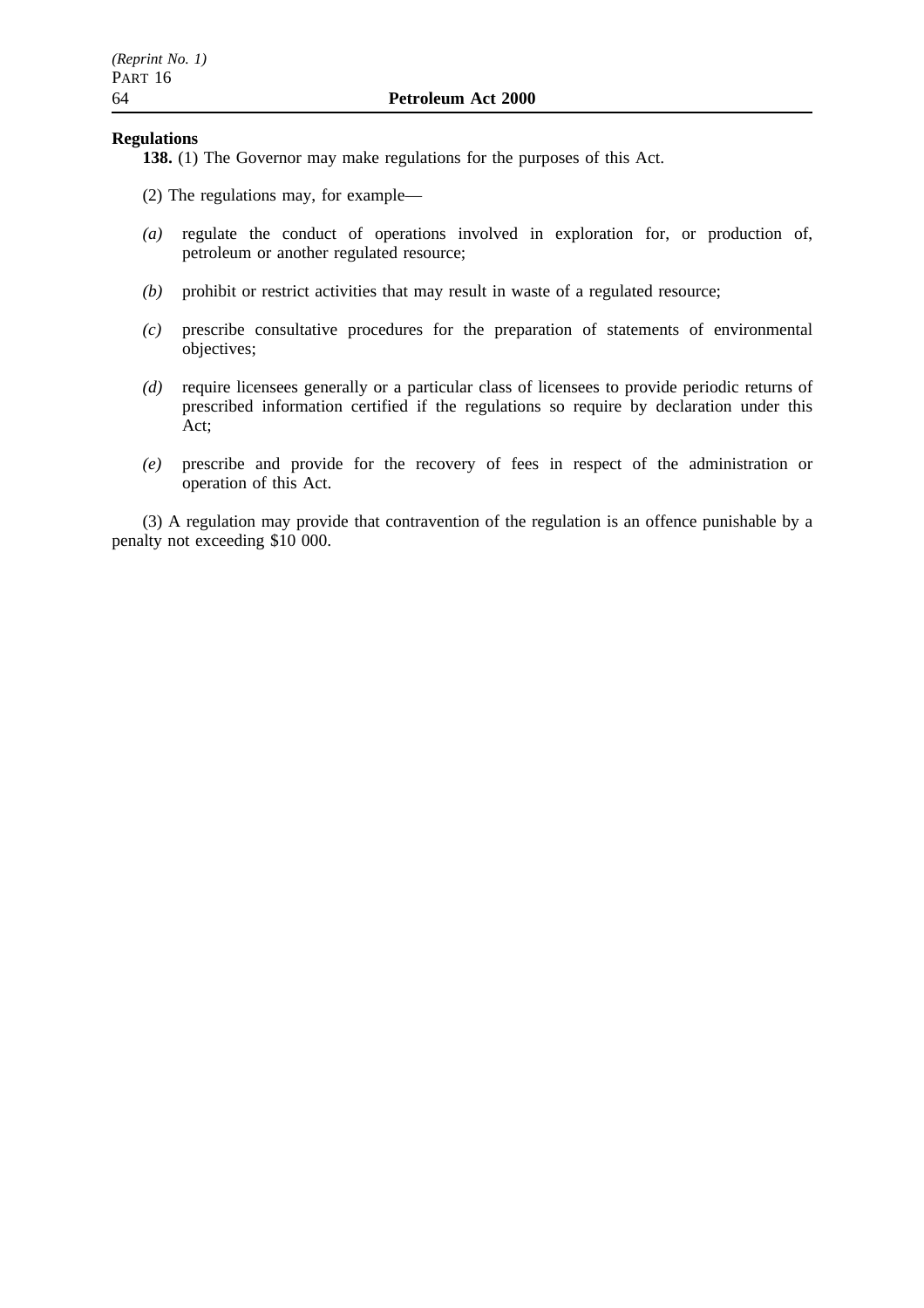### **SCHEDULE**

*Repeal and transitional provisions*

#### **Repeal of Petroleum Act 1940**

**1.** The *Petroleum Act 1940* is repealed.

#### **Continuation of licences**

**2.** A petroleum exploration licence, a petroleum production licence, or a pipeline licence that was in force under the repealed Act immediately before the commencement of this Act continues in force under this Act, subject to its terms and conditions, as an exploration licence, a production licence or a pipeline licence (as the case requires) under this Act for the balance of the term for which it was granted or last renewed.

#### **Preservation of operation of the repealed Act for certain purposes**

**3.** (1) An application for a licence under the repealed Act that has not been finally dealt with under that Act before the commencement of this Act will continue as if it were an application for a corresponding licence under this Act.

(2) If the regulations so provide, the provisions of the repealed Act apply (or continue to apply), to the exclusion of the corresponding provisions of this Act and subject to any modifications that may be prescribed by the regulations—

- *(a)* to an application within the ambit of subsection (1) (as if it were still an application for a licence under the repealed Act); or
- *(b)* to the grant or renewal of a licence under this Act (as if it were a licence under the repealed Act).

#### **Limitation on certain rights**

**4.** (1) The rights of the holder of a transitional licence are not to be more extensive than if the repealed Act had continued in force.

- (2) A transitional licence cannot be converted into a retention licence under section 41(1)*(a)*.
- (3) A **transitional licence** is—
- *(a)* a licence under the repealed Act continued in force under this Act (*see* section 2); or
- *(b)* a licence granted under this Act pursuant to an application made under the repealed Act (*see* section 3).

#### **Environmental assessments**

**5.** The Minister may accept and act on an environmental assessment made before the commencement of this Act if the Minister is of the opinion that the assessment was competently made and is appropriate for the purposes for which an environmental impact report is required under this Act.

#### **Statements of environmental objectives**

**6.** (1) If in the Minister's opinion a document has, before the commencement of this Act, fulfilled a purpose corresponding to the purpose of a statement of environmental objectives under this Act, the Minister may publish the document in the *Gazette.*

(2) On publication of a document under this section, it is taken to be a statement of environmental objectives made under this Act.

#### **Presumptive classification of activities**

**7.** (1) If arrangements for the protection of the environment had been established to the satisfaction of the Minister under regulation 16(2) of the *Petroleum Regulations 1989*, the activities to be carried out under the relevant licence are taken to have been classified, on the commencement of this Act, as activities requiring low level official supervision for the purposes of section 74.

(2) This does not prevent a change of classification under section 74(4).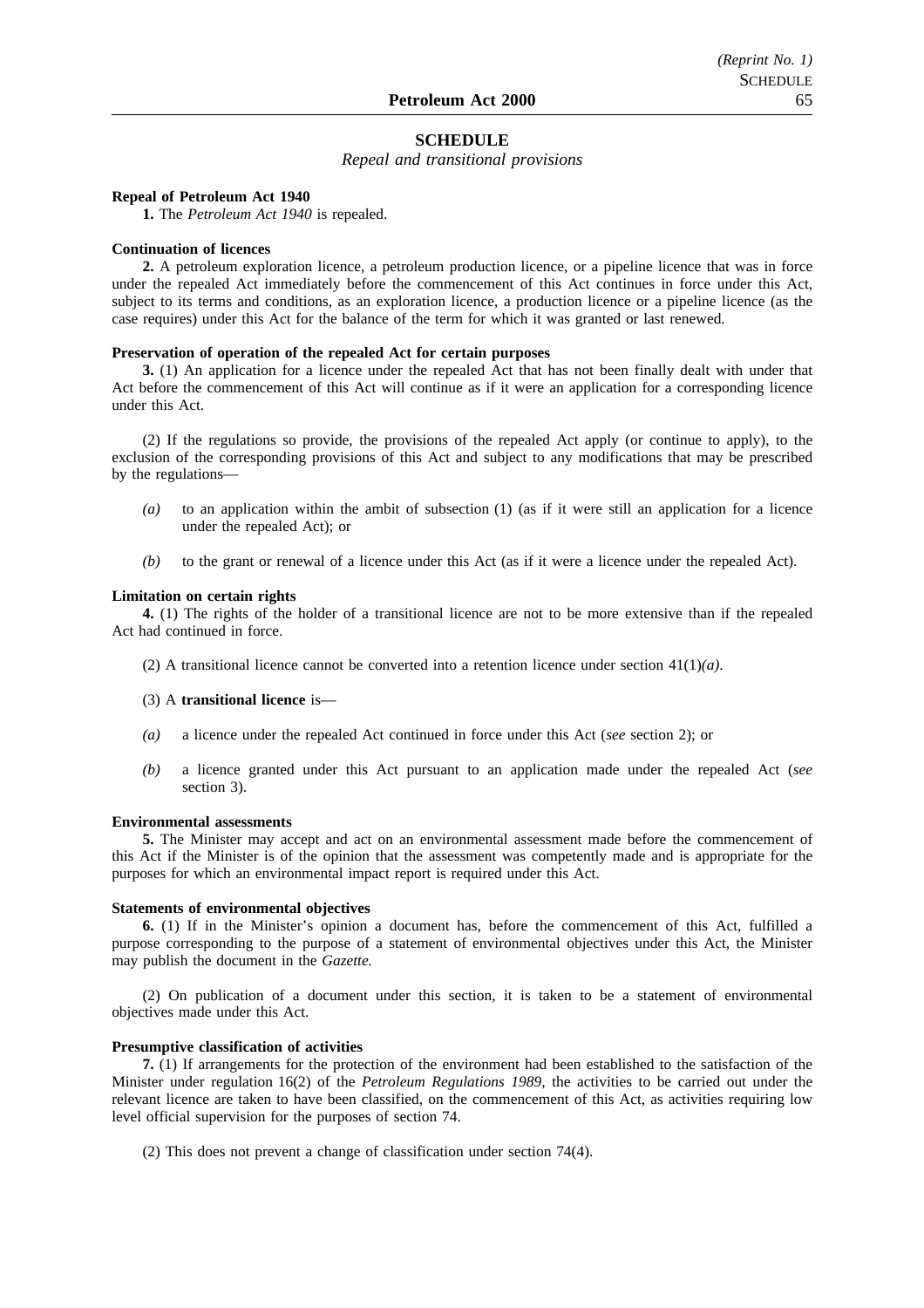#### **Non-application of certain provisions to certain pipelines**

**8.** Sections 52, 53 and 54 have no application to the Pipeline Licences Nos. 2 and 5, or the pipeline land relating to those pipelines.